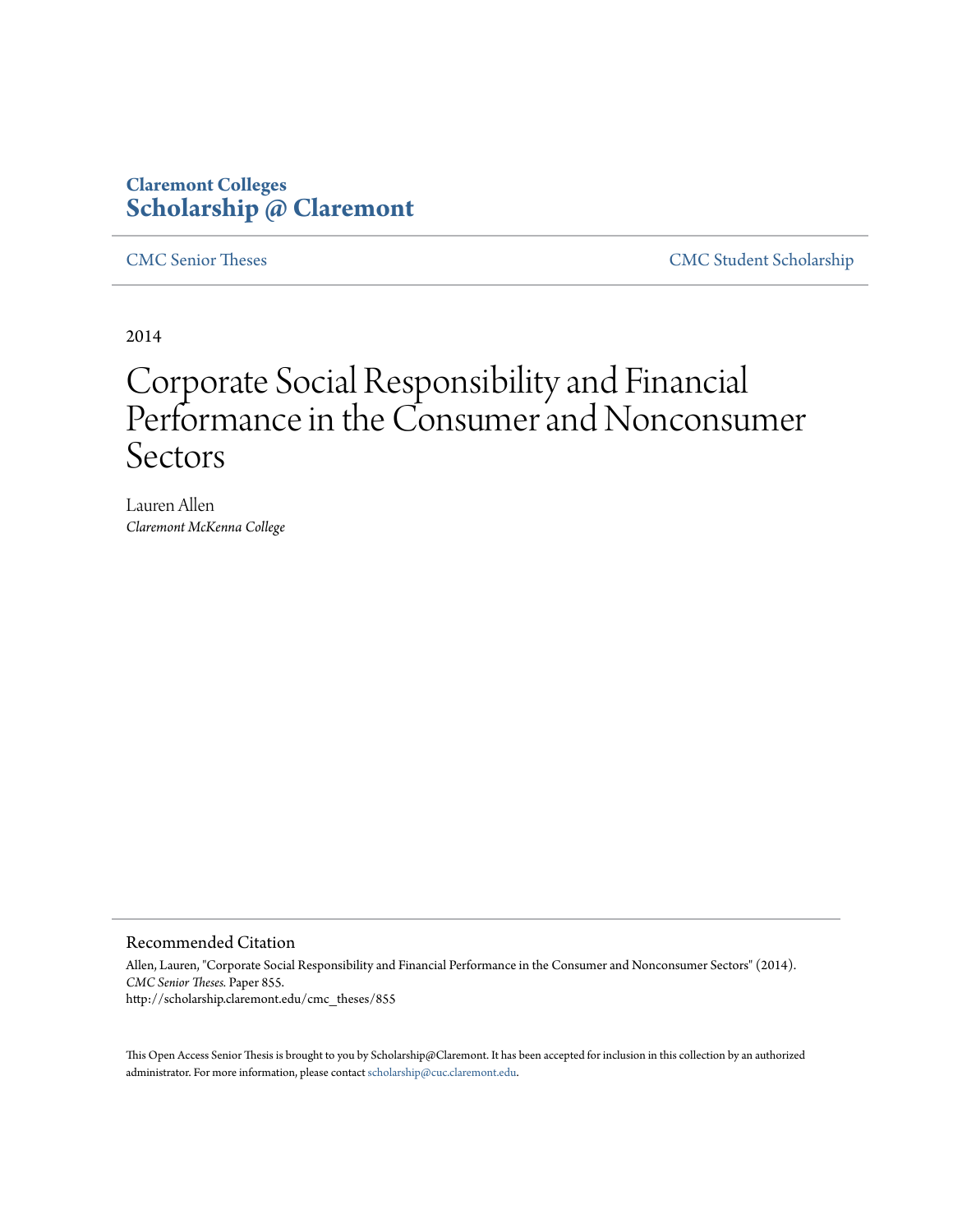# **CLAREMONT MCKENNA COLLEGE**

## **Corporate Social Responsibility and Financial Performance in the Consumer and Nonconsumer Sectors**

# SUBMITTED TO

Professor Matthew Magilke

# AND

## DEAN NICHOLAS WARNER

BY

Lauren Allen

for

# SENIOR THESIS

Spring 2014

April 28, 2014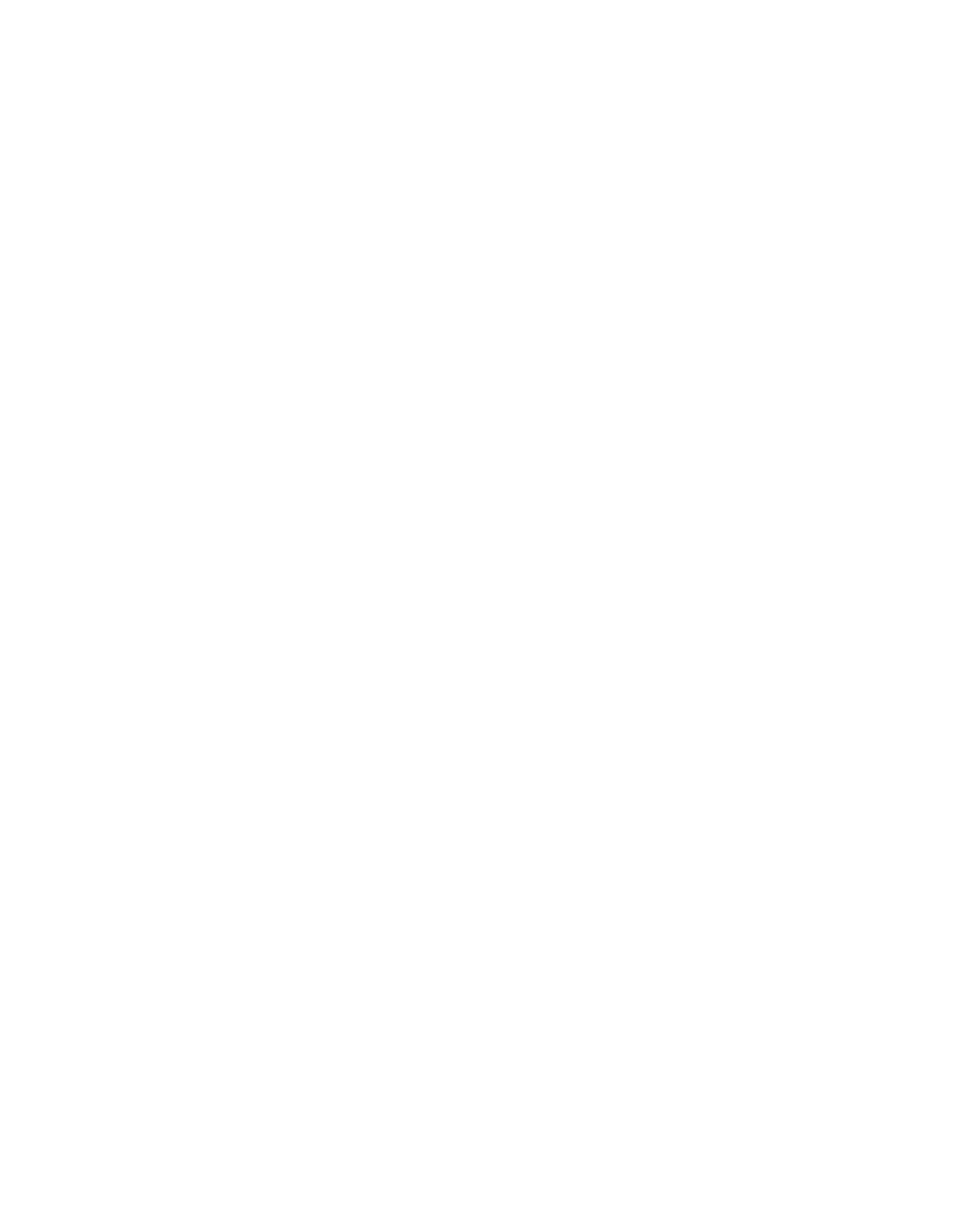#### **Acknowledgements**

There are many people who have helped me complete this study that I want to thank. First, thank you to my thesis reader, Professor Magilke, who has provided me with much guidance and advice during the entire process of writing my thesis. He has met with me numerous times during this semester, and I cannot thank him enough for all of his help. Second, thank you to Harmony Palmer CMC '13 for counseling me on picking a thesis topic. With her direction, I ended up extending her senior thesis. Third, thank you to Nathan Falk, my classmate, for tutoring me in STATA. Fourth, thank you to Mark Allen, my father, and Christina Brandt, another CMC classmate, for reviewing drafts of my thesis. Finally, thank you to all my other friends and family members who have supported and encouraged me along the way of completing my research.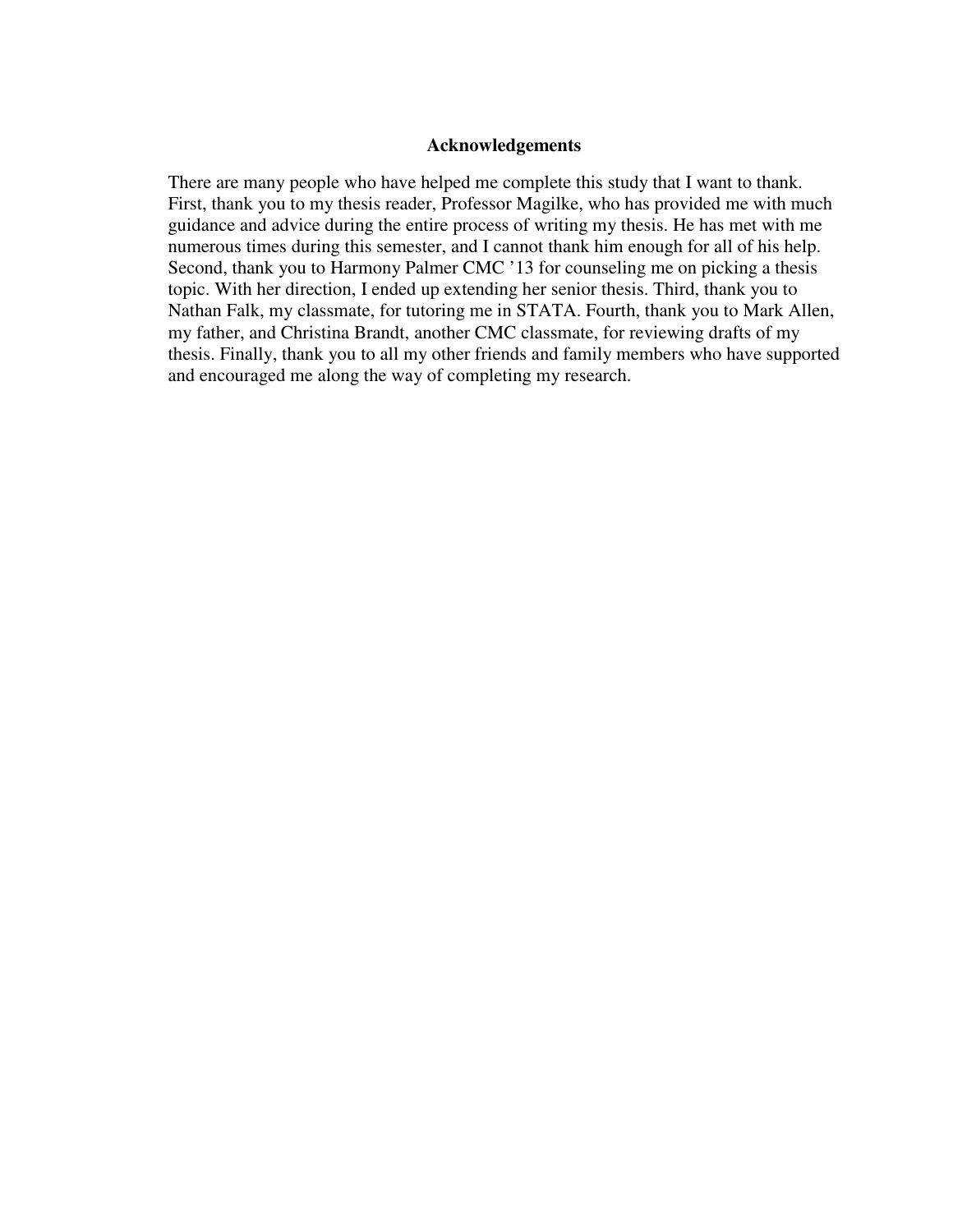#### **Abstract**

With corporate social responsibility (CSR) becoming more important to stakeholders and thus firms, understanding the relationship between CSR and corporate financial performance (CFP) is becoming more and more important. Although there is much research examining the general CSR-CFP relationship, there is very little, if any, research that investigates the CSR-CFP association across industries. With a sample of 429 firms from the S&P 500, my study looks to see if this association differs between the consumer and nonconsumer sectors. Time-series regression analyses reveal that while the CSRsales relationship is negative for both consumer and nonconsumer companies, the CSRgross profit association is more positive for nonconsumer than consumer firms.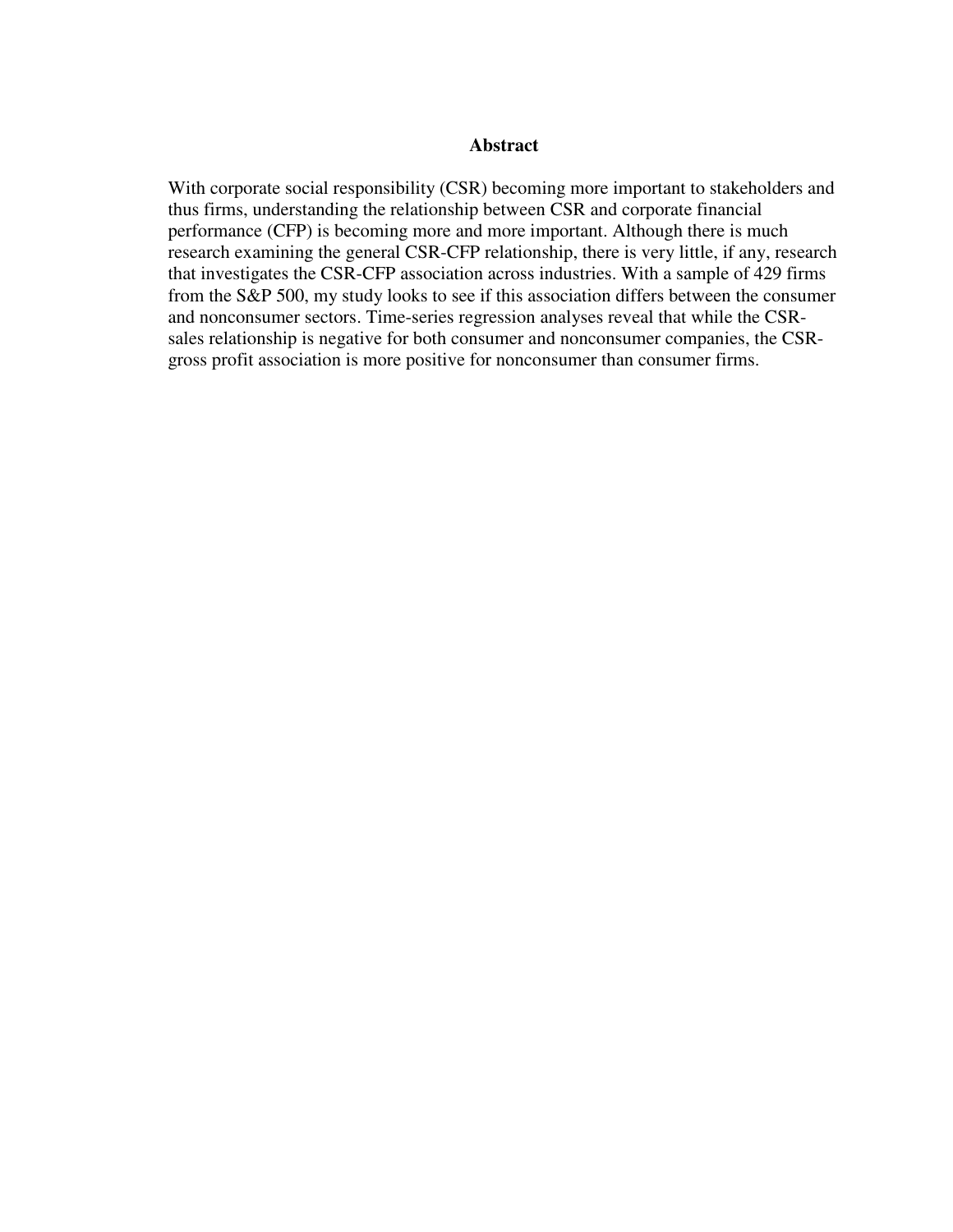# **Table of Contents**

| 4.2 Independent, Dependent, and Control Variables19 |  |
|-----------------------------------------------------|--|
|                                                     |  |
|                                                     |  |
|                                                     |  |
|                                                     |  |
|                                                     |  |
|                                                     |  |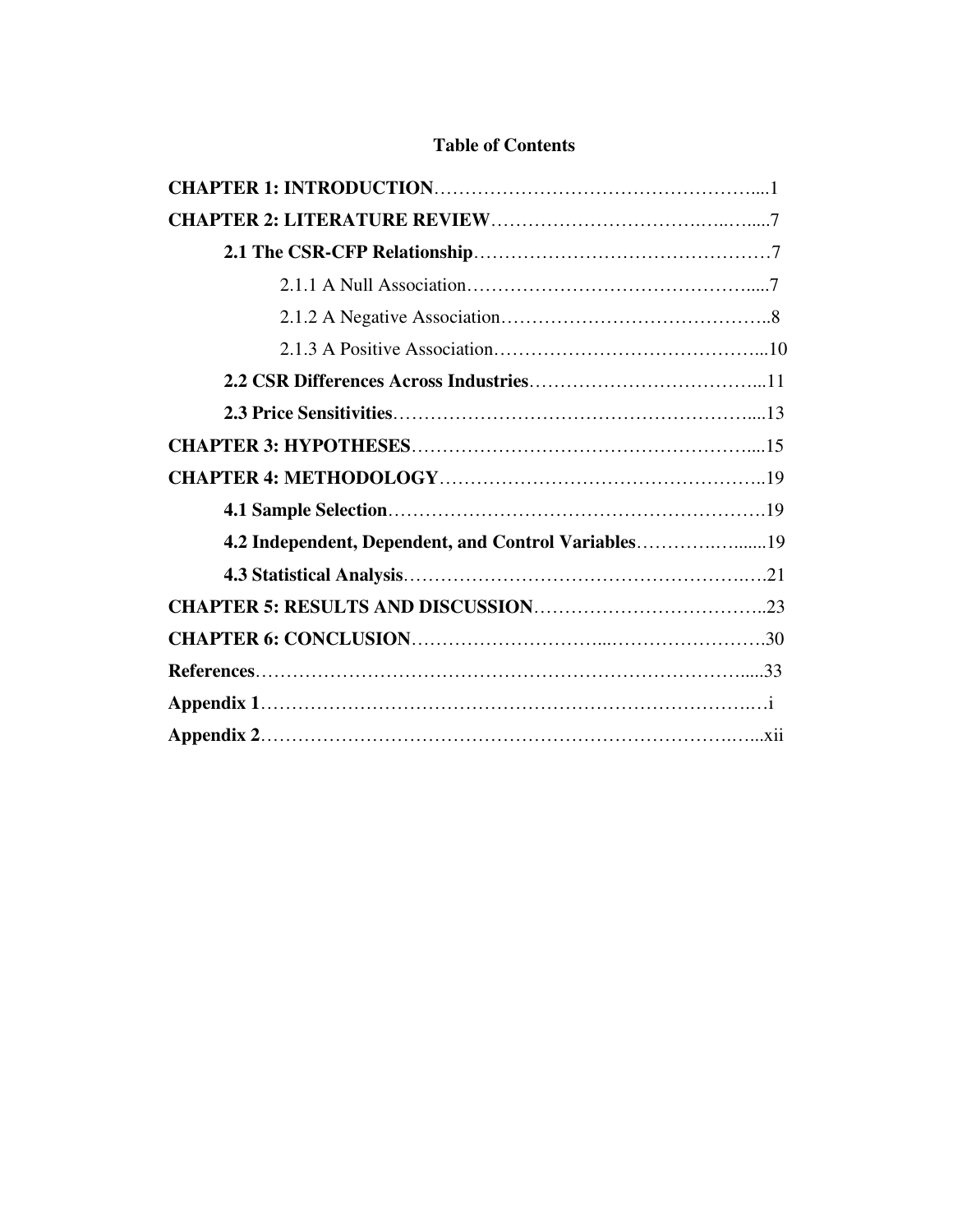#### **CHAPTER 1: INTRODUCTION**

In this paper, I investigate the impact of corporate social responsibility (CSR) initiatives on the corporate financial performance (CFP) of consumer and nonconsumer industries. The consumer sector is comprised of business-to-consumer corporations while the nonconsumer sector consists of business-to-business firms. My study furthers Palmer (2012) who finds that CSR is negatively related to sales and positively related to gross profit.

The concept and definition of CSR has been widely debated because of its vagueness, subjectivity, and authenticity (Sweeney and Coughlan 2008). That said, more and more definitions of CSR are beginning to agree with each other. The Harvard Kennedy School of Government defines CSR as programs that go "beyond philanthropy and compliance and [address] how companies manage their economic, social, and environmental impacts, as well as their relationships in all key spheres of influence: the workplace, the marketplace, the supply chain, the community, and the public policy realm" (The Initiative: Defining CSR). The definition Palmer (2012) provides is similar to this one. Citing Williams and Siegel (2001), she claims that CSR initiatives are "actions that appear to further some social good, beyond the interest of the firm and that which is required by law." In line with these two definitions, I define CSR programs as initiatives that positively affect local communities and society in general. Operational business functions and legal obligations do not comprise such initiatives.

Just as CSR's definition has been debated, so has its theoretical framework. A number of theories exist to explain the purpose and strategic implementation of CSR, which include the agency theory, the resource-based view of the firm, the stewardship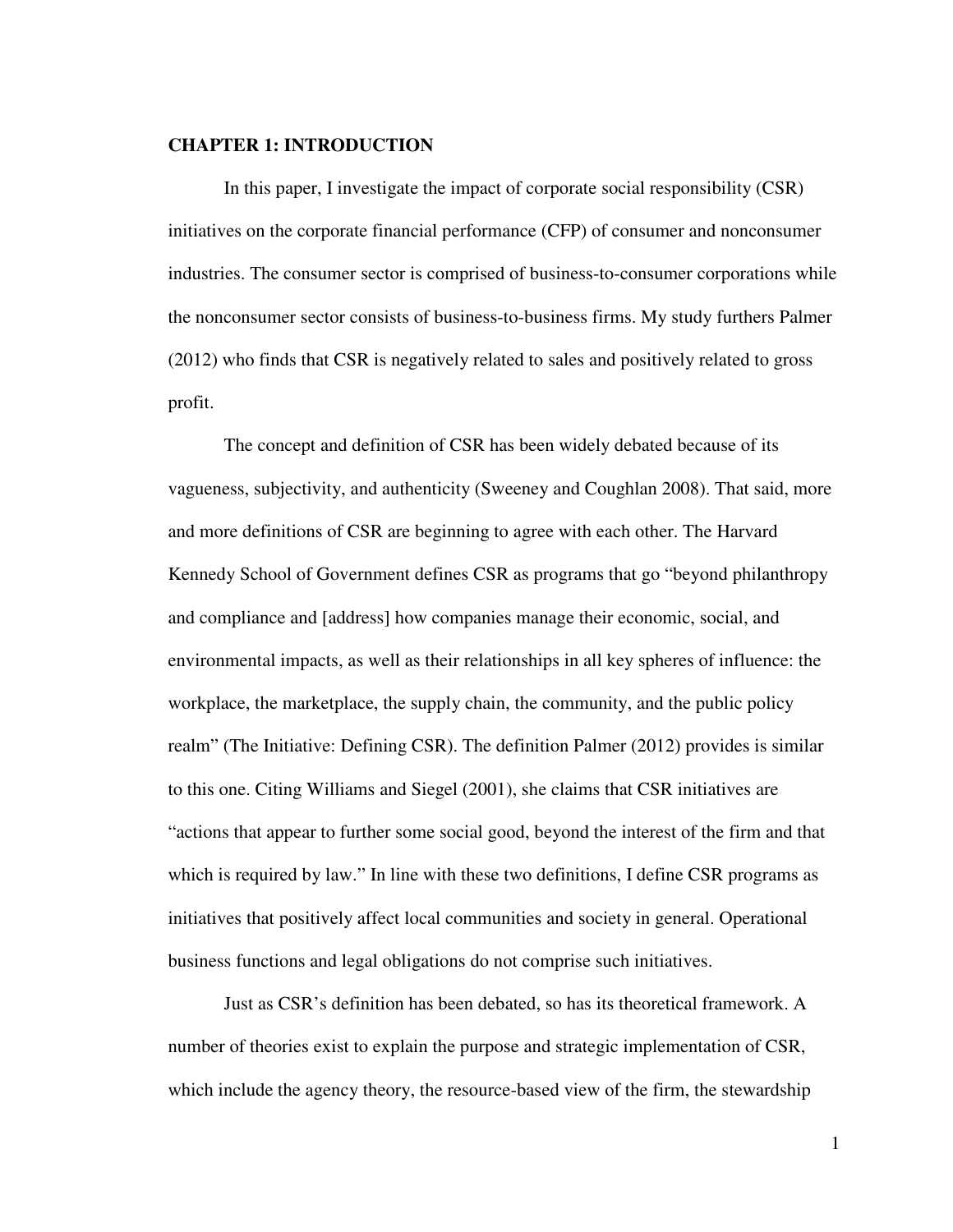theory, and the stakeholder theory. Friedman's (1970) agency theory asserts that CSR programs are typically direct results of managers' interests that help augment their wealth at the cost of shareholder profits. He and others who hold this perspective believe that CSR programs are problematic within corporations unless they improve the economic well-being of the company or shareholders. This agency issue is avoided under Hart's (1995) theory of the firm, which looks at CSR as a means for some companies to gain a competitive advantage. Contrary to the agency theory and theory of the firm, Donaldson and Davis' (1991) stewardship theory argues that managers are obligated to "do the right thing" whether or not the economic impact is beneficial for the corporation and shareholders. And finally, Freeman's (1984) stakeholder theory agrees that when implementing CSR programs, managers should consider other factors besides manager and shareholder interests. Instead, CSR initiatives should reflect the interests of other stakeholders, including employees, customers, suppliers, and community establishments. Plainly, the reasons and ways to implement CSR programs are disputable.

Although both the definition and theoretical framework have been debated, many agree that CSR programs can be broken up into three segments: environment, social, and governance (ESG). Examples of environmental initiatives are preventing pollution and decreasing both greenhouse gas emissions and energy consumption. There are a wide array of social issues that CSR programs can tackle, including enhancing diversity, employee relations with management, and health and safety in the workplace. At the same time, social agendas can address human rights, product quality, charitable giving, and community involvement. Lastly, governance matters revolve around transparency,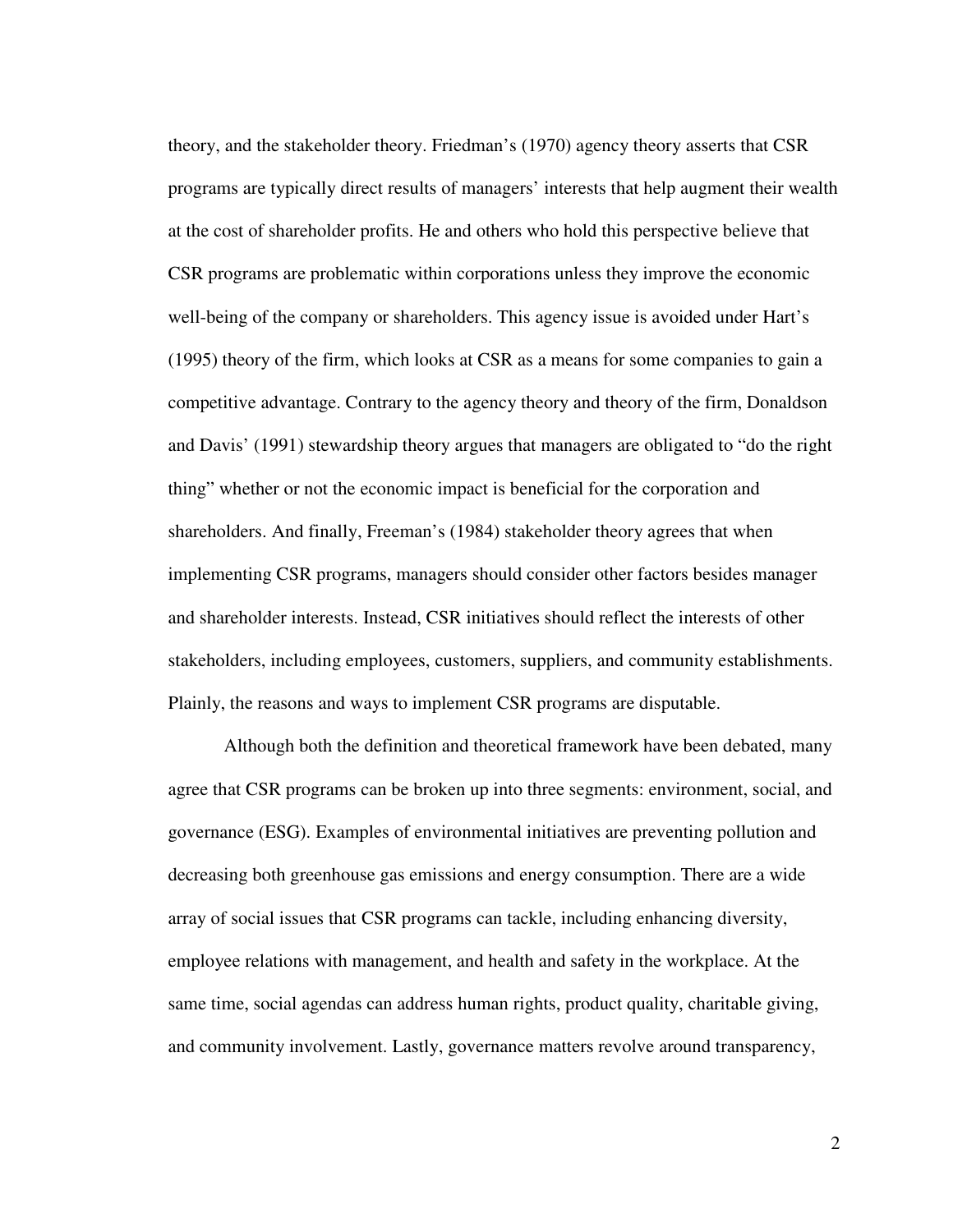reporting and disclosure quality, shareholder rights, and executive accountability and compensation (ESG Managers Portfolios).

An excellent example of a corporation dedicated to all aspects of CSR is J. Crew Group, Inc., a multinational company that sells upscale clothing and accessories to women, men, and children. J. Crew has lessened its environmental footprint by using shopping bags made from 100% recycled paper, an initiative that began in 2010. Since shopping bags composed of recycled paper are more expensive than other types of bags and do not fall under ordinary business functions or legal obligations, this environmental initiative meets the criteria for CSR. J. Crew also helps the environment through its implementation of energy management systems that minimize energy consumption. These systems, which have been installed in all new stores since 2002 and some older stores, benefit not only the environment but also the company's normal business operations. As stated on J. Crew's website, "These systems help optimize and minimize our heating, ventilation and cooling (HVAC) and lighting usage." Thus, although both the recycled shopping bags and revamped energy systems are advantageous to the environment, the former initiative constitutes CSR while the latter does not, an important distinction to make.

The famous retail firm also spearheads social initiatives, which include its Responsible Sourcing Program, membership with Fair Factories Clearinghouse (FFC), and partnership with charities that aim to improve education conditions. The Responsible Sourcing Program ensures that suppliers comply with their Code of Vendor Conduct, which addresses child labor, forced labor, discrimination, harassment and abuse, wages and benefits, hours of work, freedom of association, health and safety, laws and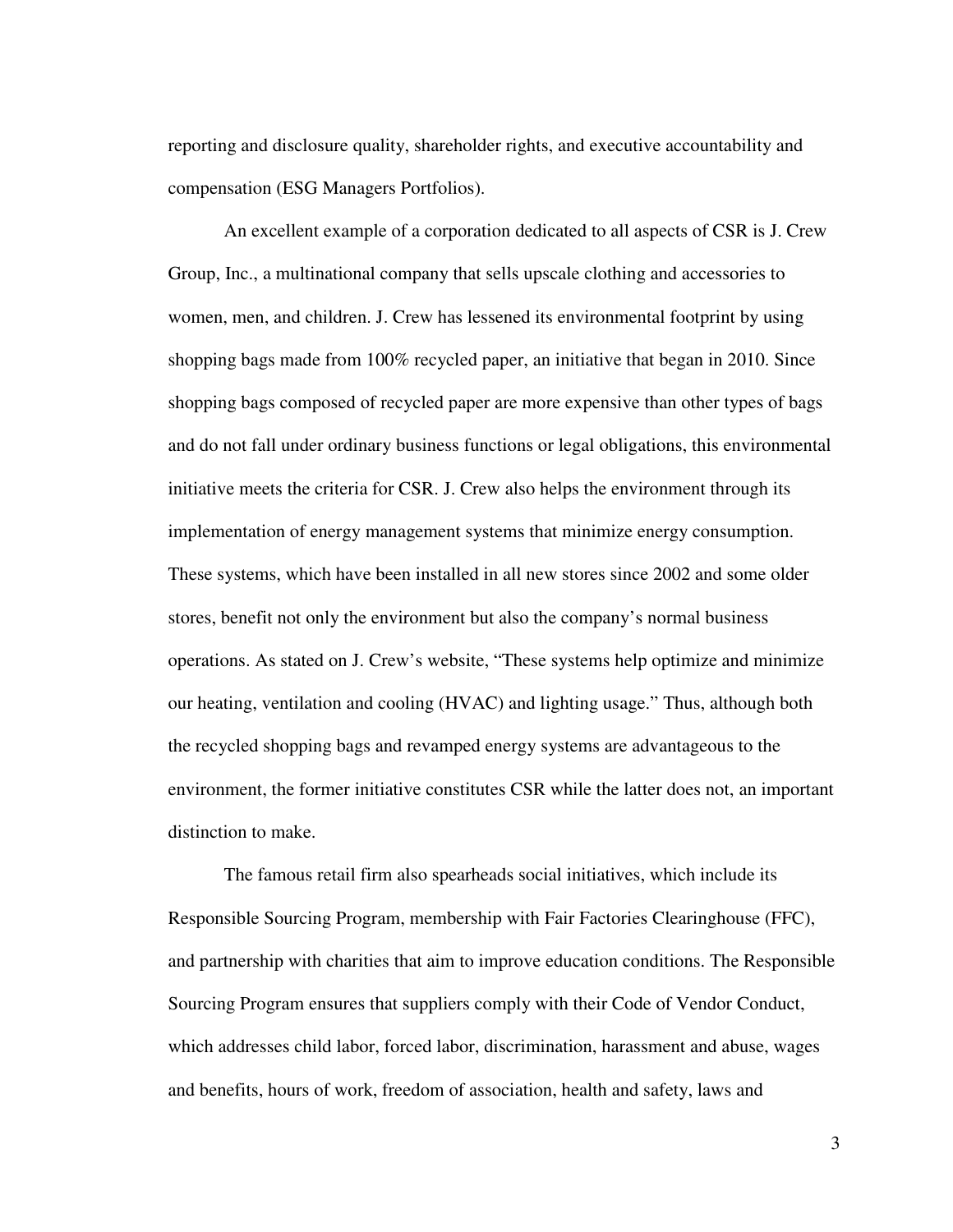regulations, customs and security, environmental standards, subcontracting, transparency, and monitoring and compliance. In addition, as a member of FFC—a nonprofit committed to using technology and cooperation to improve the workplace—J. Crew has advanced collaboration with business partners, which has allowed the company's operations to become more efficient. Last but not least, J. Crew partners with DonorsChoose.org and Teach For America to help "[foster] and [promote] safe, happy and effective learning environments." Overall, by ensuring their suppliers are socially responsible and by teaming up with FFC and nonprofits focused on education, J. Crew promotes social reform.

 In terms of governance, J. Crew advocates for transparency and executive accountability through its Responsible Sourcing Program discussed earlier and accompanying audits of suppliers. The Production team and management are required to attend frequent seminars that discuss J. Crew's Responsible Sourcing necessities and the ways in which they can ensure their suppliers meet these requirements. A major strategy they use is regularly auditing suppliers who manufacture J. Crew products. These audits include "document reviews, private worker interviews and a walk-through of the facility. When appropriate...surveillance and off-site interviews" are used to inspect suppliers as well. In sum, while the Responsible Sourcing Program is a social-focused CSR initiative in that it promotes human rights, this program is also a governance-focused CSR program in its advancement of corporate transparency and executive accountability (J. CREW).

J. Crew is one example of many companies nowadays engaging in high levels of CSR. Corporations "today are undertaking environmental and social efforts to complement traditional business activities, using these efforts as catalysts to improve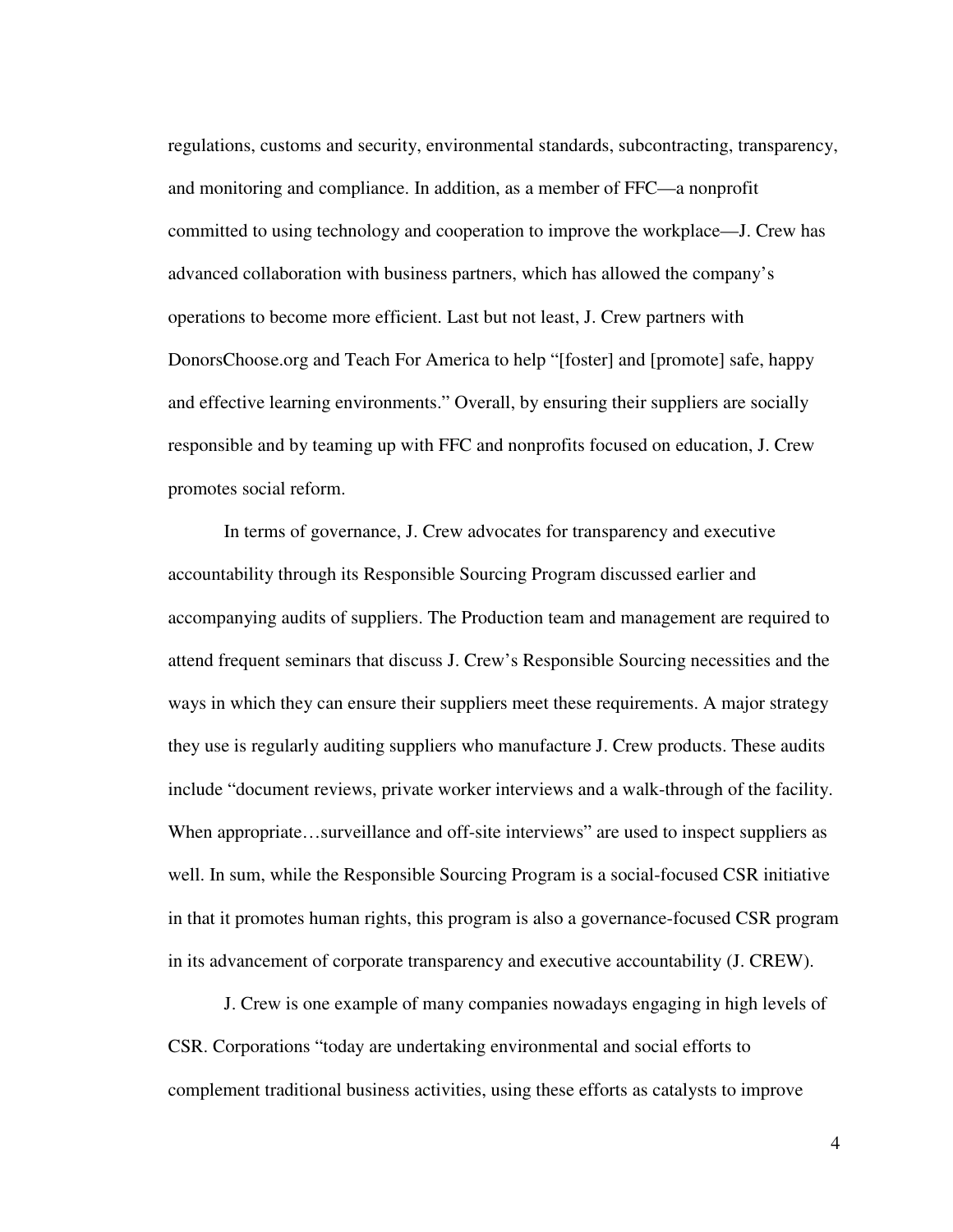everything they do—from innovation and customer relationships to brand building and beyond. The results? Higher profits. Lower costs and risks. Increased shareholder value. Competitive advantage. And… a measurable positive impact on society and the planet" (Park and Koehler 2013). This emphasis on CSR has grown over the last 30 to 40 years. Abbott and Monsen (1979) found that 51.4% of *Fortune* 500 companies reported CSR disclosures in 1971 while 85.7% did so by 1975. The attention companies give to CSR in the  $21<sup>st</sup>$  century has only increased since these findings. Beyond CSR disclosures, more and more companies are publishing annual CSR reports and posting CSR information on their websites. In a study consisting of 602 public and private firms from the U.S., Canada, Europe, Japan, and Australia, the amount of firms issuing CSR reports increased from 31% in 2009 to 40% in 2010. The percentage of corporations that display CSR information on their websites rose from 75% in 2009 to 81% in 2010. Plainly, CSR plays a larger role in firms nowadays than several decades ago (PricewaterhouseCoopers LLP and Craib Design & Communications).

Taking the stakeholder approach to CSR, it seems that companies have increased their level of CSR largely because stakeholder attitudes have changed. Between 1966 and 1975, stakeholders lost confidence in American institutional leadership (Abbott and Monsen 1979). Following this decline in confidence, the 2001 Enron and 2002 WorldCom scandals transpired, and the amount of corporate malpractice drastically increased (The Corporate Scandal Sheet). CSR serves as a means to restore diminished stakeholder confidence and trust in the market. Cone Communications' telephone study on 1,040 Americans illustrates stakeholders' recent augmented demand for CSR. While in March 2001 about 40% of Americans asserted that "A company's commitment to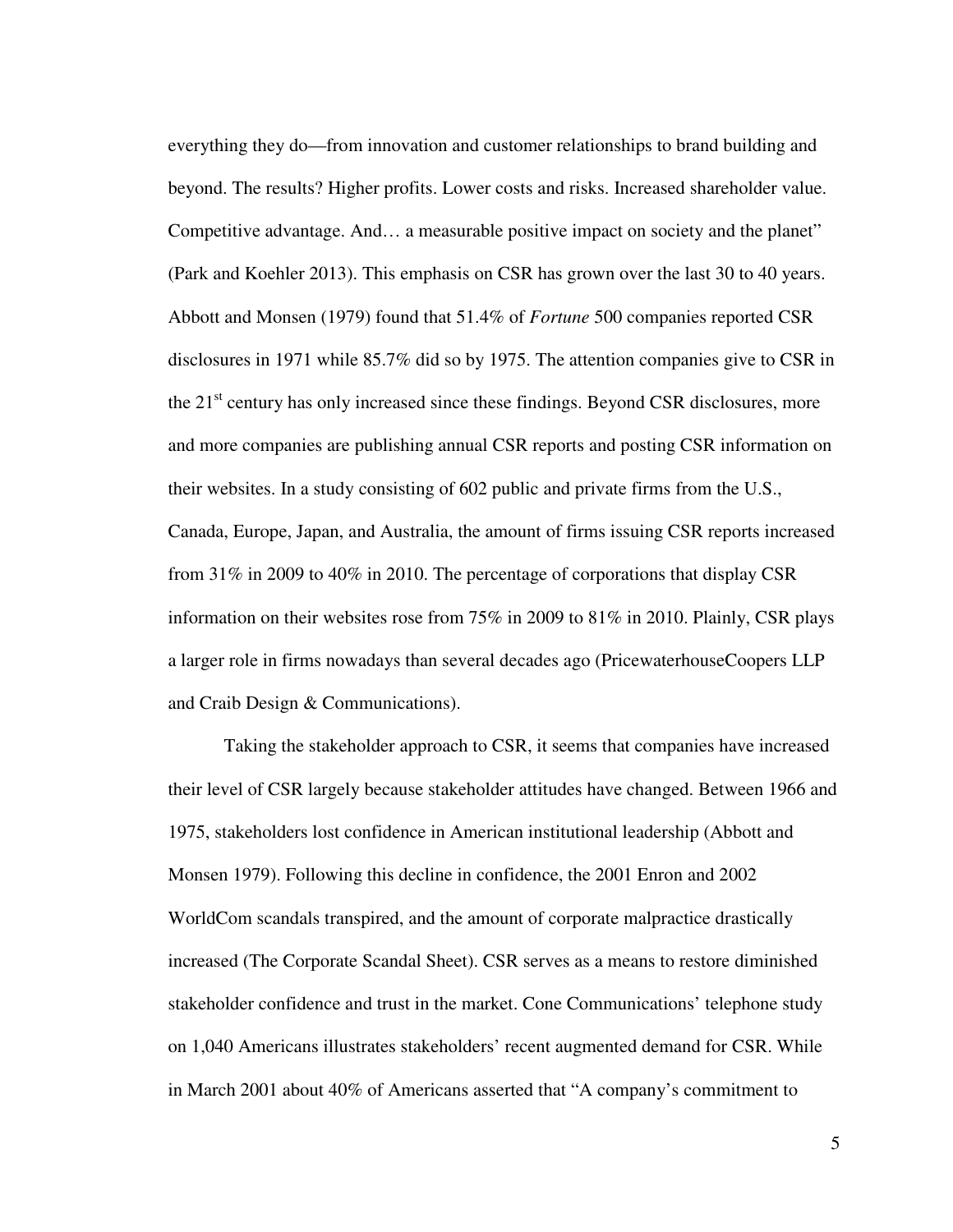social issues is important when I decide which stocks/mutual funds to invest in," around 66% of respondents agreed with this statement by July 2002. In this same timeframe, the percent of respondents agreeing that "A company's commitment to social issues is important when I decide which companies I want to see doing business in my community" increased from approximately 58% to 84% (Cone Communications). When taken as a whole, since CSR programs have become more valuable to stakeholders, corporations have placed a greater emphasis on CSR.

With CSR becoming more important to stakeholders and thus firms, understanding the CSR-CFP relationship has become crucial. Managers can use CSR-CFP information to make more informed decisions for their companies' CSR practices, allowing them to better assess their returns on CSR investment. While there is much research examining the general CSR-CFP relation, there is very little, if any, research that investigates the CSR-CFP association across industries. My study looks to see if this association differs between the consumer and nonconsumer sectors. I hypothesize that the relation between improved CSR and sales is negative for consumer firms and positive for nonconsumer firms. My results illustrate a negative relationship for both sectors, which can be attributed to the high price sensitivities of buyers of consumer goods. These price sensitivities are reflected in nonconsumer transactions because consumer companies buy their goods from nonconsumer firms. In addition, I forecast that the relation between improved CSR and gross profit is more positive for nonconsumer firms than for consumer firms, which is verified in my results. CSR's differential impact on gross profit can be explained through the lower price sensitivities of nonconsumer as compared to consumer buyers and, thus, the relatively inelastic demand in the nonconsumer sector.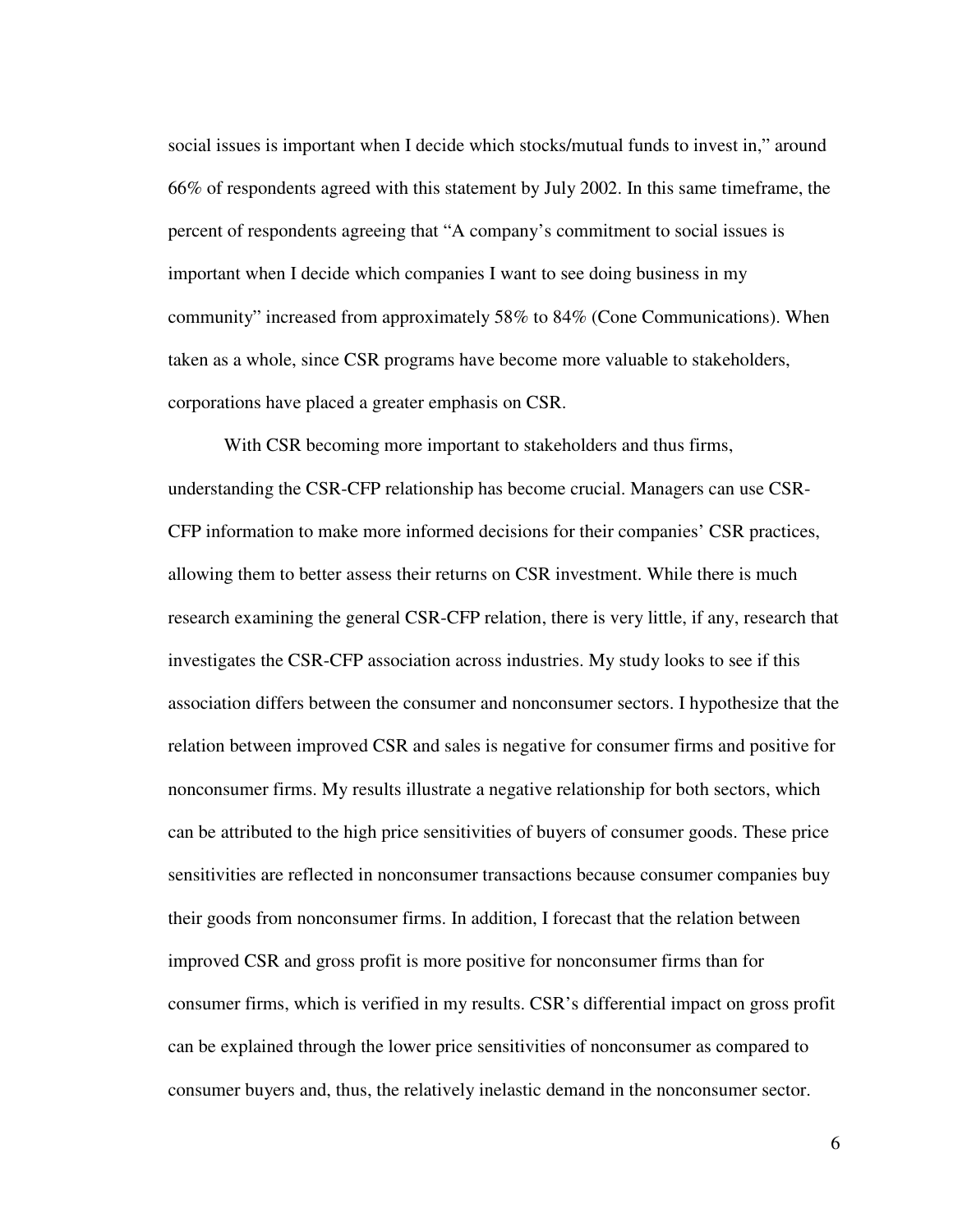#### **CHAPTER 2: LITERATURE REVIEW**

Stakeholders have recently increased their demand for CSR initiatives for two primary reasons: (1) to restore their decreased confidence and trust in the market after a high level of corporate malpractice as identified in Chapter 1 and (2) to "improve their own identity and reputation by identifying with a corporation's commitment to CSR initiatives" (Palmer 2012). This increased demand has led to an increase in CSR, leading one to think that these programs provide an enhanced economic return for companies. Although the majority of studies show this positive association, some research concludes otherwise. With an increase in CSR, some studies have shown CFP worsens or is not affected. After identifying several studies demonstrating these divergent relationships, I will summarize two studies illustrating ways in which CSR differs across industries. Finally, because my study looks at the differential impact of CSR on CFP for consumer and nonconsumer industries, I will examine differences in price sensitivities between these two sectors.

#### **2.1 The CSR-CFP Relationship**

#### **2.1.1 A Null Association**

 Abbott and Monsen (1979) and Aupperle *et al.* (1985) found that CSR and CFP do not have a significant relationship, meaning a change in CSR does not substantially impact CFP. With a sample of 450 firms from the 1974 *Fortune 500*, Abbott and Monsen measured CSR via ratings from the Social Involvement Disclosures (SID) scale for the years 1964-1974. Firms with less than three CSR items on their annual reports from 1973 to 1974 were classified as not highly involved, and firms with more than three CSR items were categorized as highly involved. CFP was measured by total returns to investors.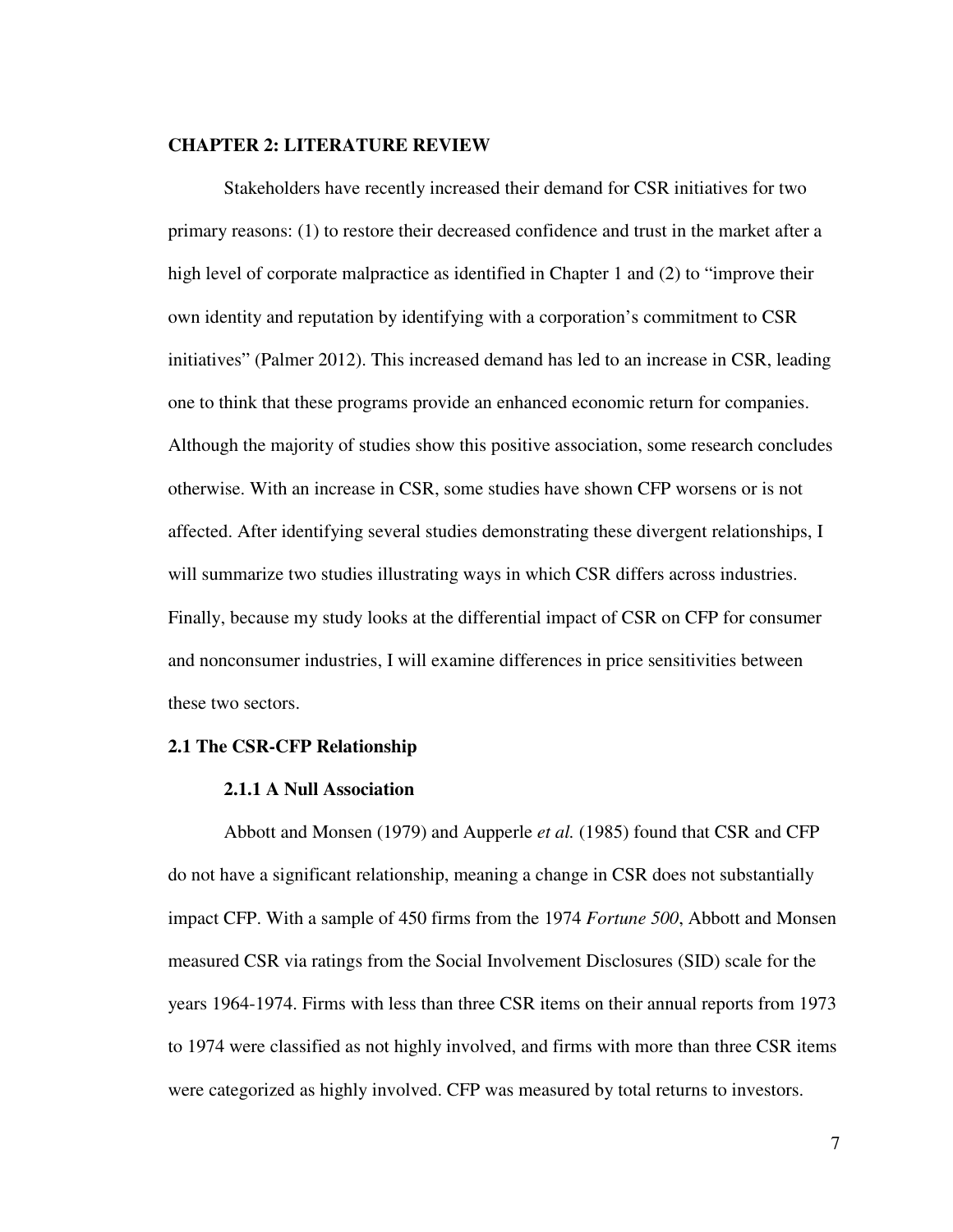After statistical analysis, they concluded that higher social involvement did not augment investors' total returns.

 Aupperle *et al*. (1985) detected an insignificant CSR-CFP relationship after developing their own measure of CSR. In order to generate this CSR measurement, they sent out a survey to 818 CEOs in the *Forbes 1981 Annual Directory*. The survey contained four sets of 20 items that stated different ways to measure CSR. The four sets analyzed a distinct area of CSR—economic, legal, ethical, and philanthropic—and their content validity and reliability were confirmed via empirical tests. The 241 CEOs that responded to this survey assigned up to 10 points to each item, with a 10 indicating that item appropriately measured CSR. Once Aupperle *et al.* compiled these surveys and produced their CSR measure, they did not find a statistically significant relationship between CSR and CFP, measured using short-term (one-year) and long-term (five years) ROA.

There are number of reasons these two studies found a null relationship between CSR and CFP. First and foremost, there is no clear and accepted CSR measurement. As stated by Parket and Eilbirt (1975), "There are, as yet, no accounting techniques, analytical tools, or statistical methods which will objectively differentiate companies that are socially responsible from those that are not. To measure degrees of social responsibility would be an even more ethereal task." Second, confounding variables may exist and stakeholders may not be aware of companies' CSR initiatives. If firms do not successfully inform stakeholders of their CSR programs, then there is no way of determining if CSR influences stakeholders' decisions and., subsequently, companies' CFP (Ullmann 1985).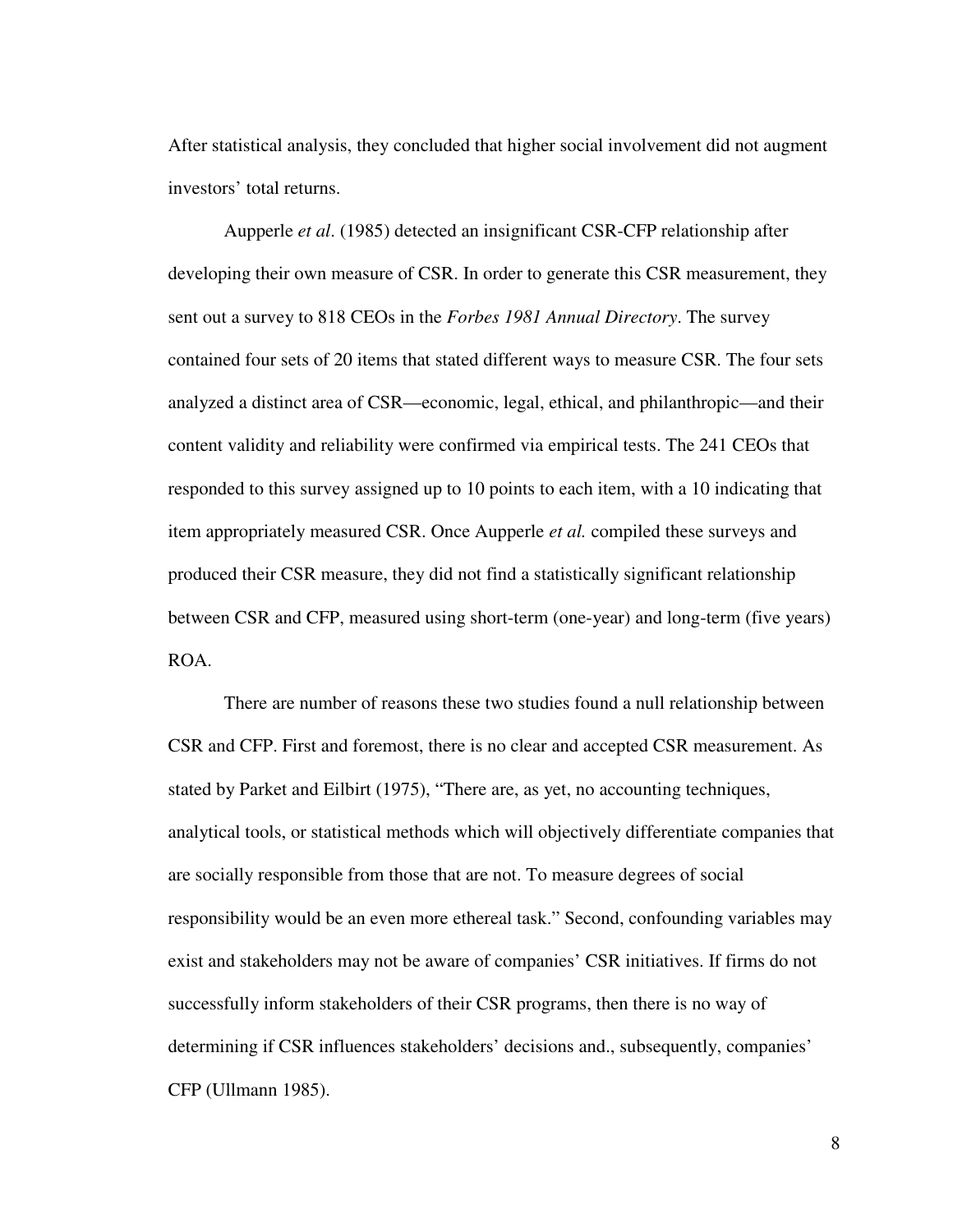#### **2.1.2 A Negative Association**

The research of Vance (1975) and Lopez *et al*. (2007) demonstrated a negative association between CSR and CFP. Vance's study reexamined Moskowitz's (1972) previous CSR-CFP findings, one of the earliest discoveries in this area of research. Moskowitz looked at 14 socially responsible companies. He never explained why or how he chose these companies, which serves as a limitation. Nevertheless, as editor of the first issue of *Business and Society*, he advised investment in these "securities…on the basis of corporate behavior that can be considered socially responsive." Six months later, the stock prices went up by an average of 7.28%, as compared to the 4.4% increase for Dow-Jones, 5.1% increase for the New York Stock Exchange, and 6.4% increase for Standard and Poors Industrials. Because the stock prices of his suggested securities increased, Moskowitz concluded a positive relationship between CSR and CFP existed.

 Vance challenged Moskowitz's simplistic exploratory research. Using the same sample, he extended the short timeframe analyzed from 1972 to 1975. Vance found that stock prices for all firms dropped and, in fact, much more than did the returns for Dow-Jones, New York Stock Exchange, and Standard and Poors. To further confirm the negative relationship between CSR and CFP, Vance looked at 95 companies whose level of CSR had been reported in *Business and Society Review* in 1974*.* While 45 companies' CSR ratings came from surveys completed by corporate staffers, 50 companies' CSR ratings came from business students' survey responses. With these ratings, Vance found a negative relationship between high socially responsible firms and CFP as measured by share price.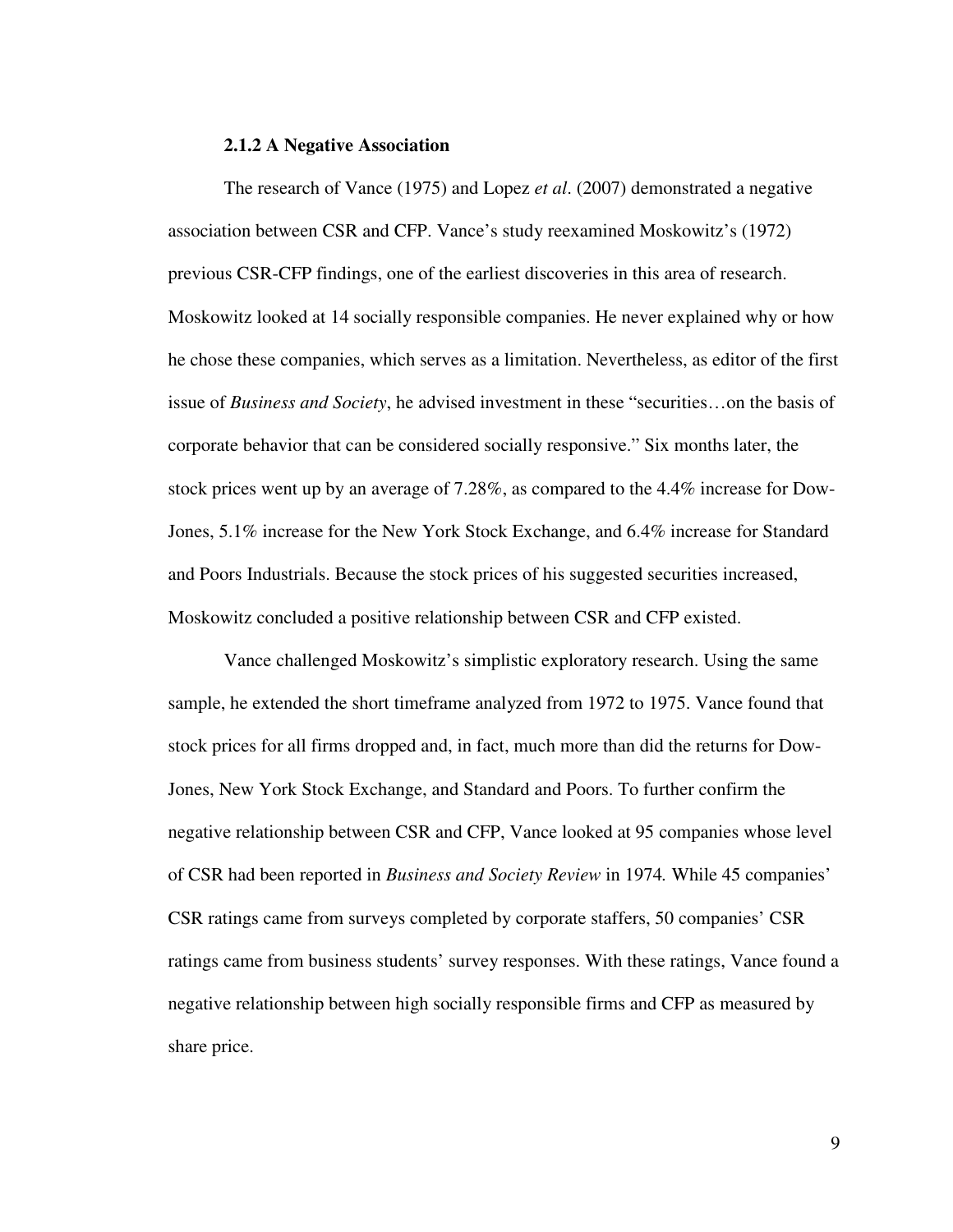Lopez *et al.* (2007) did run regressions and, in the end, found a statistically significant negative CSR-CFP association. To come to this conclusion, they looked at two groups of 55 companies for two periods: 1999-2001 and 2002-2004. The first group of firms belonged to the Dow Jones Sustainability Index (DJSI) because they had implemented the necessary level of sustainability practices. The second group had not adopted sufficient sustainability initiatives and, as a result, did not belong to the DJSI. CSR was measured by whether or not the firms in this study belonged to the DJSI. CFP was measured using profit/loss before taxes. After controlling for size, risk, and industry, Lopez *et al.* (2007) found a negative relationship between CSR and CFP for both time periods. The explanation the researchers provided for this negative relationship, which Vance would support, was that CSR activity "involves a cost or reallocation of resources that negatively affects the firm's performance." They asserted, "The expenses can be greater than the incremental revenue that these measures generate."

#### **2.1.3 A Positive Association**

 Finally, Heinz (1976) and Orlitzky *et al*. (2003) found a positive association between CSR and CFP. Heinz's sample consisted of 29 big companies, which served as his study's key limitation. He measured CSR using a reputational scale that was developed from business students' responses to a *Business and Society Review* CSR survey. His methodology for measuring CSR essentially mimicked the methodology Vance utilized in the second half of his study. Although they measured CSR similarly, Heinz found a significant positive association between CSR and return on equity (ROE). Factors contributing to these divergent results may include different time periods, companies in their sample, sample size, and measures of CFP.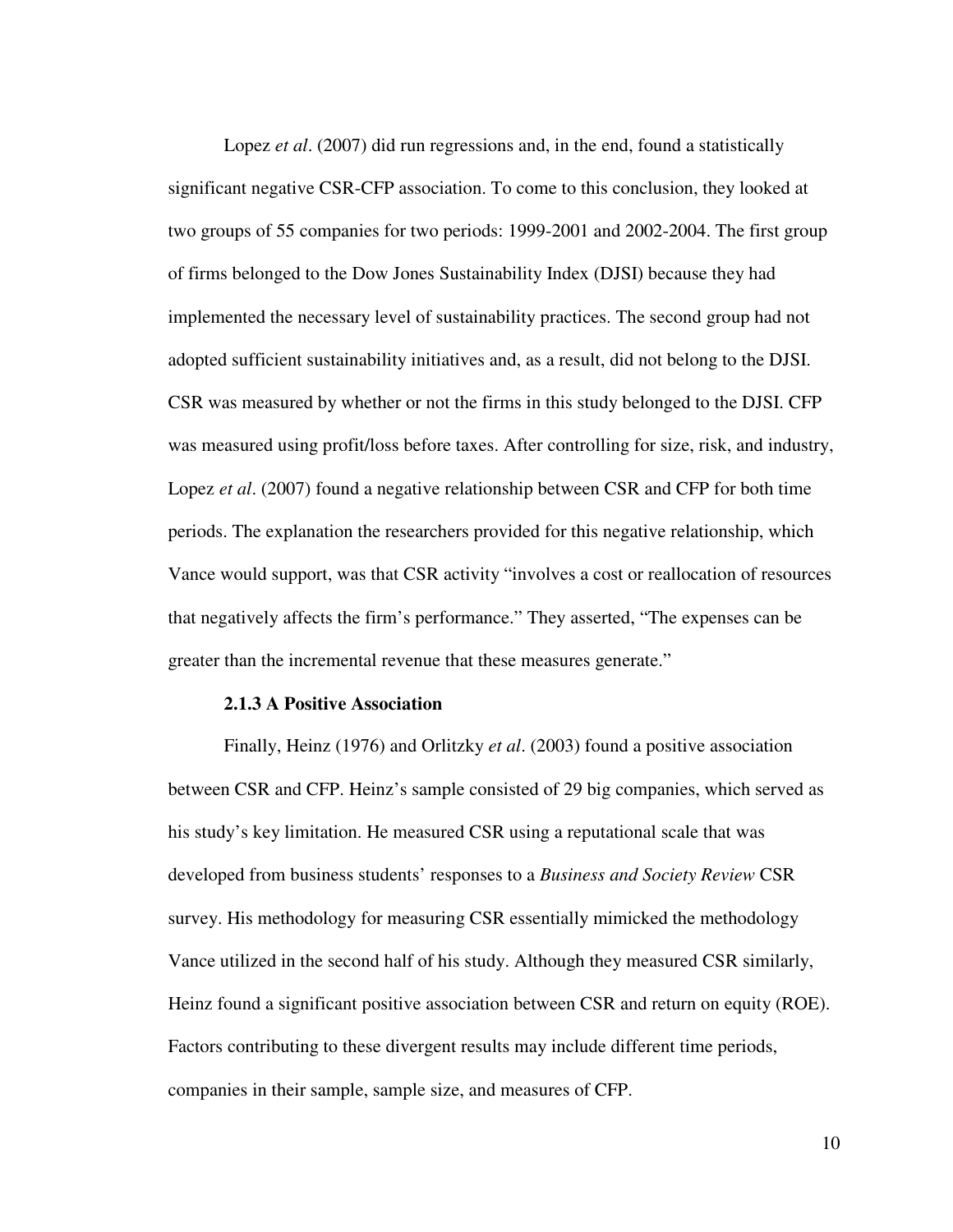The meta-analysis of 52 studies investigating the CSR-CFP relationship that Orlitzky *et al.* (2003) has conducted offers one of the most recent and comprehensive studies in this field. This study referred to CSR as corporate social performance (CSP). With 33,878 observations and a time period of 30 years, this meta-analytic review found that "corporate virtue in the form of social responsibility and, to a lesser extent, environmental responsibility is likely to pay off." Orlitzky *et al.* (2003) also discovered that CSR is more positively related to accounting rather than market measures of CFP. The researchers used the instrumental stakeholder theory, which maintains that meeting the interests and needs of a variety of stakeholders is instrumental for a corporation's financial success, as a way to explain this positive association (Donaldson and Preston 1995). With this theory in mind and the increasing demand of CSR by various stakeholders, it follows that CSR and CFP are positively associated (Orlitzky *et al.* 2003). When companies boost their CSR presence, they enhance their brand and reputation. This improved corporate image could provide them with the ability to boost their prices, attract better employees, increase their customer base, and decrease business risk. At the same time, CSR programs can decrease operating costs in the long-term (Palmer 2012).

#### **2.2 CSR Differences Across Industries**

Several studies have argued that studying CSR is incomplete and somewhat useless if industries are not accounted for because the dynamics of CSR are so distinct across industries. Sweeney and Coughlan (2011) and Robertson and Nicholson (1996) successfully illustrate how CSR differs across industries. Sweeney and Coughlan identified six potential stakeholders— customers, employees, suppliers, shareholders, the environment, and the community—and examined which stakeholders were addressed in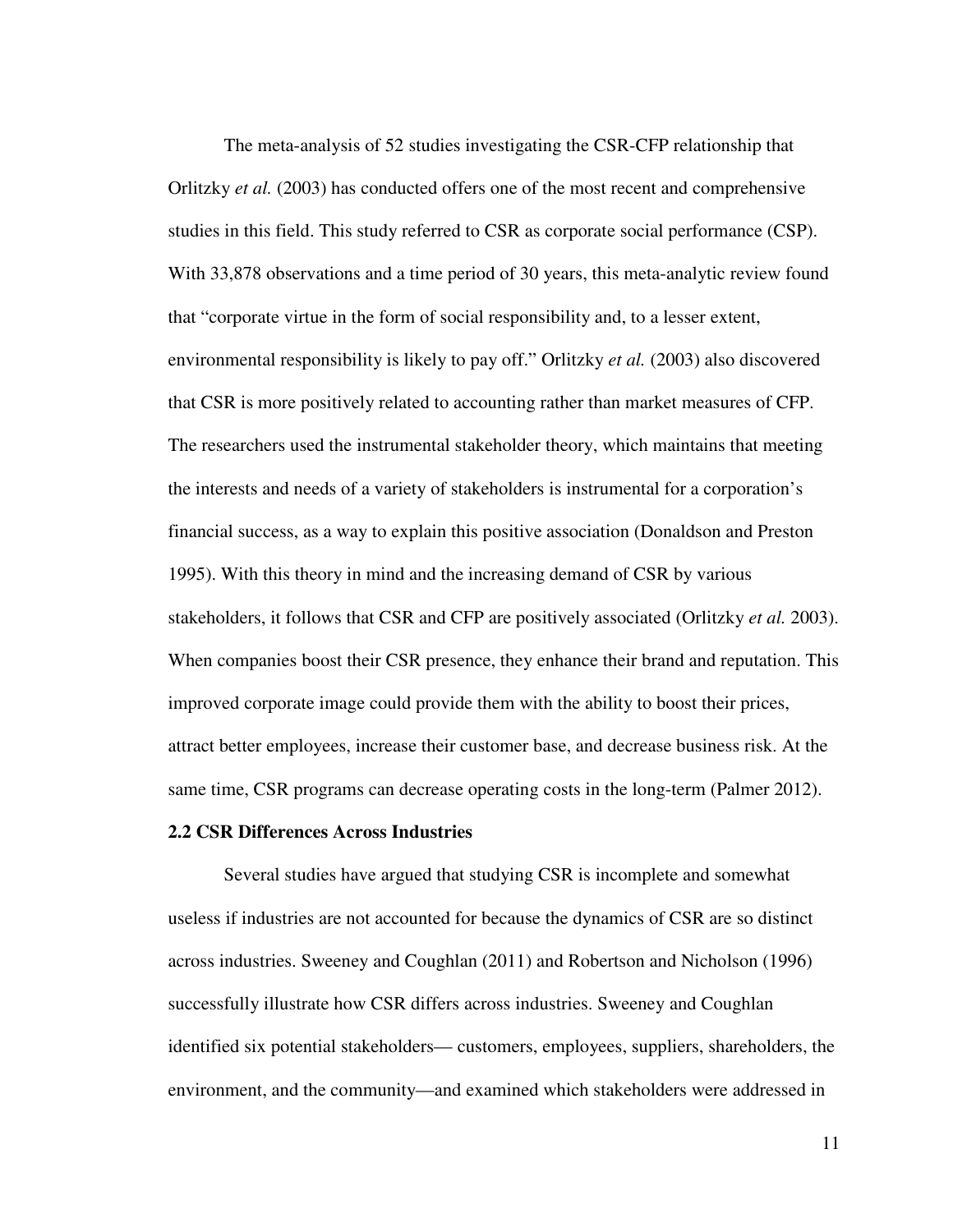the annual and CSR reports of 28 FTSE4Good companies in December 2004. The FTSE4Good firms belonged to a stock market index based on certain CSR criteria and created by the FTSE Group, a wholly-owned subsidiary of the London Stock Exchange Group. The selected companies represented a broad range of industries, including financial services, pharmaceutical (medical), pharmaceutical (health & beauty), telecommunications, automobile, oil  $\&$  gas, and retail. Upon analysis, they concluded "that the industry the firm operates within should have a significant effect on the stakeholders addressed in the firm's annual report." For example, while firms in the telecommunications industry indorsed CSR initiatives focused on customers and employees, those in the automobile industry spearheaded CSR programs geared towards the environment. On the other hand, corporations in financial services addressed customers, employees, and communities via CSR practices, and pharmaceutical firms promoted CSR activity focused on customers, employees, communities, and shareholders.

Robertson and Nicholson (1996) found that industry influences not only the type of CSR programs implemented but also how they are disclosed to the public. To reach these conclusions, they sent out a detailed survey asking questions regarding social responsibility disclosure to 1,000 CEOs. These CEOs were selected from a database according to their company's size and industry traits. In addition to the survey, they asked for "one example of a mission statement, annual report or other corporate communication dealing with these [social responsibility issues." Ultimately, 299 responded to the surveys and 118 of the 299 sent some type of firm document. All 299 companies analyzed belonged to the following industries: chemicals; construction; distribution and retail;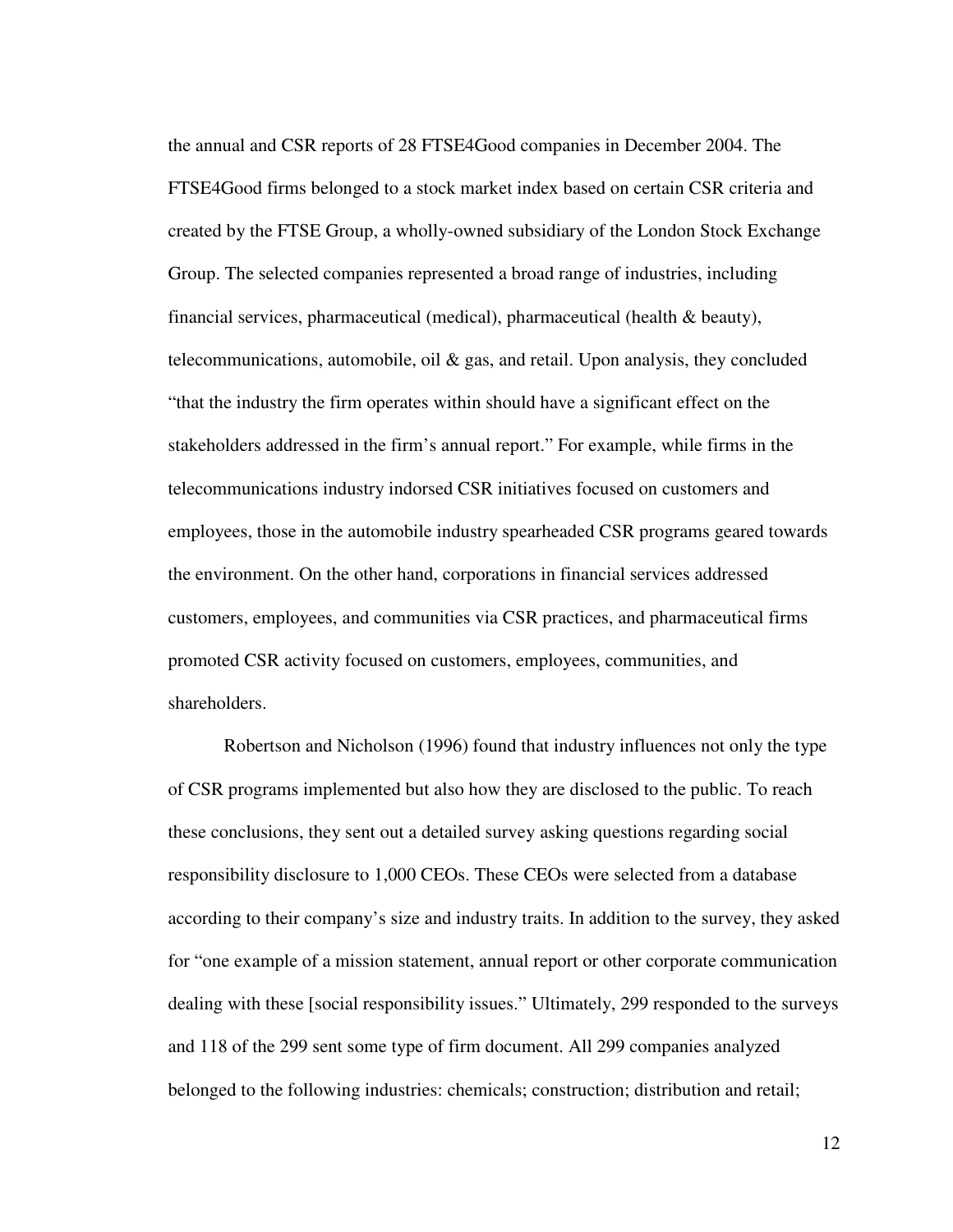energy; engineering; financial services; food, drink and tobacco products; newspapers; pharmaceuticals; publishing; radio and television; textiles; water; and other services.

While chemical and pharmaceutical firms promoted employee-focused CSR initiatives (since their success depends on highly skilled workers), food, drink, and tobacco and newspaper industries advanced consumer-focused CSR programs, primarily via product quality. Also, a majority of firms in this study emphasized the environment as a stakeholder. However, companies in other industries such as the water industry had more extensive environment-focused CSR programs, and their disclosure was more specific. Rather than a generic statement such as "Our firm remains committed to safeguarding the environment while providing safe, secure, efficient, economic products to meet the needs of our customers," companies in environment-related industries would describe a more impactful, particular initiative in detail. In total, the two studies discussed show that companies tailor the area of CSR they focus on and the manner in which they report on CSR toward their respective industry's stakeholders.

#### **2.3 Price Sensitivities**

Since (1) it has been demonstrated that stakeholders and thus CSR differ across industries and (2) my study looks at the CSR-CFP relationship between consumer and nonconsumer industries, it is necessary to discuss the distinct price sensitivities of consumer and nonconsumer stakeholders, or buyers. The divergent price sensitivities are crucial to my hypotheses and conclusion. Although pricing dynamics for the nonconsumer sector is under-researched, it is a widely accepted microeconomics theory that consumer buyers are more price sensitive than nonconsumer buyers (Reid and Plank 2004). This means that demand for consumer goods is elastic: if prices go up for one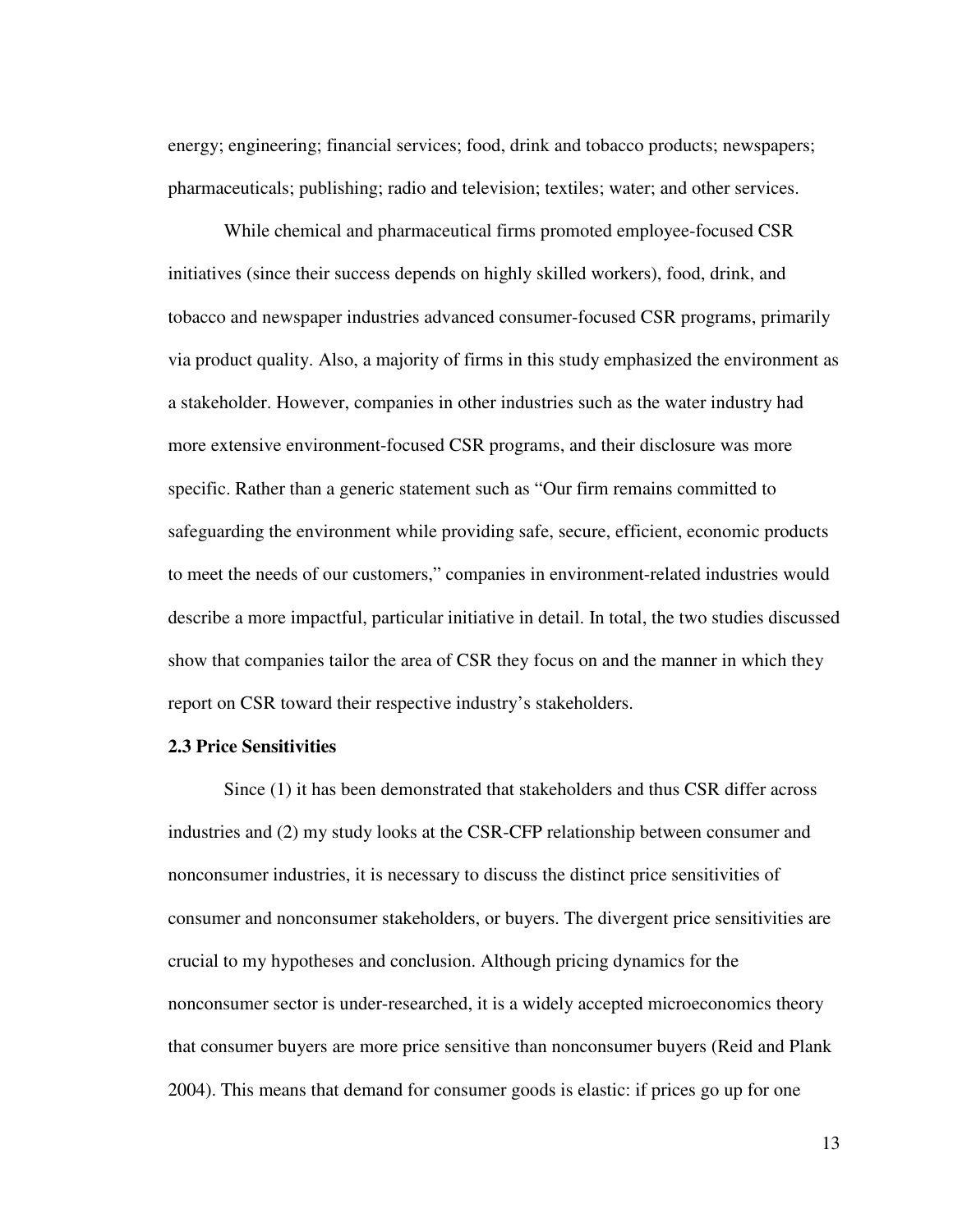consumer firm, then the buyer can purchase less of that consumer firm's goods or buy essentially the same goods from another consumer company. Switching sellers is more difficult for nonconsumer companies, and thus demand for their products is more inelastic. If a nonconsumer corporation raises its prices, their buyers—who are consumer companies and other nonconsumer companies—will generally accept this price increase. This is partly due to the fact that nonconsumer consumers "use formalized, lengthy purchasing policies and processes" and typically buy infrequently in bulk. On the other hand, consumer buyers buy small quantities on a regular basis generally "on impulse or with minimal processes" (Brassington and Petitt 148). In sum, the consumer industry is characterized by a more elastic demand and more price sensitive buyers; the nonconsumer industry is characterized by a more inelastic demand and less price sensitive buyers.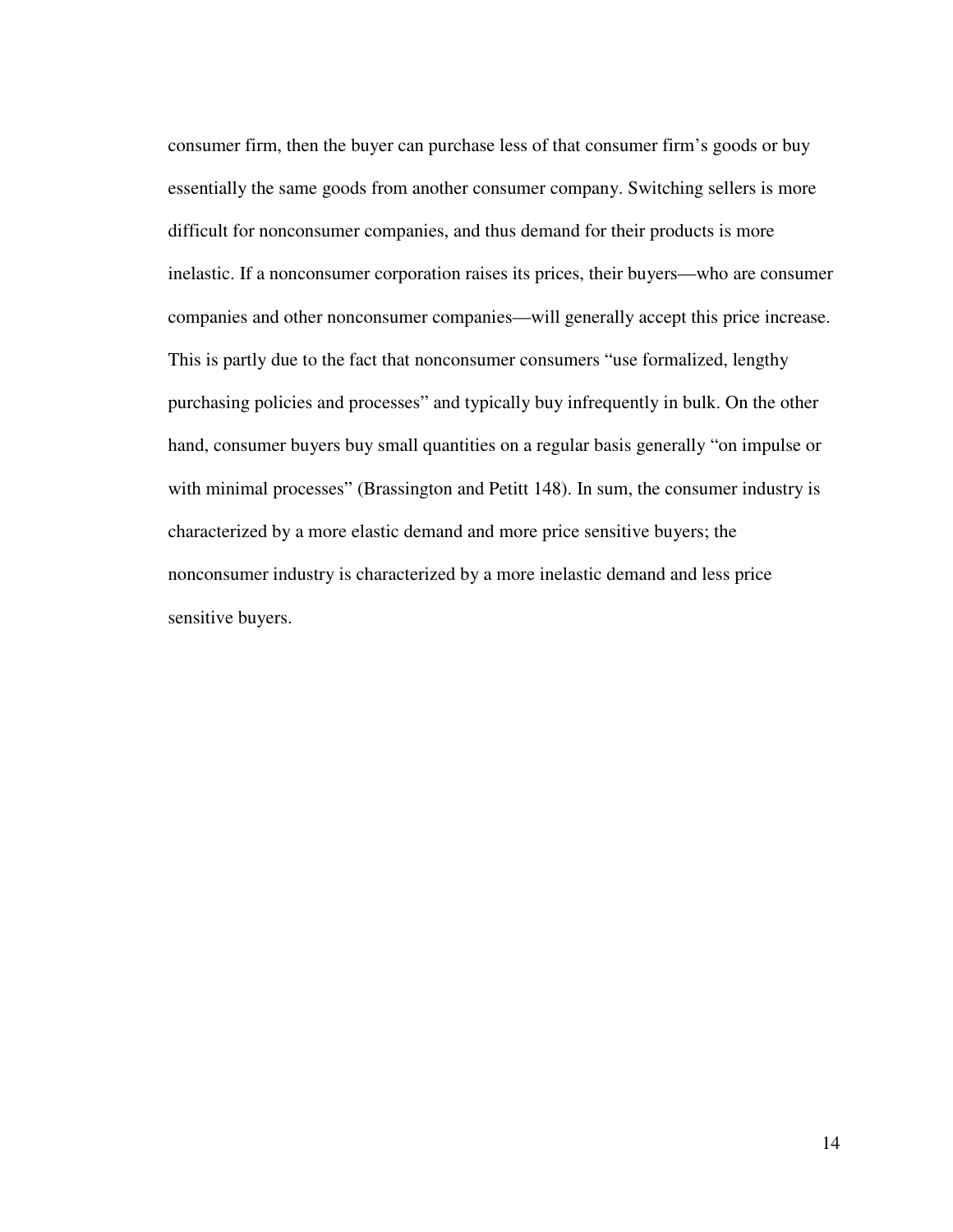#### **CHAPTER 3: HYPOTHESES**

As stated earlier, this study extends Palmer (2012) who analyzed the CSR-CFP relationship for 333 companies in the S&P 500 between 2001 and 2005. CFP was measured using the ratios sales/assets, sales/employees, and gross profit. I extend her research by examining the differential impact of CSR on CFP for consumer and nonconsumer firms. For consistency and comparability purposes, my study uses the same ratios to measure CFP.

Currently, there is minimal, if any, research that looks to see if the CSR-CFP relationship differs across industries. There is, however, research showing that the focusarea and disclosure of CSR programs depend on industries (Robertson and Nicholson 1996; Sweeney and Coughlan 2011). These industry differences have been attributed to stakeholder differences (Donaldson and Preston 1995). In line with the stakeholder theory discussed earlier, companies target their most important stakeholders in their CSR initiatives, whether they are customers, employees, or the environment to name a few. Taking into consideration these demonstrated industry differences, I hypothesize that CSR will have a differential impact on CFP for consumer and nonconsumer firms. *H1: The relationship between improved CSR and sales is negative for consumer firms and positive for nonconsumer firms.* 

 The different price sensitivities and behaviors of buyers of consumer and nonconsumer goods help support this hypothesis. Buyers of consumer products are more price sensitive than those of nonconsumer products (Brassington and Petitt 148). As a result, when a consumer company spends money on CSR programs and consequently increases their goods' prices, some individuals will most likely (1) buy less of that good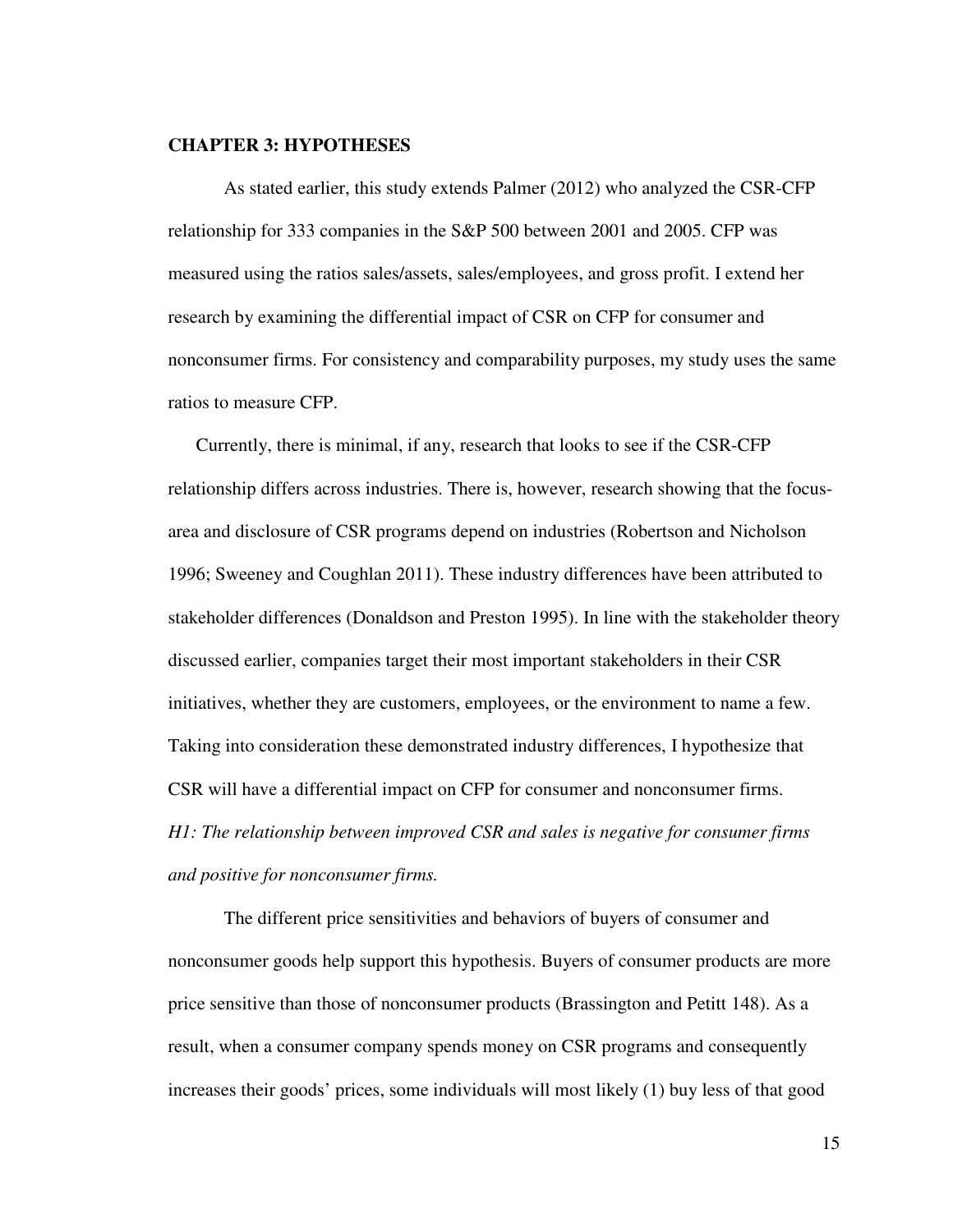or (2) buy the same amount of that good from another company. Both scenarios lead to decreased sales, but not necessarily a decrease in gross profit. I believe these price sensitivities should hold for both industries of the consumer sector: consumer staple and consumer discretionary. While people need staple goods (which include items such as food, beverages, and household items) to live, they may still choose to decrease the amount of staple goods they buy or switch vendors if the CSR premium gets too high. The demand for consumer discretionary goods is by nature more elastic than the demand for consumer staple goods. By definition, elastic demand is the result of high price sensitivities of buyers. Such dynamics would be supported by Palmer (2012), who found that "some customers are willing to pay a higher price for the products/services of socially responsible firms, but that fewer customers are willing to buy the products."

Further, I forecast that sales will actually increase for nonconsumer corporations as their CSR improves because their customer base (consumer and other nonconsumer firms) will increase. The foundation for this prediction is the importance of brand to corporations' success (AllBusiness.com) and the increased demand from consumer consumers for CSR programs (Cone Communications). In order to enhance their brand and thus consumer loyalty, I predict that consumer companies will buy more from nonconsumer companies with well-established CSR programs rather than those without such programs. J. Crew's Responsible Sourcing Program discussed in Chapter 1 is an excellent example of this hypothesized trend. J. Crew is a consumer company that ensures they do business with socially responsible nonconsumer firms. This transaction trickles down to their consumer transactions and thus financial success by improving their brand. Then, as consumer companies give more business to socially responsible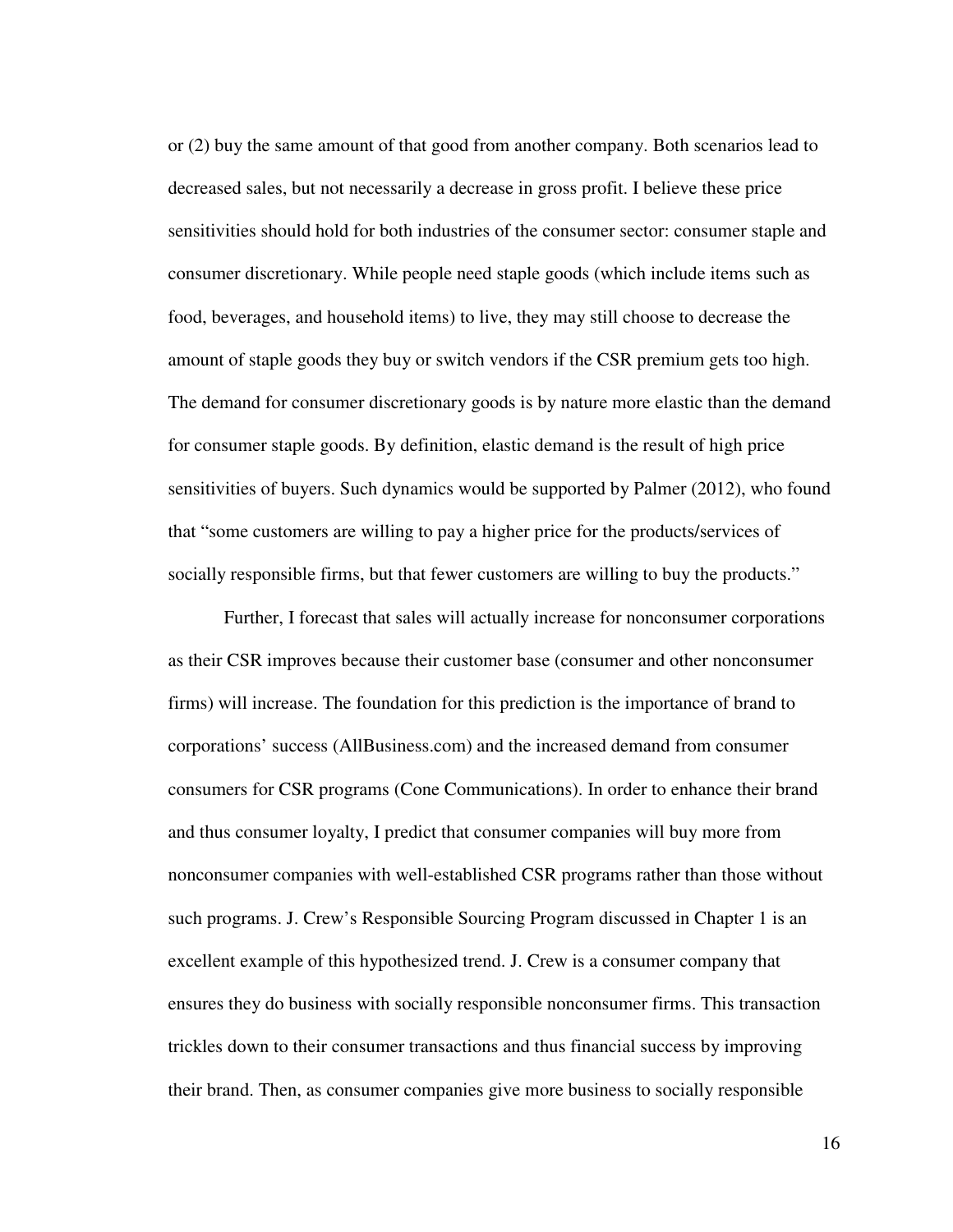nonconsumer firms, nonconsumer firms will be compelled to do business with socially responsible nonconsumer companies as well. This domino effect will cause nonconsumer firms with higher levels of CSR to gain more of both consumer and nonconsumer customers. Subsequently, they will experience higher sales.

*H2: The relationship between improved CSR and gross profit is more positive for nonconsumer firms than for consumer firms.* 

Before establishing this hypothesis, I confirmed that CSR and profitability, as measured by return on assets (ROA), are positively related for both consumer and nonconsumer companies (Table 1). That said, this positive relationship is insignificant for consumer companies and significant at the p<0.05 level for nonconsumer companies. Considering this positive association and Palmer's results, I recognized that CSR and gross profit are positively associated for both consumer and nonconsumer firms. That said, should H1 be true, the relationship between CSR and gross profit percentage should be more positive for nonconsumer firms: they are selling more goods at a higher price. Should H1 be false, I still believe that the relationship between improved CSR and gross profit percentage is more positive for nonconsumer firms than for consumer firms. This prediction is due to the nature of nonconsumer activity and the price sensitivities of nonconsumer buyers. Irrespective of how high prices go, nonconsumer buyers need the goods supplied by nonconsumer firms in order to manage their own business and make a profit. They do not have the option to completely stop buying from nonconsumer companies, unless they have gone bankrupt and are going out of business. Buyers of consumer products, on the other hand, do have this option. Because demand for nonconsumer products is more inelastic than for consumer products, for the same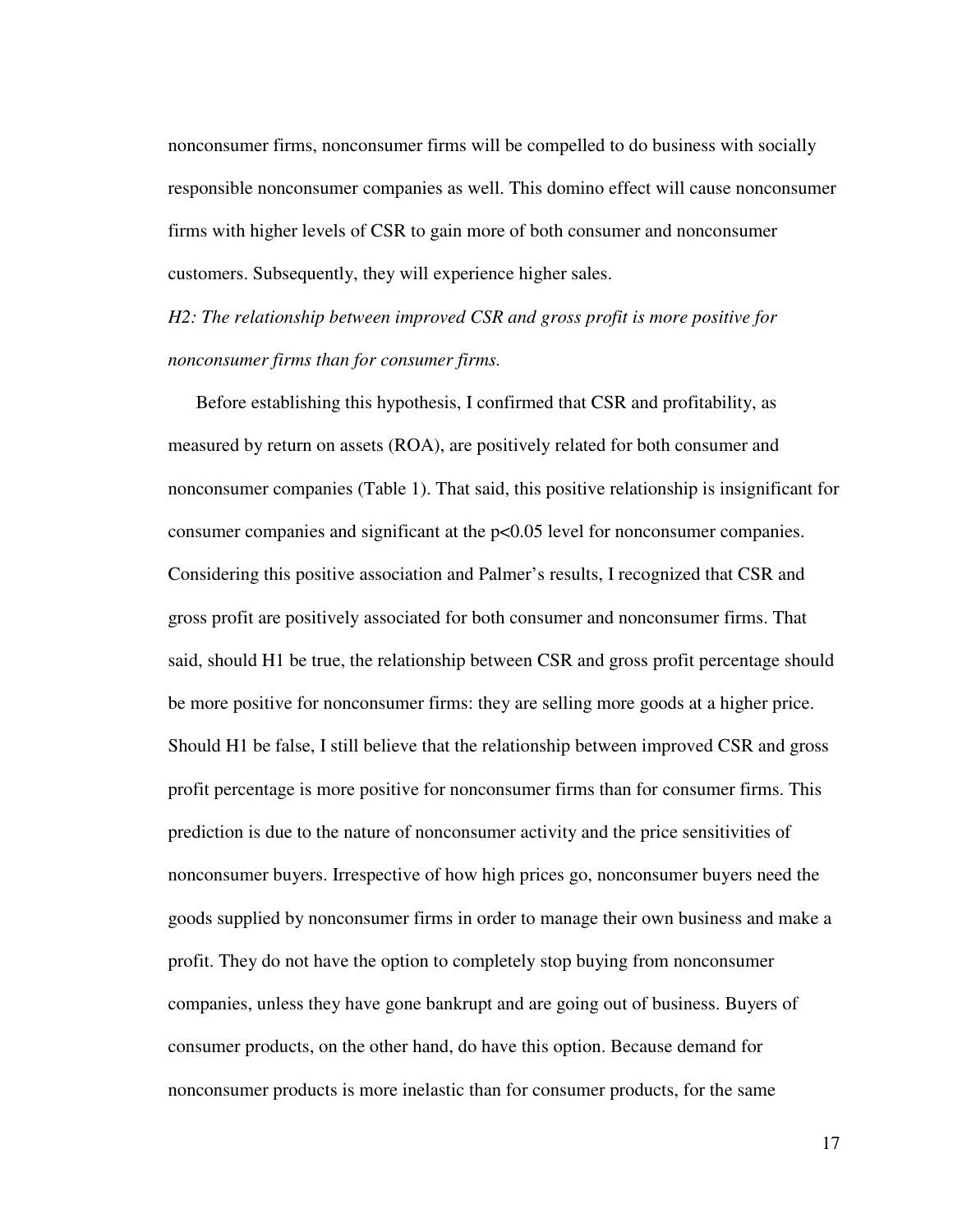increase in CSR, a nonconsumer corporation should experience a larger increase in gross profit than does a consumer company (Brassington and Petitt 148).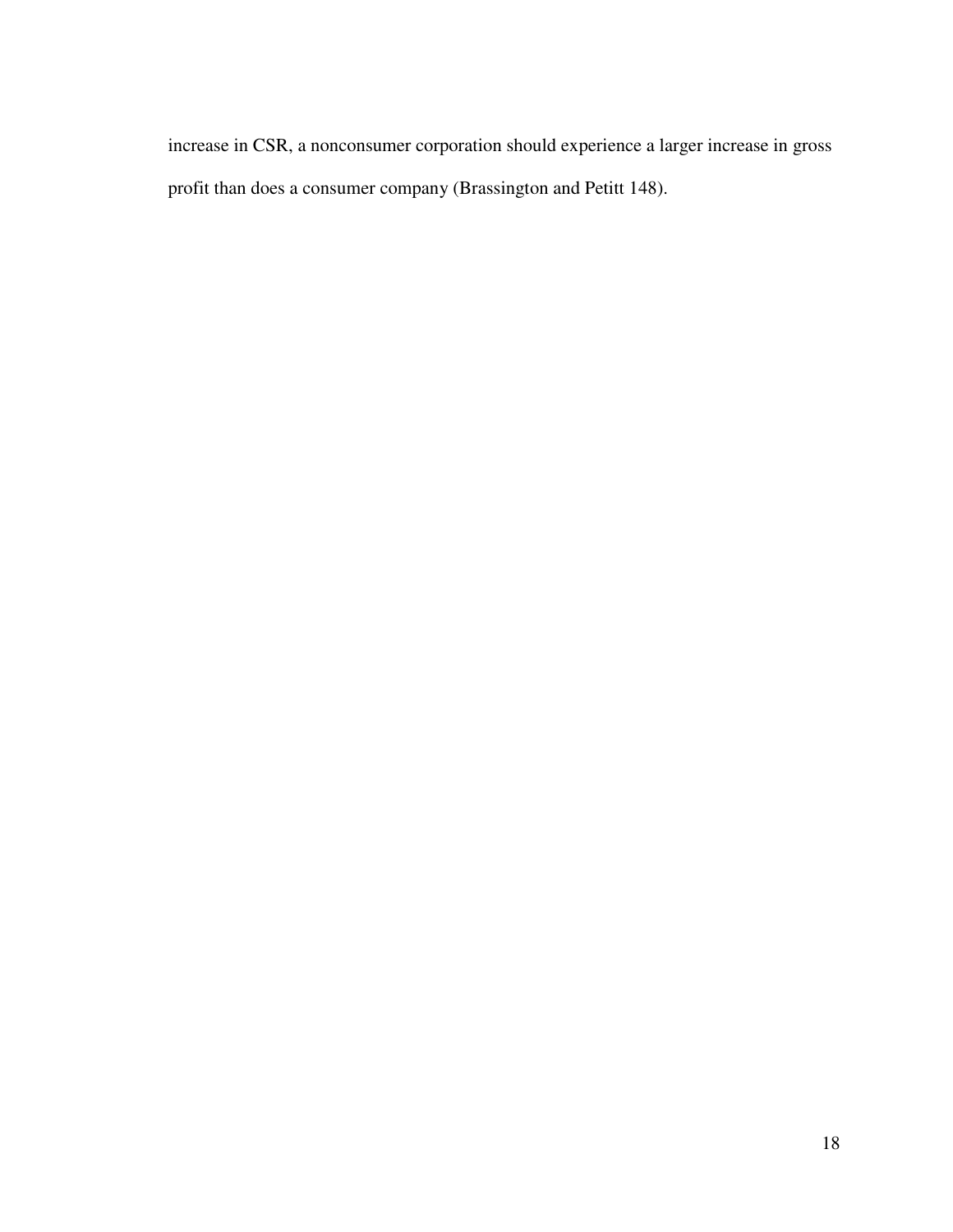#### **CHAPTER 4: METHODOLOGY**

#### **4.1 Sample Selection**

The total sample is composed of 429 firms (Appendix 1) that belong to the MSCI ESG (Environmental, Social, and Governance) STATS 2000-2004 data set, which will be further explained in section 4.2, and whose 2001-2005 financial data was available on the financial database COMPUSTAT. (In order to investigate how improved CSR relates to CFP, 2000-2004 CSR data and 2001-2005 CFP data were evaluated.) As an extension of Palmer (2012), this study analyzed only the S&P 500 corporations from the full dataset. While Palmer narrowed her dataset by eliminating companies without ESG data for all the years in the investigated time frame, my study kept these firms. Since this study is relational rather than longitudinal, it made sense to keep these firms.

The 429 firms were divided into consumer and nonconsumer groups based on their global industry classification (GIC) developed by MSCI. The consumer group consisted of 96 companies (31 consumer discretionary firms and 65 consumer staple firms); the nonconsumer group consisted of 333 companies. Table 2 displays the subindustries in these consumer and nonconsumer groups, as well as their CSR descriptive statistics. With these groups, I investigate the differential impact of CSR on CFP for consumer versus nonconsumer companies.

#### **4.2 Independent, Dependent, and Control Variables**

For both hypotheses, CSR serves as the independent variable. CSR is measured using the MSCI ESG STATS database, which is considered one of the most comprehensive measurements of CSR. This database accounts for a variety of CSR initiatives using a number of different sources. CSR is divided into seven categories: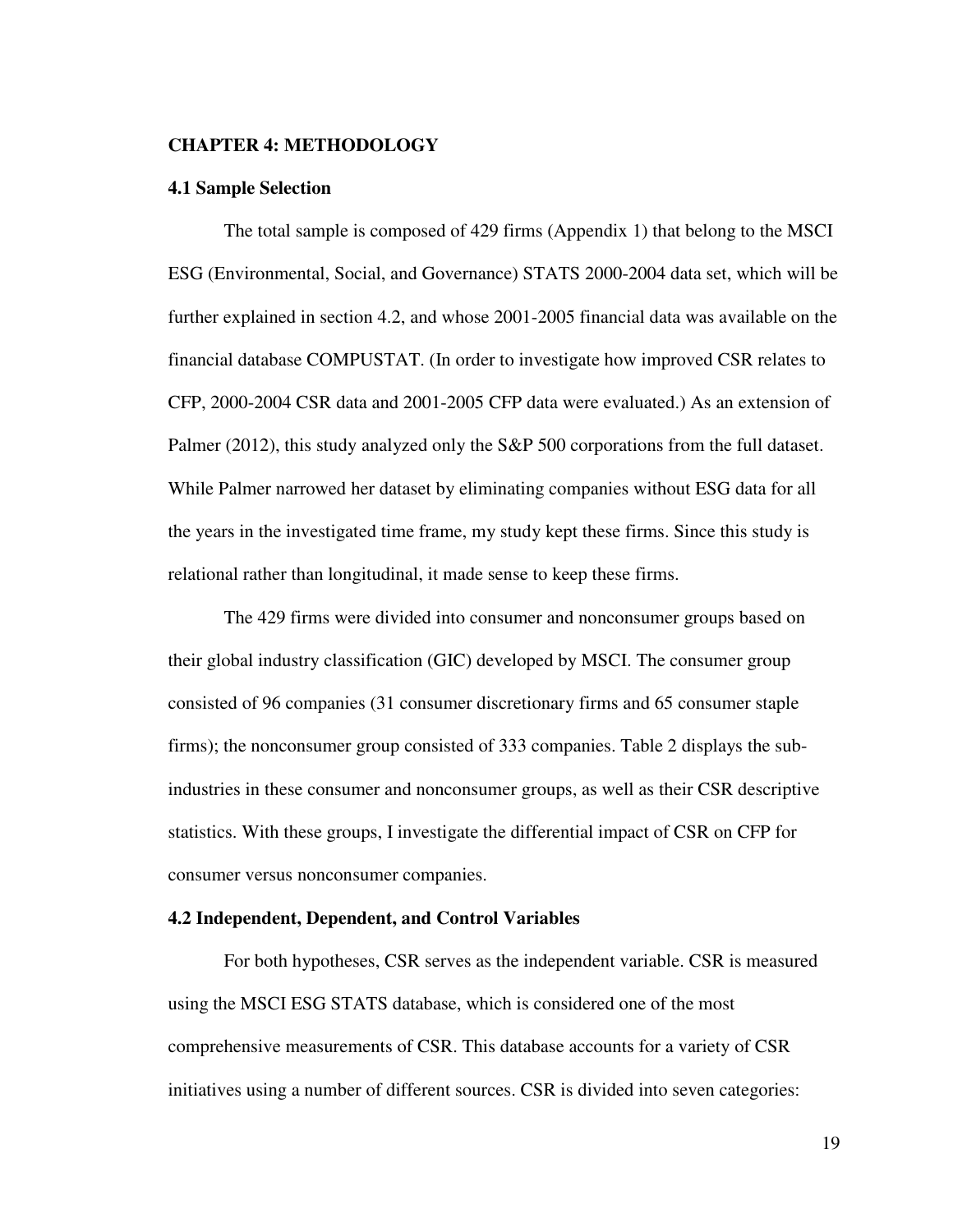environment, community, human rights, employee relations, diversity, product, and governance. If sources illustrate CSR involvement in a certain category, companies receive a 1 in that category; if they show a lack of CSR involvement, that category is allotted a 0. The sources evaluated to come to these conclusions include corporate documents (i.e. annual reports and CSR reports), internal CSR surveys from companies' investor-relations departments, external CSR surveys, and press reports to name a few (Waddock and Graves 1997).

Beyond considering CSR strengths, the MSCI ESG Index investigates CSR weaknesses to control for the criticism that CSR programs are implemented to conceal their unethical practices from important stakeholders. If CSR weaknesses are detected, companies are assigned a 1 in the respective categories; if weaknesses are not detected, companies are assigned a 0. I also took into consideration CSR strengths and weaknesses in my CSR measure by creating a total CSR score that equals 100 plus CSR strengths minus CSR weaknesses. A base of 100 was necessary in order to avoid negative CSR scores.

The dependent variable—CFP—is measured in three different ways: sales/assets, sales/employees, and gross profit percentage. These ratios were chosen for consistency in extending Palmer (2012). At the same time, I was particularly interested in examining the association between CSR and sales because there is less information on this relationship as compared to the CSR-profitability relationship. Most past CSR-CFP studies have used return on assets (ROA), return on sales (ROS), and return on equity (ROE) to measure CFP. Both my study and Palmer (2012) look into a different area of CFP.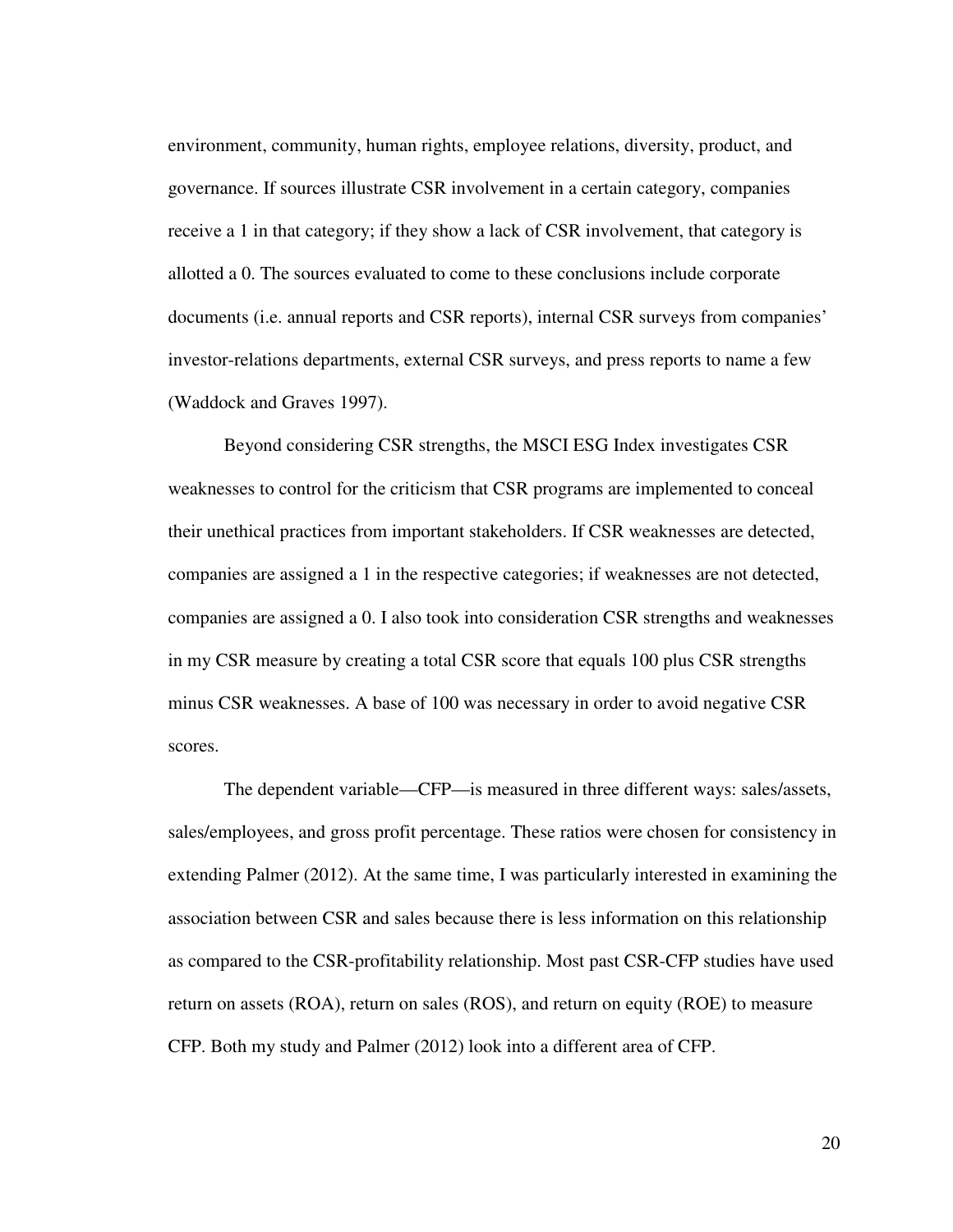In order to test my hypotheses, I created an indicator variable that separated my companies into their consumer and nonconsumer groups. An additional indicator variable was used to distribute the consumer group into consumer staple and consumer discretionary sub-industries. By making this second indicator variable, later statistical analysis could determine if CSR affected the sub-industries of the consumer sector differently. Before running statistical tests, I normalized total CSR scores and control variables. The control variables included long-term debt/total assets, total sales, and number of employees. While long-term debt/total assets and controlled for company risk, total sales and number of employees controlled for company size. Company size is a crucial variable to control for because large companies have bigger budgets and resources than small companies. As a result, it is common for big-sized companies to engage in more CSR activities (Udayasankar 2007). Both the total CSR scores and control variables are lagged in the H1 and H2 regression models, displayed in section 4.3.

#### **4.3 Statistical Analysis**

As stated in section 4.1, my statistical analysis used 2000-2004 CSR data to form the independent variable and 2001-2005 CFP data to construct the dependent and control variables. Using lagged CSR data was necessary to assess how improved CSR is associated with CFP. To determine if improved CSR is negatively related to sales for consumer firms and positively related to sales for nonconsumer firms, the H1 model displayed on the next page was used. CFP was measured using the ratios sales/assets and sales/employees. I ran this regression four times for the four industry groups I initially created: consumer, consumer staple, consumer discretionary, and nonconsumer. The results are shown in Table 4**.**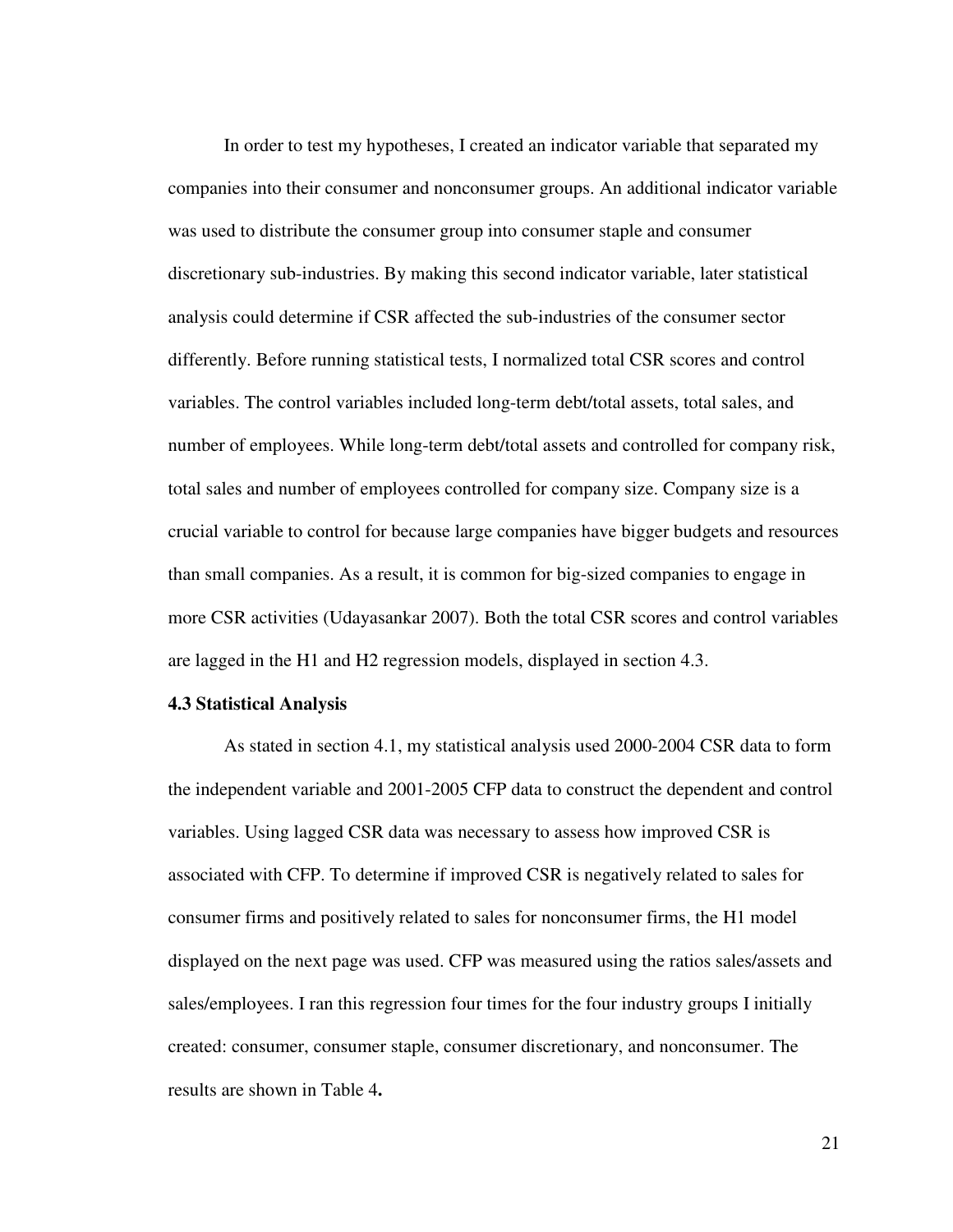#### H1 Model:

 $\Delta CFP_t = \beta_0 + \textit{CSR Score}_{t-1} + \textit{Controls Variables}_{t-1} + \varepsilon_t$ 

For both H1 and H2, I generated an interaction variable with the nonconsumer dummy variable and lagged CSR score. This new independent variable and nonconsumer dummy variable were added to the original H1 model, as displayed in the new H2 model below. With CFP being measured by sales/assets, sales/employees, and gross profit percentage, the marginal effect of CSR on these three CFP measurements for consumer versus nonconsumer firms could be analyzed. Thus, this updated model could effectively evaluate if the relationship between improved CSR and gross profit percentage is more positive for nonconsumer than consumer companies, as predicted in H2. The results are shown in Table 5.

#### H2 Model:

 $\Delta CFP_t = \beta_0 + \text{CSR Score}_{t-1} + \text{Nonconsumer Dummy}_{t-1} +$ (Nonconsumer Dummy<sub>t-1</sub>  $\times$  CSR Score<sub>t-1</sub>) + Controls Variables<sub>t-1</sub> +  $\varepsilon_t$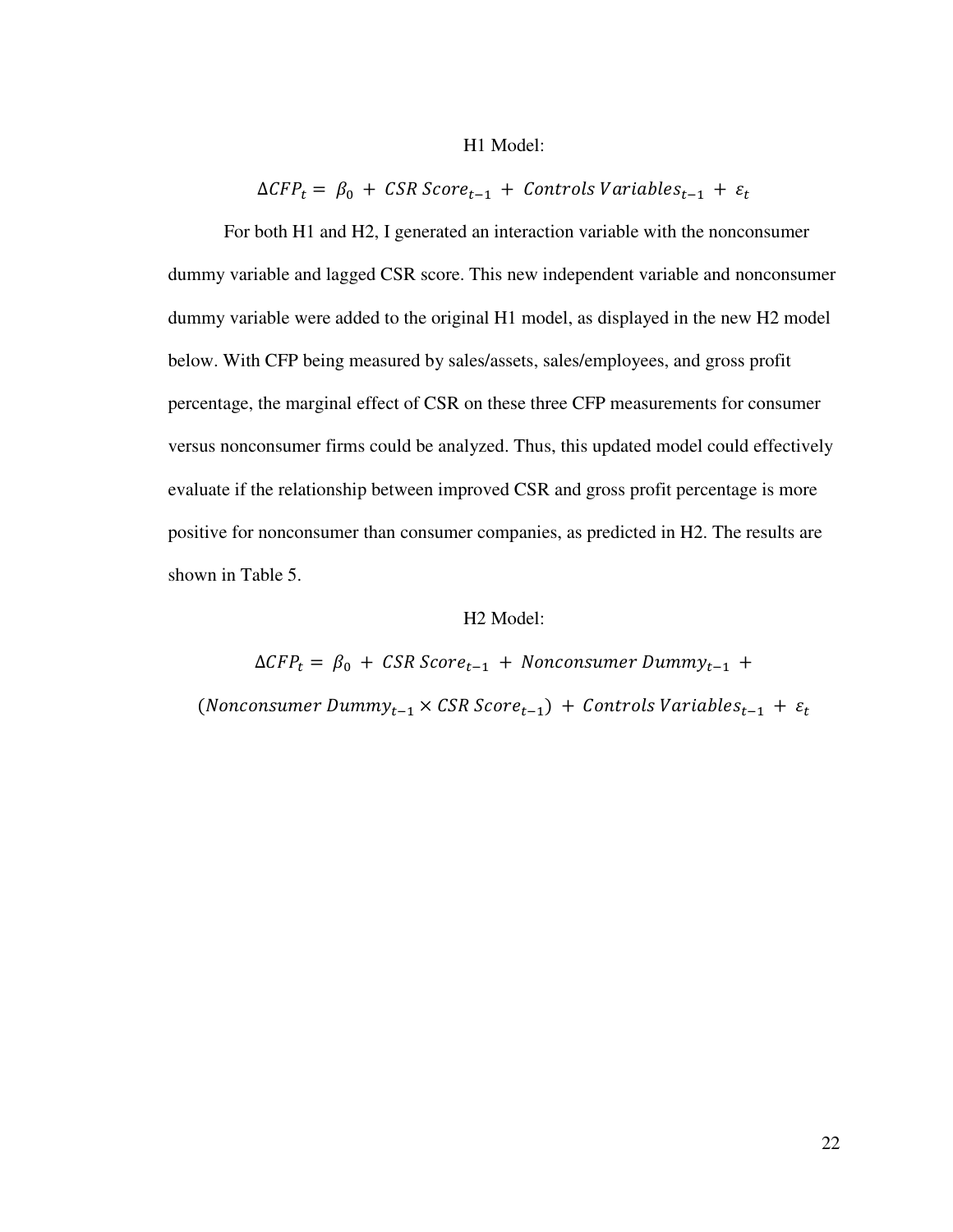#### **CHAPTER 5: RESULTS AND DISCUSSION**

Descriptive statistics for the consumer and nonconsumer sectors, as well as for the complete 429 sample are displayed in Table 3. To see the industries in the consumer and nonconsumer sectors along with their average, minimum, and maximum CSR score, refer back to Table 2. A CSR score below 100 indicates more CSR weaknesses than strengths while a CSR score above 100 indicates more CSR strengths than weaknesses. When looking at the consumer staple industry, only one out of the three sub-industries household products—has a CSR score above 100. For consumer discretionary, this amount increases to three out of the five sub-industries, or 60%. Finally, for the nonconsumer sector, the number of sub-industries with a CSR greater than 100 is four out of eight, or 50%. Ultimately, the range of minimum, average, and maximum CSR scores across the industries illustrates the industry effect on the implementation of CSR programs.

 Returning to the correlation matrices presented in Table 1, they not only confirm the positive relationship between CSR and ROA, which was vital for developing H2, but also provide useful information for analyzing the association between CSR and sales/assets, sales/employees, and gross profit percentage for the nonconsumer and consumer sectors. For consumer firms, improved CSR is negatively associated with sales/employees at the  $p < 0.05$  level and positively associated with gross profit percentage at the p < 0.05 level. The relationship between CSR and sales/assets is negative and insignificant. Although CSR and the CFP variables are related in the same direction for nonconsumer companies as they are for consumer companies, the association is more significant for nonconsumer companies. For nonconsumer firms,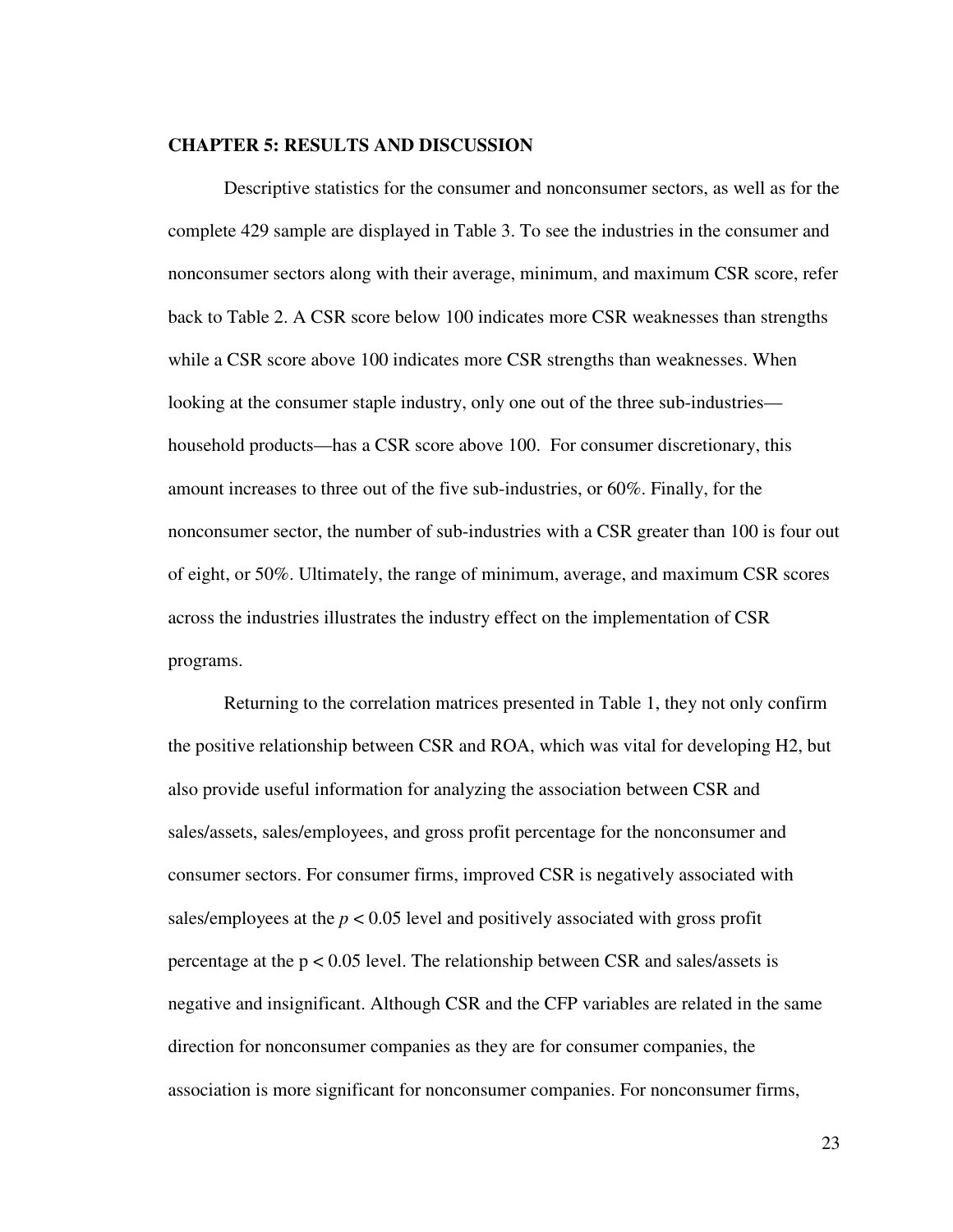improved CSR is negatively related to sales/assets and sales/employees at the  $p < 0.001$ level and positively related to gross profit at the *p* < 0.001 level.

 Regarding the regression analysis, Table 4 and Table 5 show that some support was found for H1, and Table 5 alone demonstrates that support was found for H2. *H1: The relationship between improved CSR and sales is negative for consumer firms and positive for nonconsumer firms.* 

Table 4 shows that the relationship between CSR and sales is negative for both consumer and nonconsumer companies. For consumer companies, a 10-point increase in CSR score (i.e. 95 to 105) leads to a decrease in \$6.81 of sales per employee in a year at the  $p < 0.01$  level. The relationship between CSR and sales/assets for consumer companies is negative but insignificant. This can be attributed to the fact that the CSRsales/assets relationship is positive for consumer staple firms and negative for consumer discretionary firms. Regarding nonconsumer companies, both sales ratios are negatively related to improved CSR at the *p* < 0.001 level. While a 10-point increase in CSR score leads to a 2.8% decrease in sales for every dollar in assets, this same increase leads to a decrease in \$15.82 of sales per employee in a year. In the end, the regressions involving the interaction variable show that the negative relationship between CSR and sales/employees is not significantly different between consumer and nonconsumer companies (Table 5).

With both consumer and nonconsumer sectors experiencing a negative relationship between CSR and sales, the price sensitivity argument presented earlier for the consumer case holds while the corporate branding argument for the nonconsumer case does not. To recap the consumer scenario, buyers of consumer goods are more price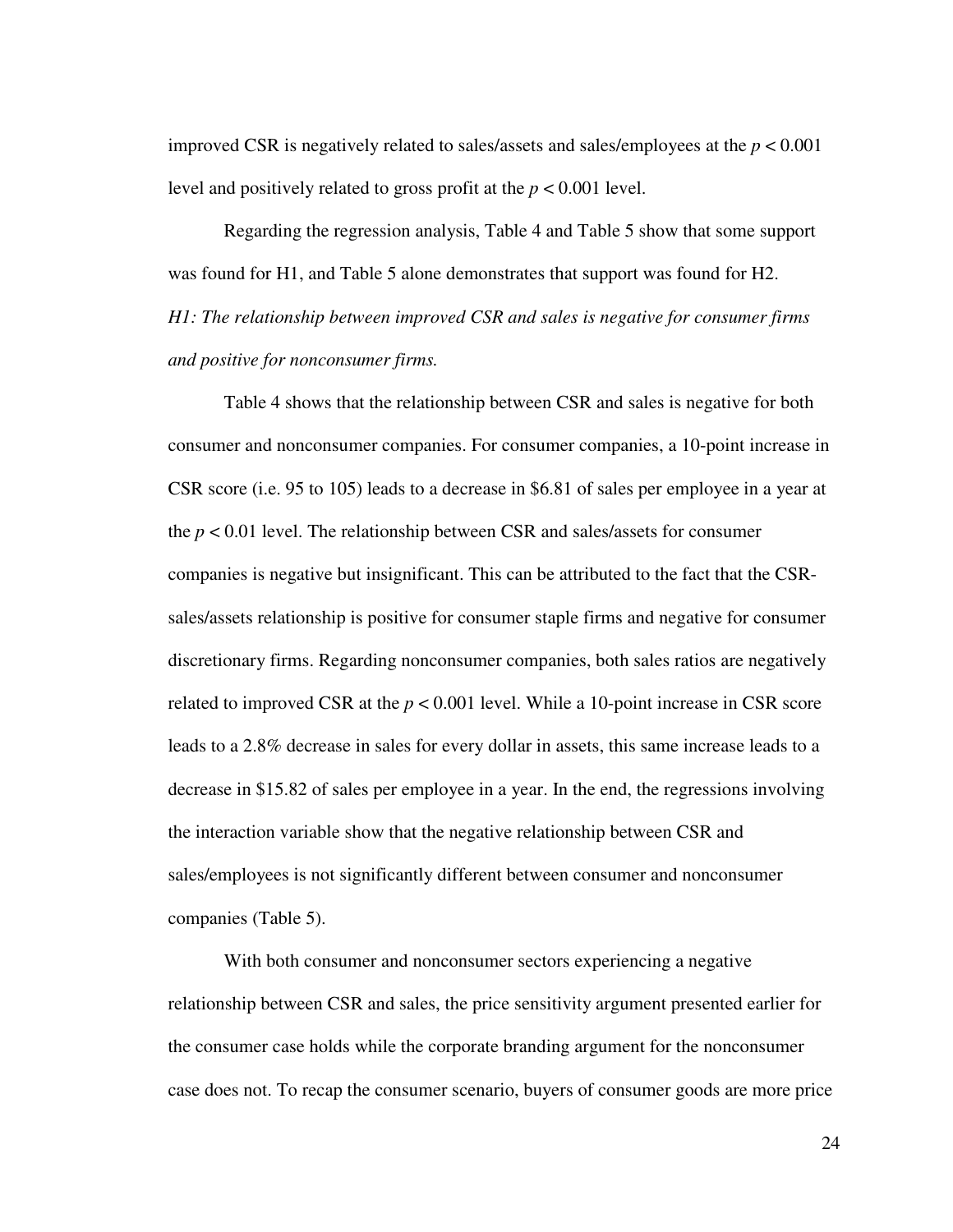sensitive than buyers of nonconsumer goods. As a result, when consumer corporations raise prices in order to fund CSR initiatives, many of their buyers will either (1) buy less of that good or (2) buy the same amount of that good from another firm. Both actions beget fewer sales for these consumer companies.

With regards to the nonconsumer sector, I originally proposed that improved CSR is positively related to sales because the customer base of socially responsible nonconsumer companies would increase. This increase would be due to the heightened importance of CSR to buyers of consumer goods. In response to these buyers' augmented CSR demand, consumer companies would buy from more socially responsible nonconsumer corporations to improve their brand and, thus, customer relations. As consumer companies do more business with socially responsible nonconsumer corporations, nonconsumer companies would also do more business with nonconsumer firms highly involved in CSR. However, my results show a negative association between CSR and sales for the nonconsumer sector. This negative CSR-sales relationship suggests that although those who buy consumer products have claimed that they greatly value CSR in making buying decisions, their actions demonstrate otherwise. The price sensitivities discussed for the first part of H1 override these individuals' social interest.

 The world's largest retailer, Walmart, successfully exemplifies that many consumers value low prices more than slightly higher prices in return for CSR. For many years, Walmart has come under scrutiny for CSR mishaps. The Los Angeles Alliance for a New Economy (LAANE), an organization established in 1993 essentially to promote CSR in economic and business endeavors, identified some of these mishaps. LAANE discovered that employees of Walmart receive salaries that are 20% lower than that of the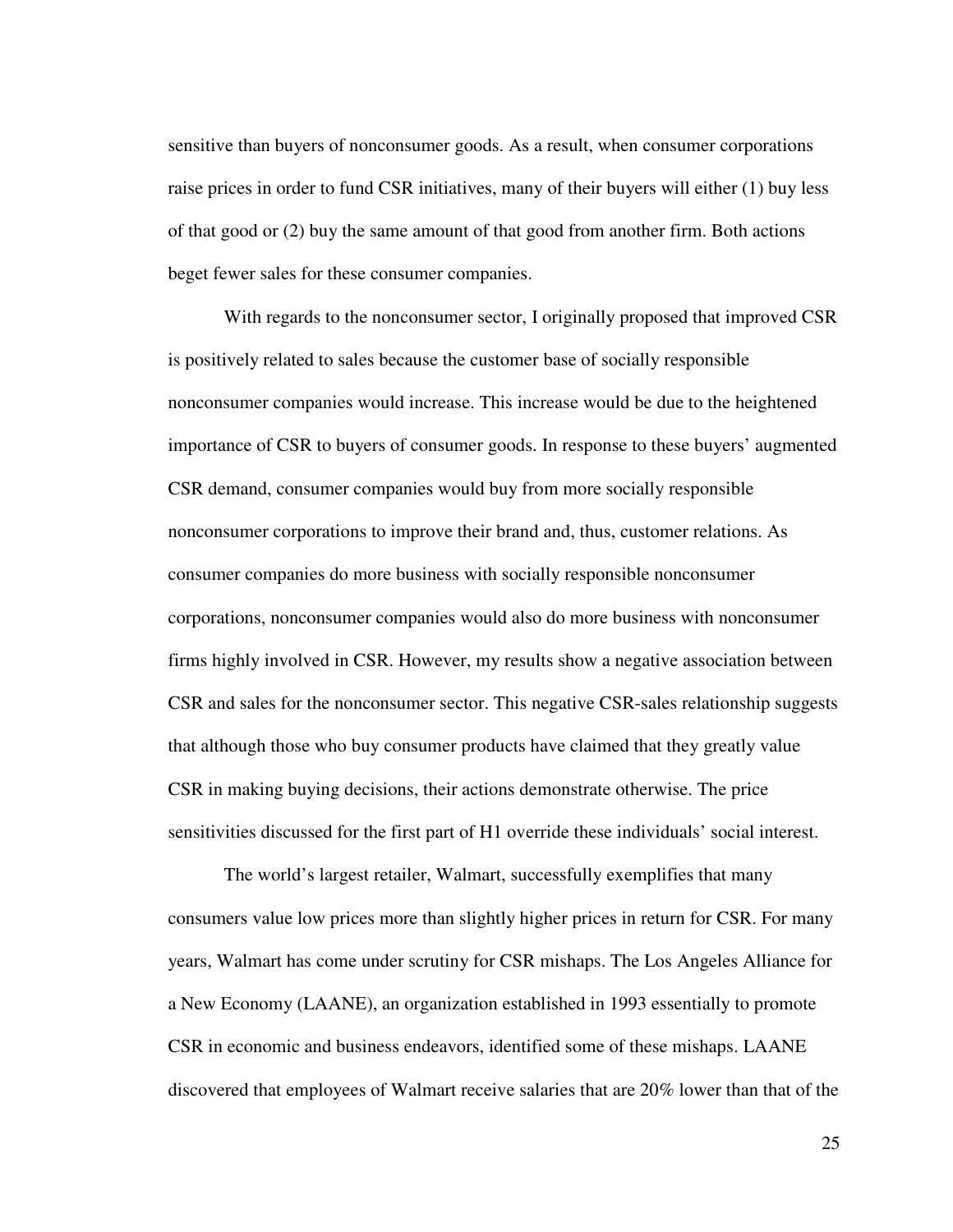average retailer worker. Also, while about 67% of employees working for large employers like Walmart are enrolled in health insurance plans, less than half of Walmart employees are registered for such plans. Even more, as stated by UC Berkeley labor policy specialist Steven Pitts who participated in LAANE's Walmart investigation, "Our research found that when Wal-Mart comes into any area, it reduces earnings of the community by 1.3% and the worst affected are black workers and others of color" (as cited in Gogoi). All these CSR weaknesses considered, Walmart still remains the world's largest retailer with the slogan "Save Money. Live Better."

With the actions of consumer goods' buyers placing more weight on lower prices rather than CSR, CSR may not have as big of an impact on corporate brand as one may think. Consequently, consumer companies may not feel compelled to pay more to do business with socially responsible nonconsumer firms. As consumer companies do less business with nonconsumer firms engaged in high levels of CSR, nonconsumer companies will buy less from socially responsible nonconsumer companies in order to save money. This in turn, will cause the customer base of the nonconsumer sector –which includes consumer and other nonconsumer companies—to decrease.

*H2: The relationship between improved CSR and gross profit is more positive for nonconsumer firms than for consumer firms.*

Although limited support was found for H1, overwhelming support was found for H2. As demonstrated in Table 5, the relationship between CSR and gross profit percentage is 0.014 more positive for nonconsumer corporations as compared to consumer firms at the  $p < 0.001$  level. Because the results for H1 revealed a negative association between CSR and sales for the nonconsumer sector, this more positive CSR-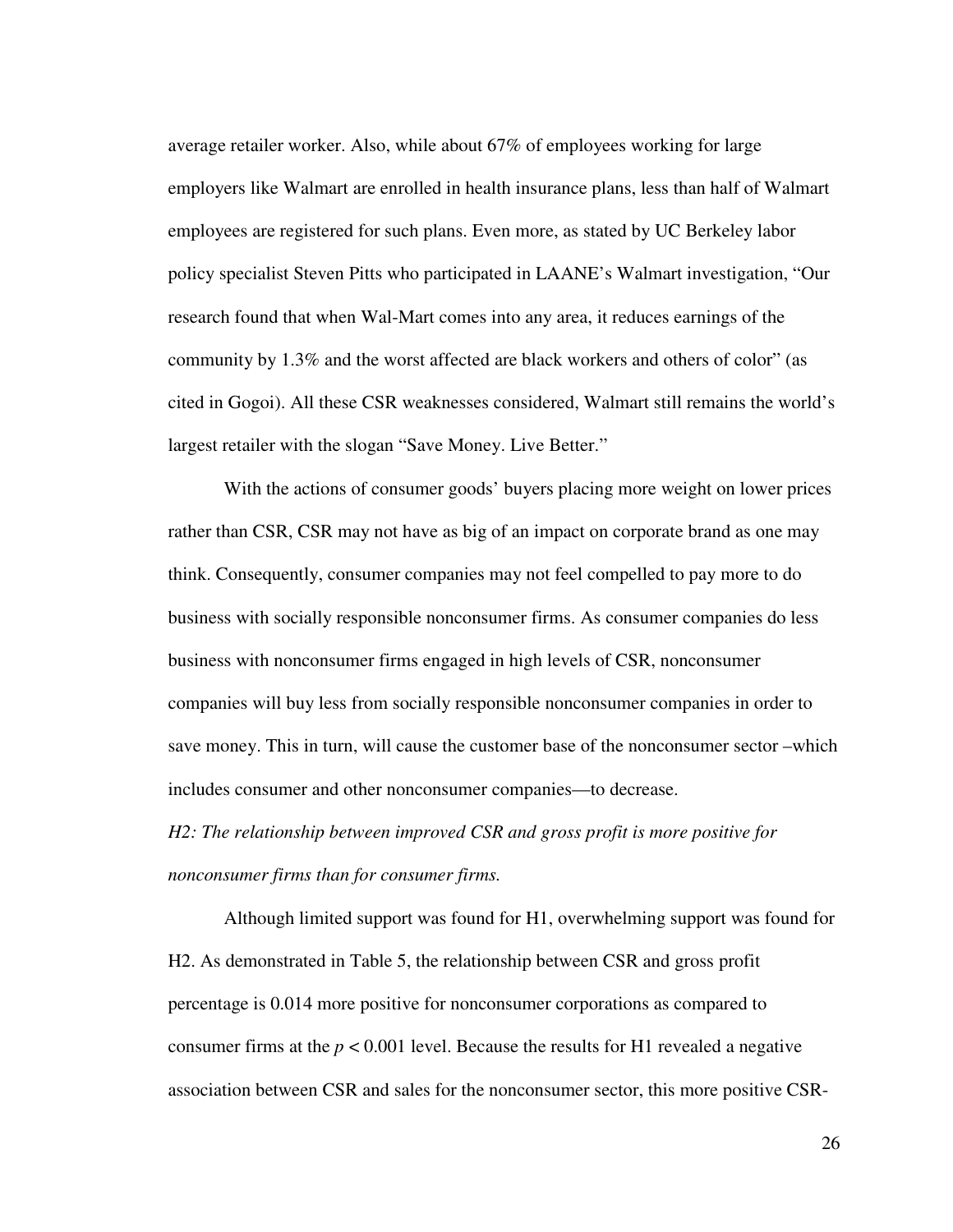gross profit relationship cannot be due to increased sales. Instead, this difference can be attributed to the price sensitivities of nonconsumer companies' buyers and the nature of the nonconsumer industry's activity. Buyers of nonconsumer products are less price sensitive than buyers of consumer products because their businesses cannot function without goods bought from other nonconsumer firms and because they have a larger budget (Brassington and Petitt 148). Nonconsumer companies can therefore charge higher CSR premiums than can consumer companies. At the same time, even if the CSR premium charged by consumer and nonconsumer companies is the same, nonconsumer companies should lose fewer customers than consumer firms because consumer firms' buyers can more freely decide to buy less of certain goods, or even stop buying goods outright. As stated earlier, those who buy from nonconsumer corporations cannot behave in this manner because they need a certain level of goods for business operations. They are also typically locked into long-term contracts, and switching suppliers can often be a costly, complicated process. The ability of nonconsumer companies to charge higher CSR premiums and lose less customers in charging these premiums results in a more positive CSR-gross profit relationship for nonconsumer rather than consumer corporations.

A couple of H1 and H2 sensitivity tests came to similar conclusions. Because the discussed results normalized the total CSR scores and control variables, the first sensitivity test looked at the H1 and H2 models without normalizing these variables. In the H1 model, the direction and significance of the relationship between CSR and sales/assets are identical for the consumer and nonconsumer sectors with or without normalization. While the direction of the association between CSR and sales/employees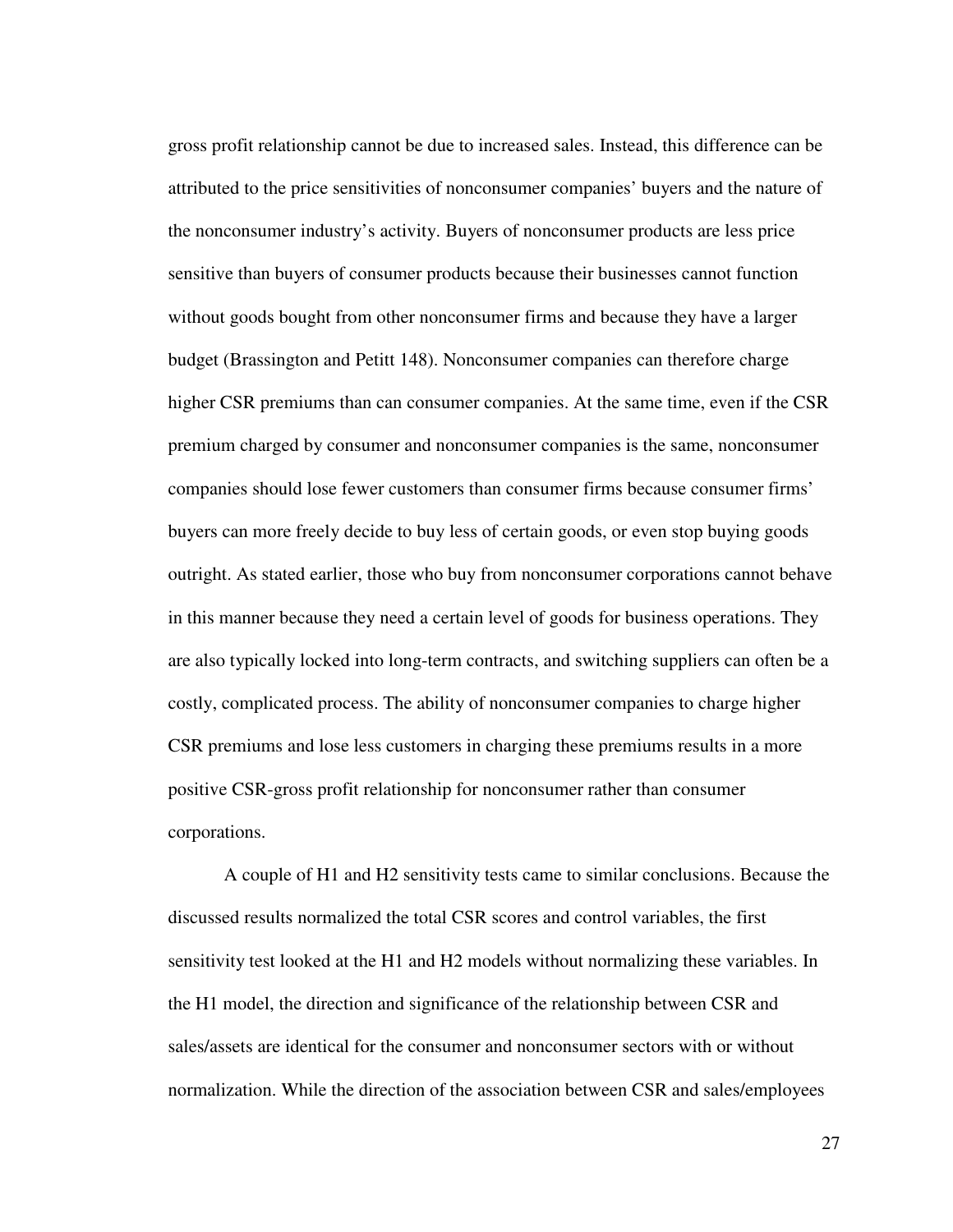was the same for the consumer and nonconsumer industries, the significance levels were different. The consumer industry's normalized results were at the *p* < 0.01 level and not normalized results were at the  $p < 0.001$  level; the nonconsumer industry's normalized results were at the *p* < 0.001 and not normalized results were at the *p* < 0.01 level. In addition, the H2 model without normalization found that the relationship between CSR and gross profit percentage is 0.013 more positive for nonconsumer companies as compared to consumer corporations at the  $p < 0.01$  level. When compared to the normalized results, the direction of the relationship is the same while the significance level is slightly lower.

The second sensitivity test eliminated all companies that did not have CSR data from the MSCI ESG Index for the entire timeframe of 2000 to 2004 and returned to normalizing the total CSR scores and control variables. Despite the fact that this study is relational and not longitudinal, Palmer (2012) removed these firms from her study and, thus, I wanted to investigate the effects of doing so in my research. Regarding H1, the direction and significance of the relationship between CSR and the two sales measurements are the same for the consumer and nonconsumer groups under the conditions of this sensitivity test as compared to the conditions of my research. The only exception is the relationship between CSR and sales/employees in the nonconsumer sector. While my study found that a 10-point increase in CSR score leads to a decrease in \$15.82 of sales per employee in a year at the *p* < 0.001 level for the nonconsumer industry, this sensitivity test calculated an insignificant decrease in \$3.93 of sales per employee in a year. Finally, like the H2 model without normalization, this H2 model with normalization and a narrowed sample found that the relationship between CSR and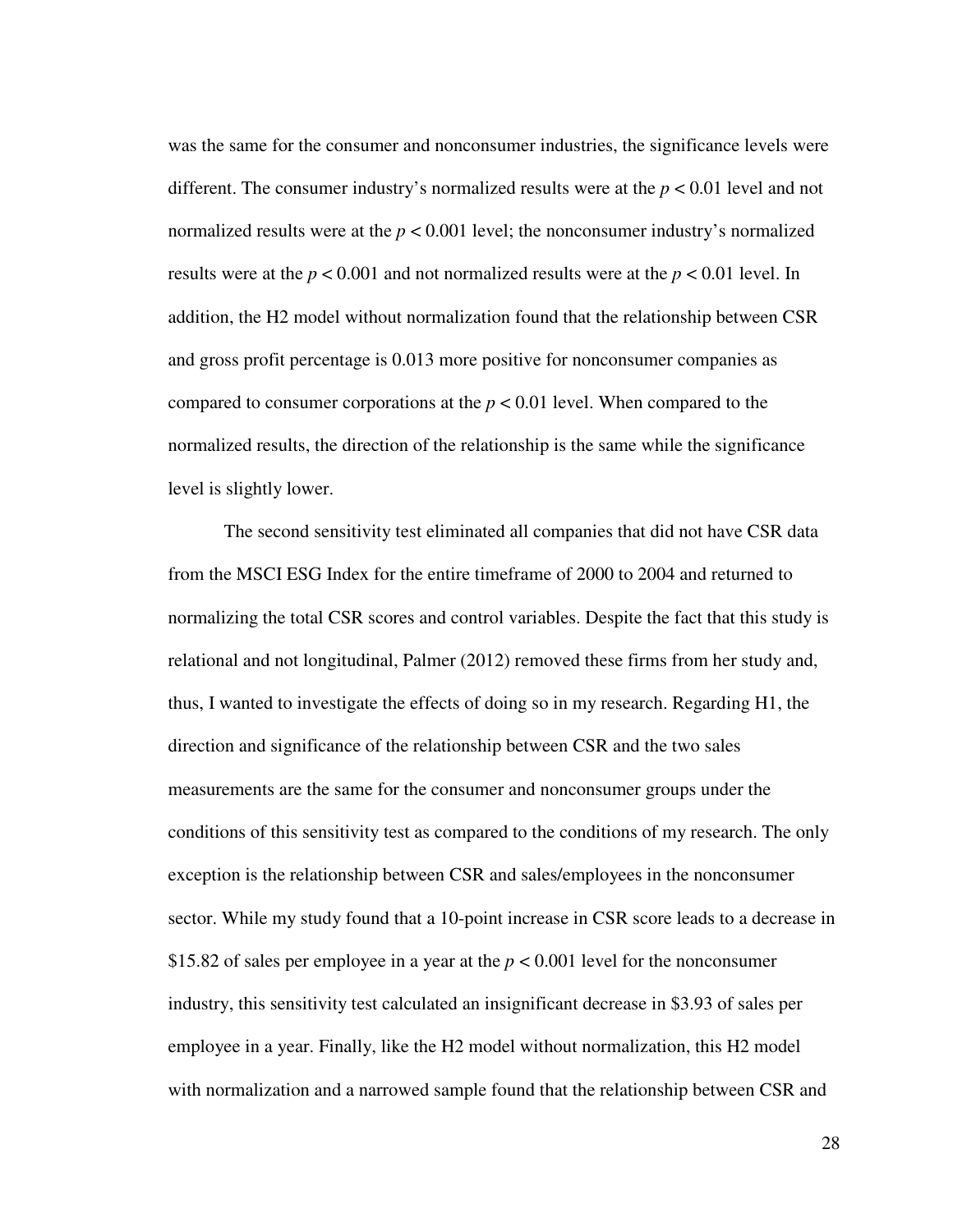gross profit percentage is 0.013 more positive for nonconsumer companies as compared to consumer corporations at the  $p < 0.01$  level. Taking both sensitivity tests into consideration, my study's results and conclusions are robust to alternative assumptions.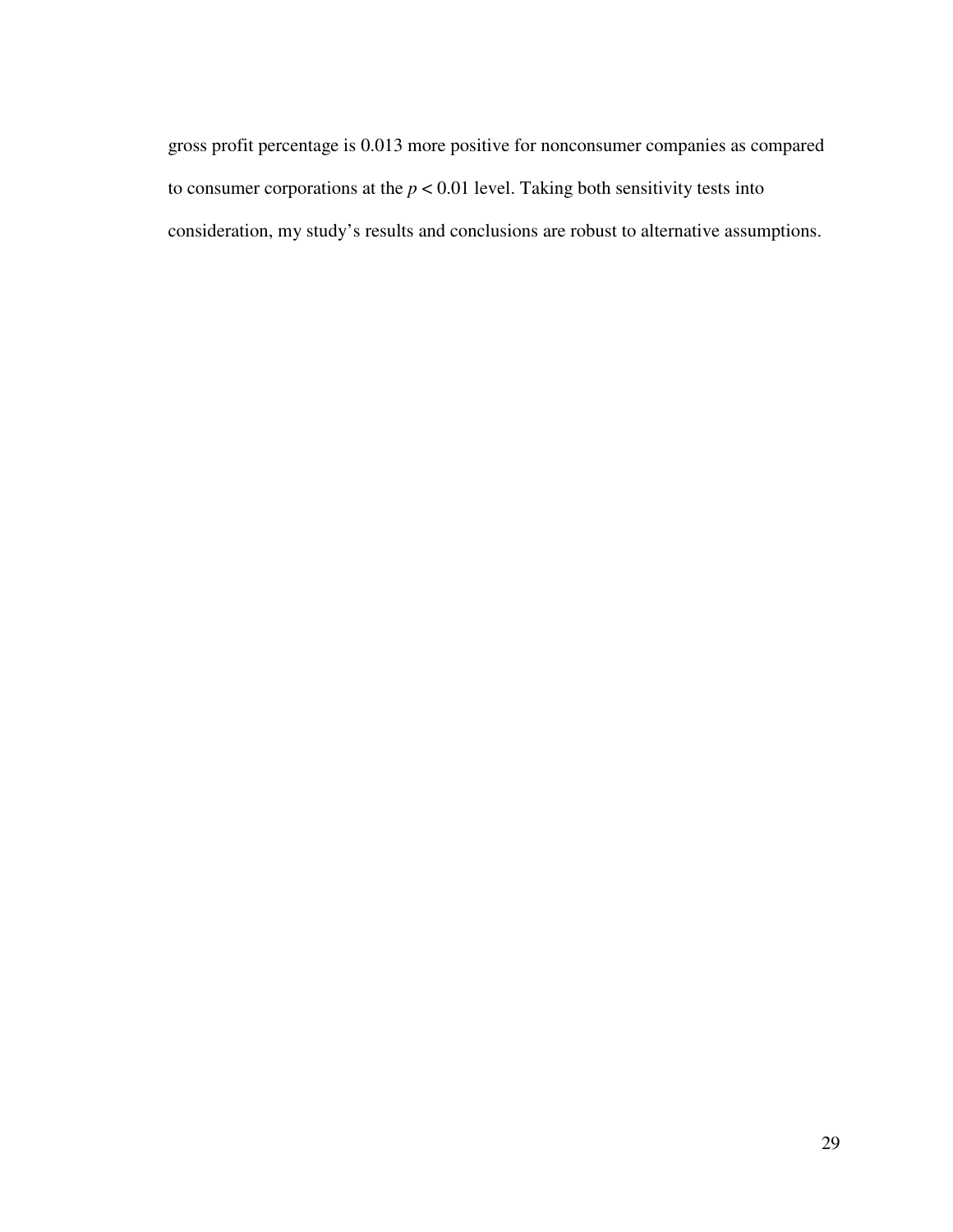#### **CHAPTER 6: CONCLUSION**

 When taken as a whole, my study shows that CSR has a differential impact on CFP for consumer and nonconsumer industry sectors. While the CSR-sales relationship is negative for consumer and nonconsumer companies, the CSR-gross profit association is more positive for nonconsumer than consumer firms. The negative CSR-sales association for consumer companies can be explained by the high price sensitivities of these corporations' buyers. When consumer firms increase their prices in order to fund their CSR programs, individuals will either (1) buy less of that good or (2) buy the same amount of that good from another company. Although recent surveys and studies have shown that CSR is becoming increasingly important to consumers' buying decisions, my results suggest otherwise. It seems that these buyers' price sensitivities override their desire for CSR. Perhaps, then, consumer companies' brands may not benefit from CSR programs as much as many think. Subsequently, consumer firms may be doing business with less socially responsible nonconsumer firms in order to save money. This dynamic can cause less nonconsumer firms to buy from other nonconsumer companies with high CSR premiums attached to their goods, leading to a decrease in consumer and nonconsumer customers for socially responsible nonconsumer corporations.

 Though sales decrease for consumer and nonconsumer companies as their CSR improves, gross profit for both types of firms increases. The relationship between improved CSR and gross profit is more positive for nonconsumer than consumer companies. The greater magnitude of this increase cannot be due to increased sales, as originally predicted. Instead, the more positive CSR-gross profit relationship can be attributed to the inelastic demand of nonconsumer products as compared to the elastic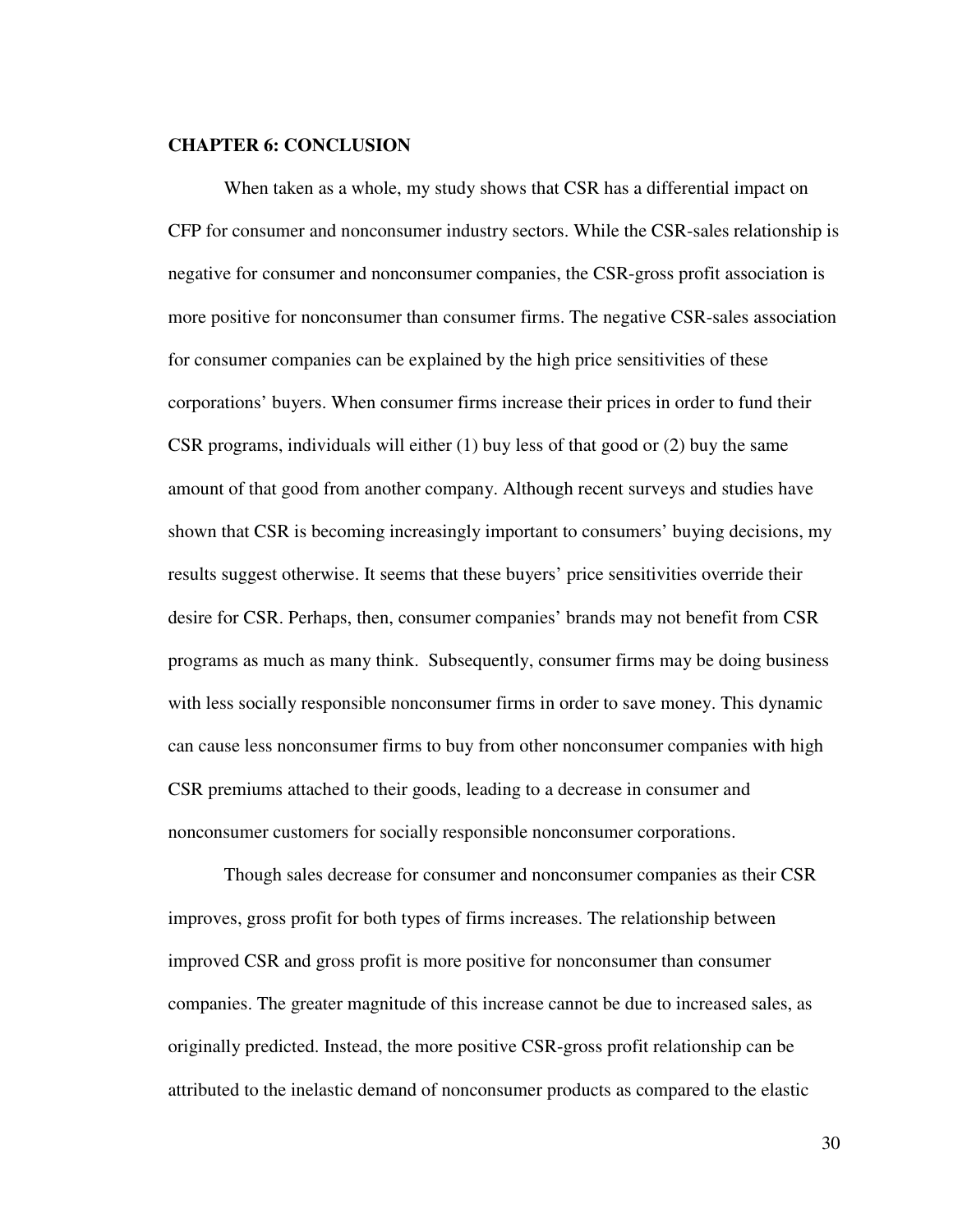demand of consumer companies' goods. Due to these elasticity differences, more buyers of nonconsumer than consumer products will accept a CSR premium. Even more, nonconsumer companies should be able to charge a higher CSR premium. Therefore, the gross profit of nonconsumer firms benefits more from improved CSR than does the gross profit of consumer firms.

 These conclusions contribute to prior studies examining the CSR-CFP relationship, which is an area of research that provides valuable information to managers who make funding decisions for their companies' CSR programs. Many of these studies have investigated the general impact of CSR on CFP using a number of measurements for these two variables. This study extends past research by looking at the industry effect of CSR on CFP. The results from this research suggest that the association between improved CSR and CFP does differ across industries. Nonconsumer corporations benefit more from CSR programs that consumer firms. Although both sectors experience decreased sales with improved CSR, the nonconsumer sector experiences a greater degree of improved profitability with increases in CSR than does the consumer sector. This is due to the fact that nonconsumer companies can charge higher CSR premiums or lose fewer customers as they charge these premiums than do consumer firms, or both.

While this study has shown the divergent CSR-CFP association based on industry (the consumer and nonconsumer sectors), breaking down these sectors into more narrow industries would be an interesting topic for future research. Another aspect of the CSR-CFP that needs to be further analyzed is the immediate impact of CSR on CFP versus the long-term effect. It would also be worthwhile to see if certain types of CSR reporting have a more substantial impact on CFP, as well as to control for transparency when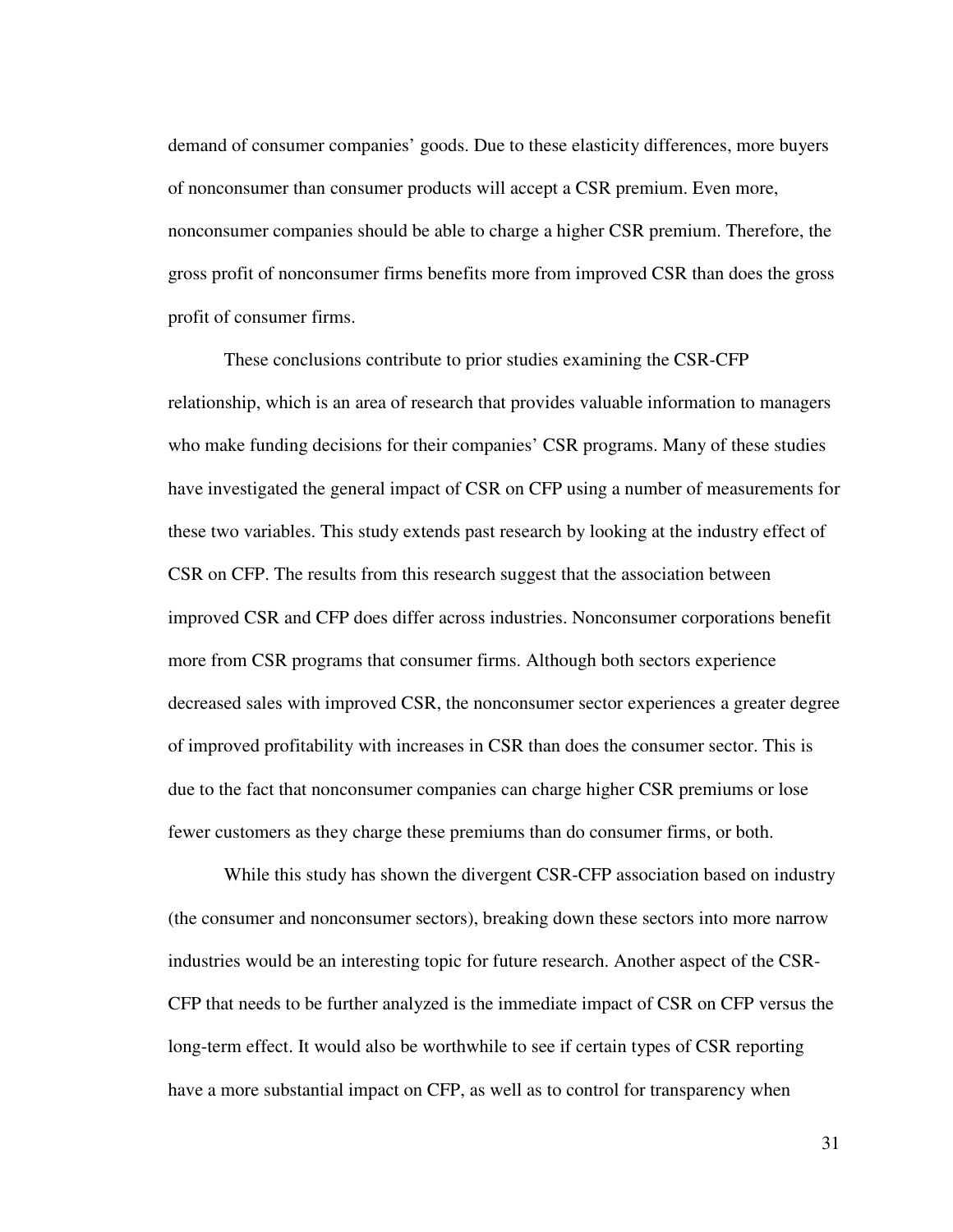studying the CSR-CFP association. Finally, this field of research would greatly benefit from a clearer, more universal measure of CSR by enhancing the validity and comparability of studies. Hence, while informative research exists on the relationship between CSR and CFP, there are still more questions concerning this relationship that need to be answered.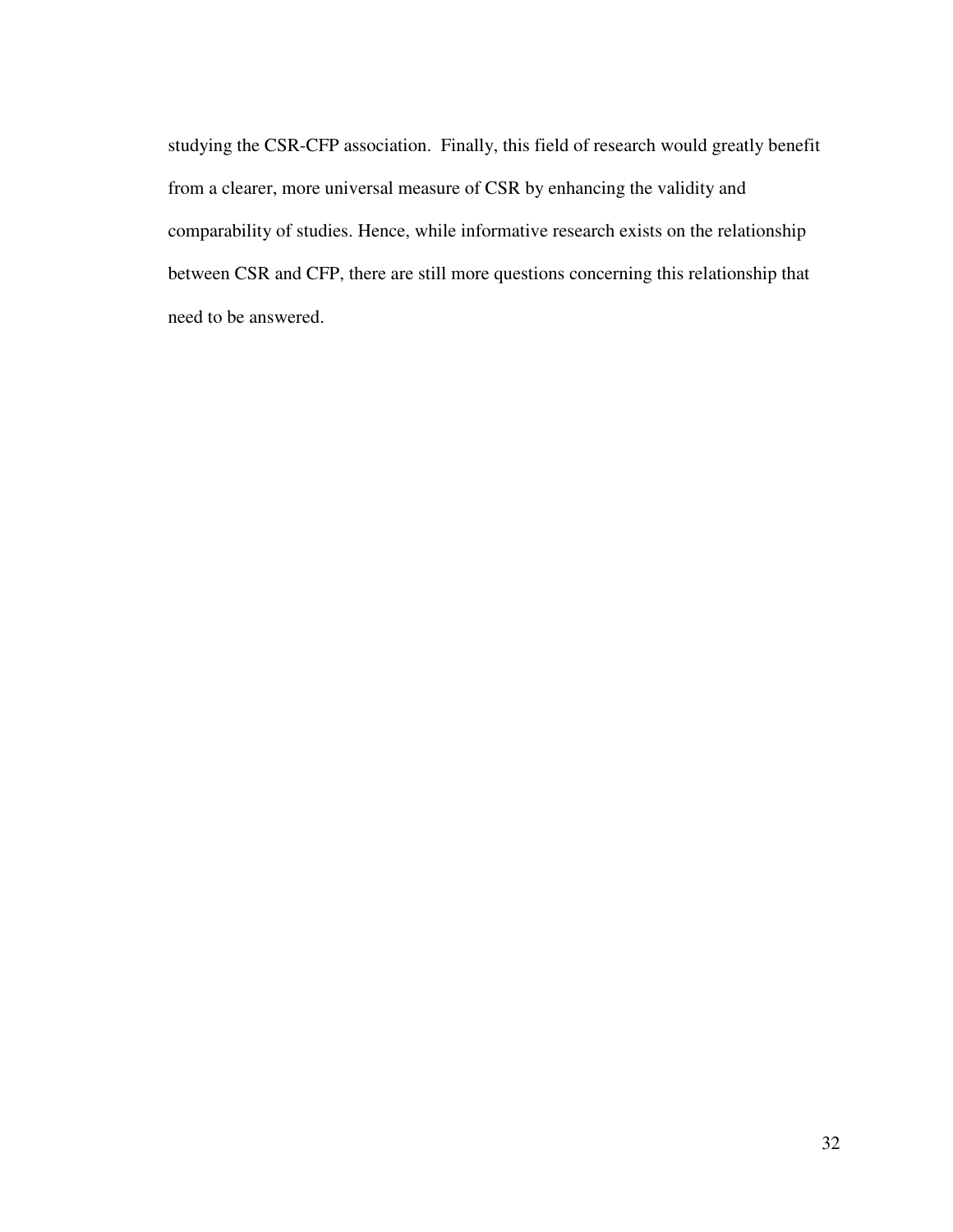#### **References**

- Abbott, W.F. and Monsen, J.R. "On the measurement of corporate social responsibility." *Academy of Management Journal*, 22 (1979): 501-515.
- AllBusiness.com. "The Importance of Branding Your New Business." *The New York Times*. Allbusiness.com Inc., 17 March 2009. 24 March 2014. <http://www.nytimes.com/allbusiness/AB4019474\_primary.html >.
- Aupperle,, K.E., Carroll, A.B., and Hatfield, J.D. "An empirical examination of the relationship between corporate social responsibility and profitability." *Academy of Management Journal* 28 (1985): 458.
- Brassington, Frances, and Stephen Pettitt. "B2B Buying Behaviour." *Principles of Marketing*. 4th ed. Times Management, 2006.
- *Cone Corporate Citizenship Study: The Role of Cause Branding.* Cone Communications, 2002.
- Donaldson, L. and Davism, J.H. "Stewardship theory or agency theory: ECO governance and shareholder returns." *Australian Journal of Management* 20 (1991): 49-64.
- Donaldson, T. and Preston, L.E. "The stakeholder theory of the corporation: Concepts, evidence, and implications." *Academy of Management Review* 20 (1995): 65-91.
- Freeman, R.E. *Strategic Management: A Stakeholder Perspective*. Englewood Cliffs, NJ: Prentice Hall, (1984).
- Friedman, M. "The social responsibility of business is to increase its profits." *New York Times Magazine September* 1970: 13.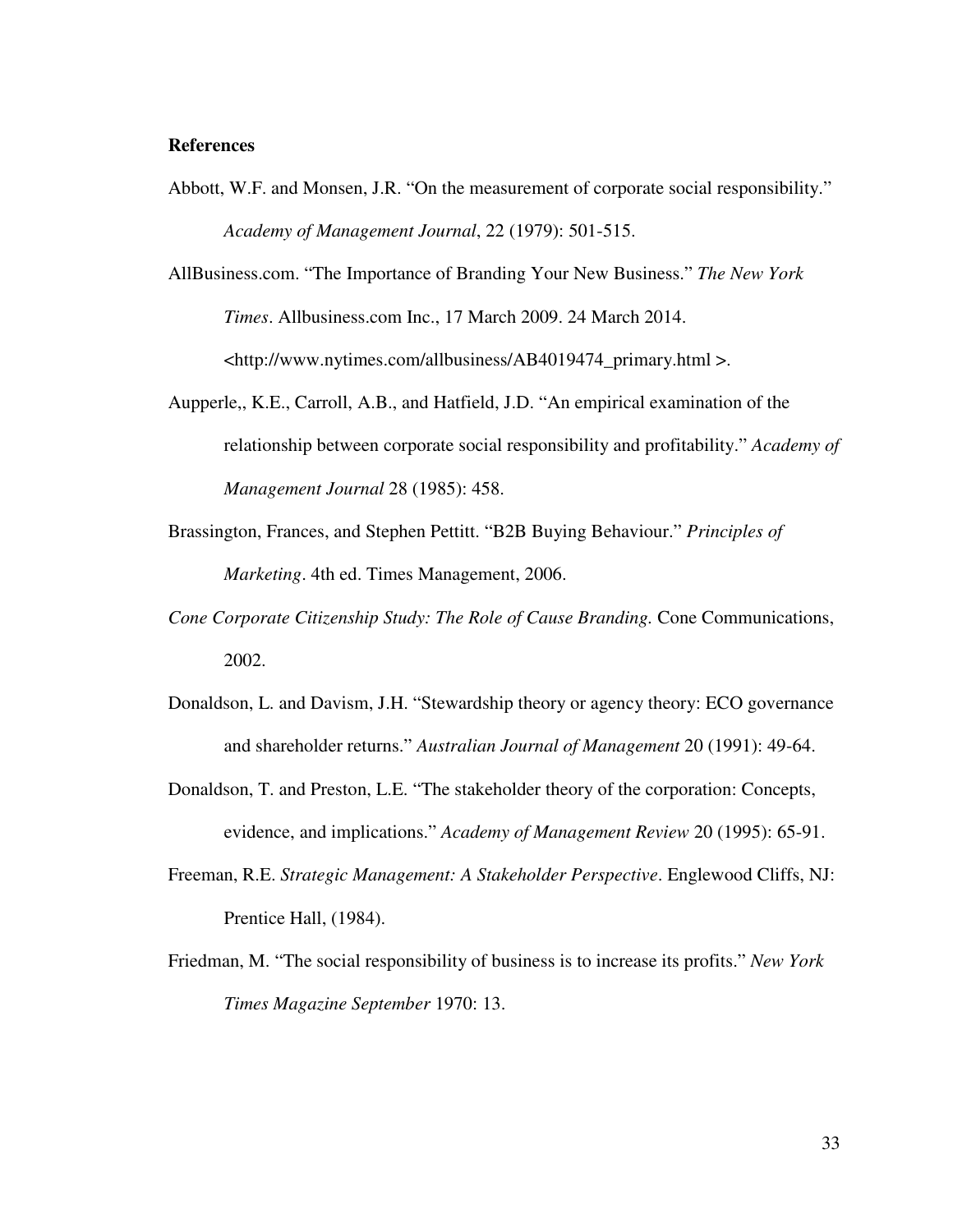Gogoi, Pallavi. "Wal-Mart Fights for Its Reputation." BloombergBusinessweek. Bloomberg L.P., 9 Jan. 2007. 26 March 2014. <http://www.businessweek.com/stories/2007-01-09/wal-mart-fights-for-itsreputationbusinessweek-business-news-stock-market-and-financial-advice>.

- Hart, S. "A natural resource-based view of the firm." *Academy of Management Review* 20 (1995): 986-1014.
- Heinz, D.C. "Financial Correlates of a Social Measure." *Akron Business and Economic Review,* 7.1 (1976): 48-51.
- "J.CREW." *J.CREW Social Responsibility*. J.CREW, 2014. 19 March 2014. <https://www.jcrew.com/footer/socialresponsibility.jsp?FOLDER%3C%3Efolder  $id=253$ .
- Lopez, M., Garcia, A., & Rodriguez, L. Sustainable development and corporate performance: A study based on the Dow Jones Sustainability Index. *Journal of Business Ethics*, 75 (2007), 285-300.
- Moskowitz, M. "Choosing socially responsible stocks." *Business and Society Review*, 1 (1972): 71-75.
- Orlitzky, M., Schmidt, F.L., and Rynes, S.L. "Corporate Social and Financial Performance: A Meta-Analysis." *Organization Studies* 24.3 (2003): 403-41.
- Palmer, Harmony J., "Corporate Social Responsibility and Financial Performance: Does it Pay to Be Good?" (2012). *CMC Senior Theses*. Paper 529. <http://scholarship.clarmeont.edu/cmc\_theses/529>.
- Park, C. and Koehler, D.A. "The Responsible Enterprise: Where citizenship and commerce meet." *Business Trends 2013*. Deloitte University Press, (2013).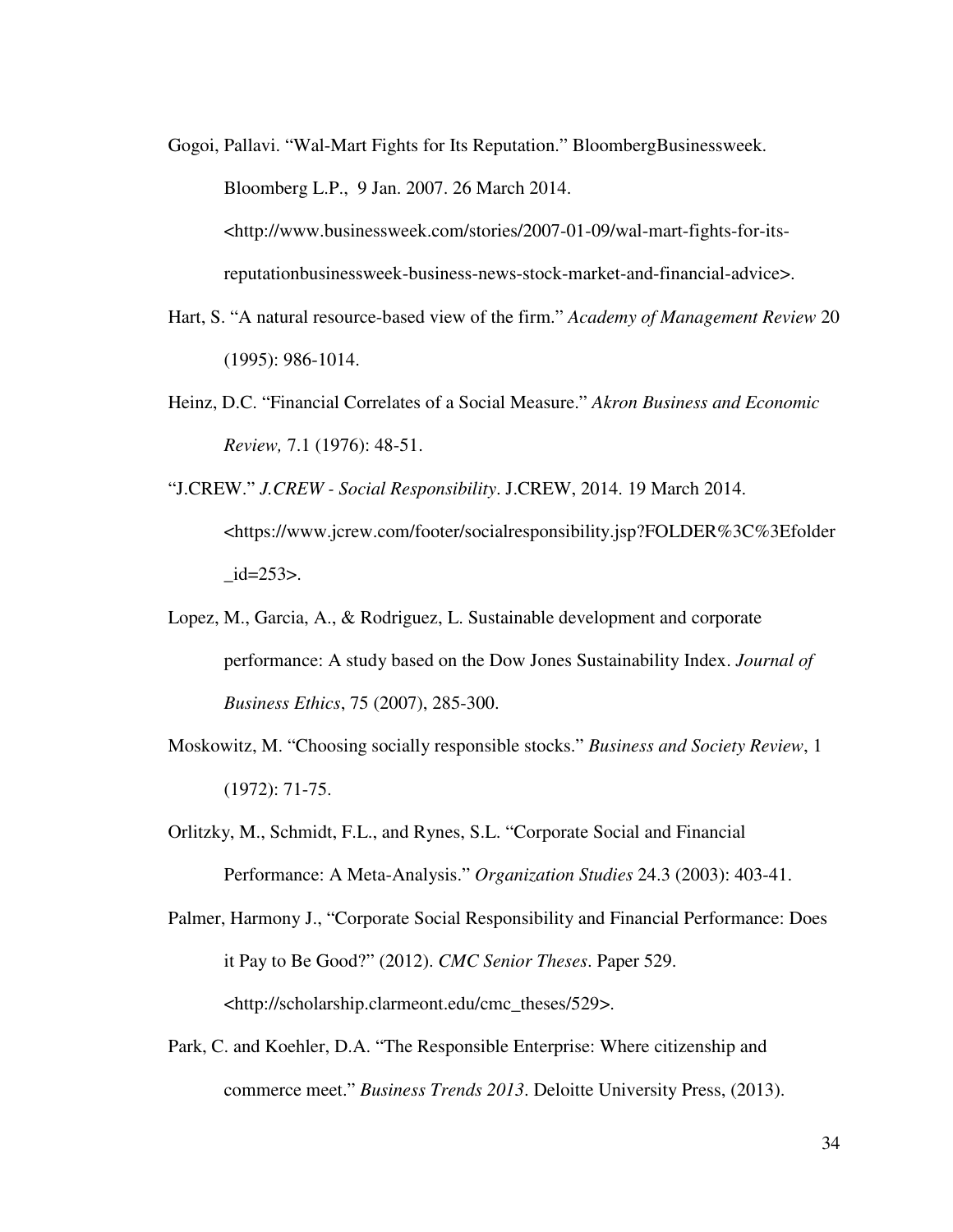- Parket, R. and Eilbirt, H. "Social responsibility: The underlying factors." *Business Horizons* 18.4 (1975): 5-10.
- PricewaterhouseCoopers LLP and Craib Design & Communications. *CSR Trends 2010*. Craib Design & Communications, 2010.
- Reid, D.A. and Plank, R.E. *Fundamentals of Business Marketing Research.* New York: Haworth, 2004.
- Robertson, D.C. and Nicholson, N. "Expressions of Corporate Social Responsibility in U.K. Firms." Journal of Business Ethics 15 (1996): 1095-1106.
- Sweeney, L. and Coughlan, J. "Do different industries report Corporate Social Responsibility differently? An investigation through the lens of stakeholder theory*.*" *Journal of Marketing Communications* 14.2 (2011): 113-124.
- "The Corporate Scandal Sheet." *Forbes*. Forbes.com LLC, 2002. 19 March 2014. <http://www.forbes.com/2002/07/25/accountingtracker.html*>*
- "The Initiative: Defining CSR." *Corporate Social Responsibility Initiative*. The President and Fellows of Harvard University, 2008. 18 March 2014. <http://www.hks.harvard.edu/m-rcbg/CSRI/init\_define.html>.
- Udayasankar, Krishna. "Corporate Social Responsibility and Firm Size." *Journal of Business Ethics* (2007).
- Ulmann, A. "Data in search of a theory: A critical examination of the relationships among social performance, social disclosure, and economic perofmrance of US firms." *Academy of Management Journal* 10.3 (1985): 541.
- Vance, S.C. "Are socially responsible corporations good investment risks?" *Management Review*, 64.8 (1975): 19-24.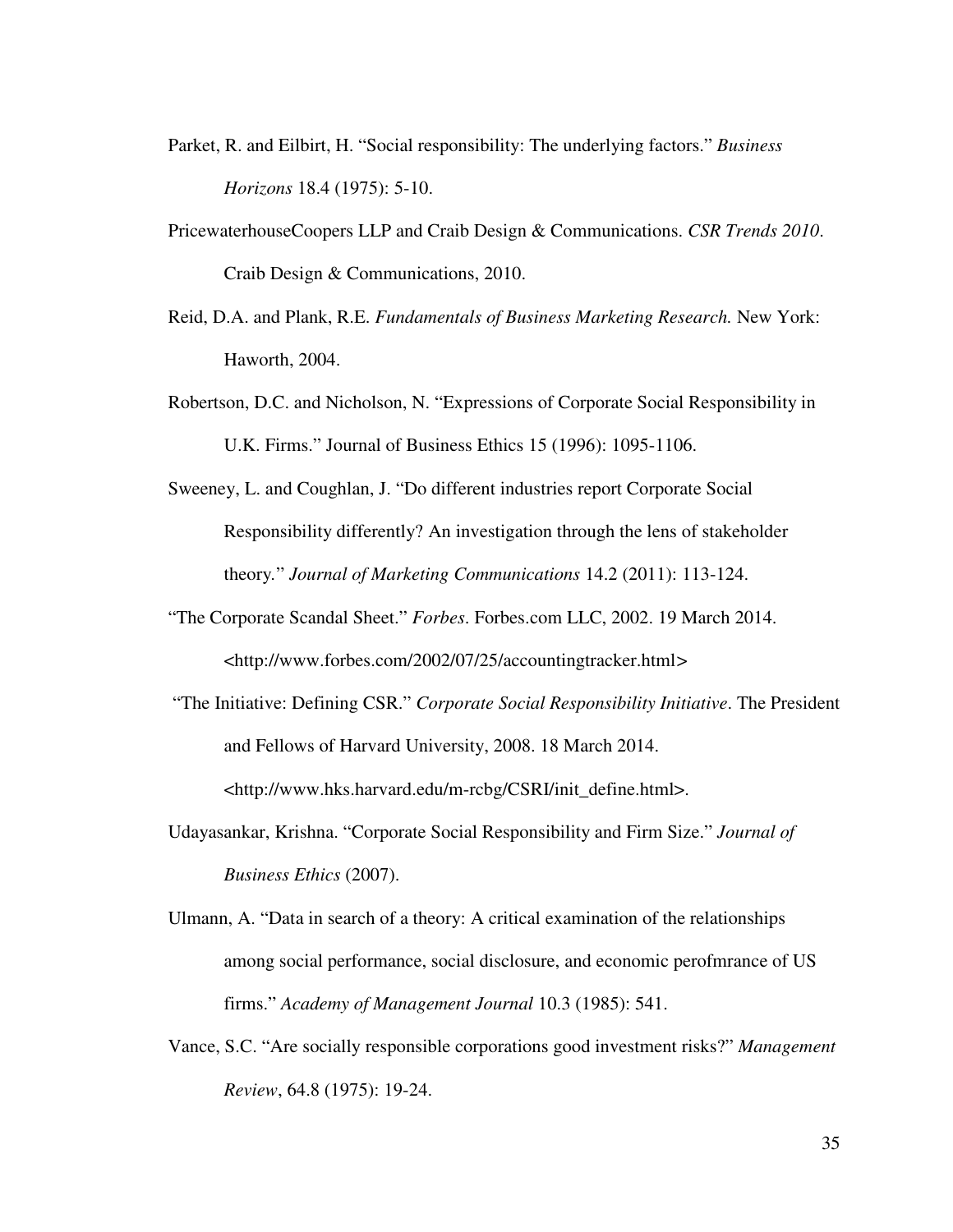- Waddock, S.A. and Graves, S.B. "The corporate social performance-financial performance link." *Strategic Management Journal* 18.4 (1997): 308.
- "What Is ESG?" *ESG Managers Portfolios*. Pax World Management LLC, 2014. 19 March 2014.

<https://www.esgmanagers.com/Sustainable\_Investing/What\_is\_ESG>

Williams, A. and Siegel, D. "Corporate social responsibility: a theory of the firm perspective." *The Academy of Management Review* 26. 1 (2001): 117.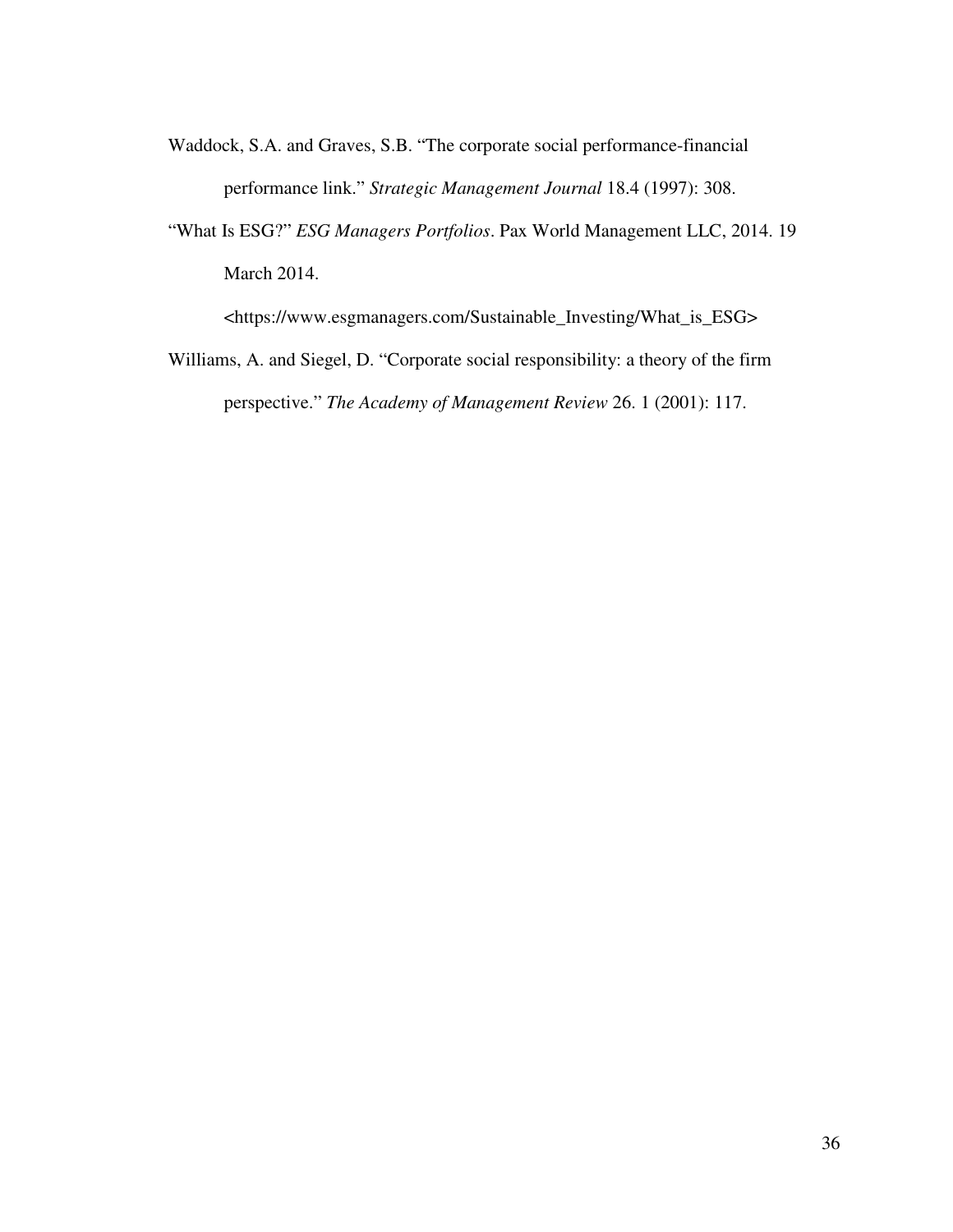# **Appendix 1: Sample**

|                | <b>Company Name</b>                         | <b>Ticker</b> |
|----------------|---------------------------------------------|---------------|
| $\mathbf{1}$   | Agilent Technologies, Inc.                  | $\mathbf{A}$  |
| 2              | Alcoa, Inc.                                 | AA            |
| 3              | Apple Computer, Inc.                        | <b>AAPL</b>   |
| $\overline{4}$ | AmeriSourceBergen Corporation               | <b>ABC</b>    |
| 5              | <b>Abbott Laboratories</b>                  | <b>ABT</b>    |
| 6              | Ace Limited                                 | <b>ACE</b>    |
| 7              | Affiliated Computer Services, Inc.          | <b>ACS</b>    |
| 8              | Alberto-Culver Company                      | <b>ACV</b>    |
| 9              | Adobe Systems Incorporated                  | <b>ADBE</b>   |
| 10             | ADC Telecommunications, Inc.                | <b>ADCT</b>   |
| 11             | Analog Devices, Inc.                        | ADI           |
| 12             | Archer-Daniels-Midland Company              | <b>ADM</b>    |
| 13             | Automatic Data Processing, Inc.             | <b>ADP</b>    |
| 14             | Autodesk, Inc.                              | <b>ADSK</b>   |
| 15             | <b>Ameren Corporation</b>                   | <b>AEE</b>    |
| 16             | American Electric Power Company, Inc.       | <b>AEP</b>    |
| 17             | <b>AES</b> Corporation                      | <b>AES</b>    |
| 18             | Aetna, Inc.                                 | <b>AET</b>    |
| 19             | AFLAC, Inc.                                 | AFL           |
| 20             | Allergan, Inc.                              | <b>AGN</b>    |
| 21             | American International Group, Inc.          | <b>AIG</b>    |
| 22             | Apartment Investment And Management Company | AIV           |
| 23             | Allstate Corporation (The)                  | ALL           |
| 24             | Altera Corporation                          | <b>ALTR</b>   |
| 25             | <b>American Greetings Corporation</b>       | AM            |
| 26             | Applied Materials, Inc.                     | <b>AMAT</b>   |
| 27             | <b>Applied Micro Circuits Corporation</b>   | <b>AMCC</b>   |
| 28             | Advanced Micro Devices, Inc.                | <b>AMD</b>    |
| 29             | Amgen Inc.                                  | <b>AMGN</b>   |
| 30             | AutoNation, Inc.                            | AN            |
| 31             | <b>Andrew Corporation</b>                   | <b>ANDW</b>   |
| 32             | Apache Corporation                          | <b>APA</b>    |
| 33             | Anadarko Petroleum Corporation              | <b>APC</b>    |
| 34             | Air Products & Chemicals, Inc.              | <b>APD</b>    |
| 35             | Ashland Inc.                                | <b>ASH</b>    |
| 36             | <b>Archstone-Smith Trust</b>                | <b>ASN</b>    |
| 37             | Allegheny Technologies Incorporated         | ATI           |
| 38             | Avon Products, Inc.                         | <b>AVP</b>    |
| 39             | <b>Avery Dennison Corporation</b>           | <b>AVY</b>    |
| 40             | Allied Waste Industries, Inc.               | AW            |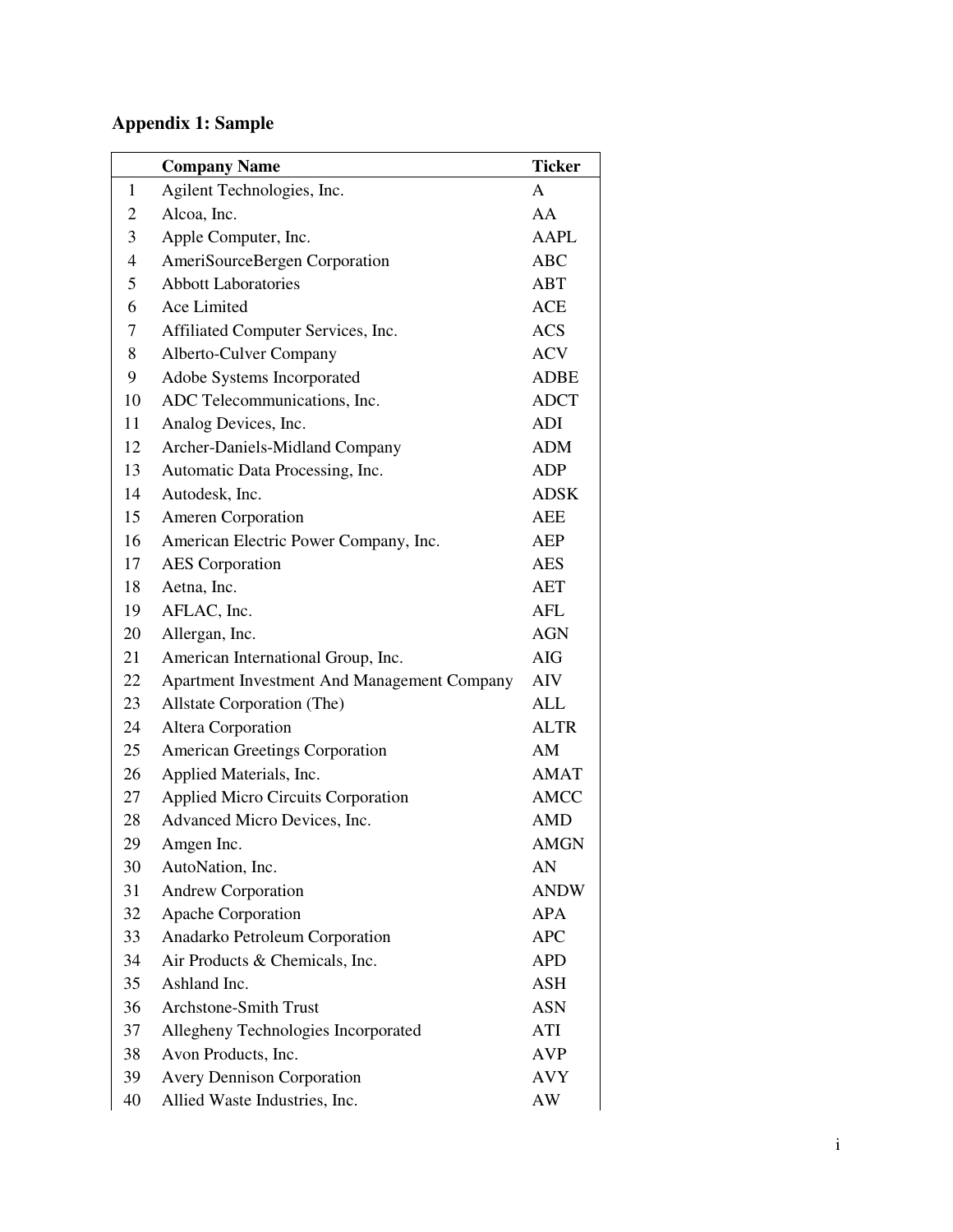| 41 | <b>American Express Company</b>         | <b>AXP</b>    |
|----|-----------------------------------------|---------------|
| 42 | Allegheny Energy, Inc.                  | AYE           |
| 43 | AutoZone, Inc.                          | <b>AZO</b>    |
| 44 | <b>Boeing Company</b>                   | <b>BA</b>     |
| 45 | <b>Bank of America Corporation</b>      | <b>BAC</b>    |
| 46 | Baxter International, Inc.              | <b>BAX</b>    |
| 47 | Bed Bath & Beyond, Inc.                 | <b>BBBY</b>   |
| 48 | <b>BB&amp;T</b> Corporation             | <b>BBT</b>    |
| 49 | Best Buy Company, Inc.                  | BBY           |
| 50 | <b>Brunswick Corporation</b>            | <b>BC</b>     |
| 51 | Bard (C.R.), Inc.                       | <b>BCR</b>    |
| 52 | <b>Black &amp; Decker Corporation</b>   | <b>BDK</b>    |
| 53 | Becton Dickinson and Company            | <b>BDX</b>    |
| 54 | Franklin Resources, Inc.                | <b>BEN</b>    |
| 55 | Biogen, Inc.                            | <b>BGEN</b>   |
| 56 | Baker Hughes Inc.                       | BHI           |
| 57 | Biogen Idec Inc.                        | <b>BIIB</b>   |
| 58 | <b>BJ</b> Services Company              | <b>BJS</b>    |
| 59 | Bank of New York Company, Inc. (The)    | BK            |
| 60 | <b>Ball Corporation</b>                 | <b>BLL</b>    |
| 61 | <b>BellSouth Corporation</b>            | <b>BLS</b>    |
| 62 | BMC Software, Inc.                      | <b>BMC</b>    |
| 63 | Bemis Company, Inc.                     | <b>BMS</b>    |
| 64 | <b>Bristol-Myers Squibb Company</b>     | BMY           |
| 65 | <b>Broadcom Corporation</b>             | <b>BRCM</b>   |
| 66 | <b>Boston Scientific Corporation</b>    | <b>BSX</b>    |
| 67 | Citigroup Inc.                          | $\mathcal{C}$ |
| 68 | Computer Associates International, Inc. | CA            |
| 69 | ConAgra Foods, Inc.                     | CAG           |
| 70 | Cardinal Health, Inc.                   | <b>CAH</b>    |
| 71 | Caterpillar Inc.                        | <b>CAT</b>    |
| 72 | Chubb Corporation                       | CB            |
| 73 | Cooper Industries, Inc.                 | <b>CBE</b>    |
| 74 | Compass Bancshares, Inc.                | <b>CBSS</b>   |
| 75 | Coca-Cola Enterprises Inc.              | <b>CCE</b>    |
| 76 | Carnival Corporation, Inc.              | <b>CCL</b>    |
| 77 | Clear Channel Communications, Inc.      | <b>CCU</b>    |
| 78 | <b>Constellation Energy Group</b>       | <b>CEG</b>    |
| 79 | <b>Chiron Corporation</b>               | <b>CHIR</b>   |
| 80 | <b>CIGNA</b> Corporation                | CI            |
| 81 | <b>CIENA</b> Corporation                | <b>CIEN</b>   |
| 82 | Cincinnati Financial Corporation        | <b>CINF</b>   |
| 83 | CIT Group, Inc.                         | <b>CIT</b>    |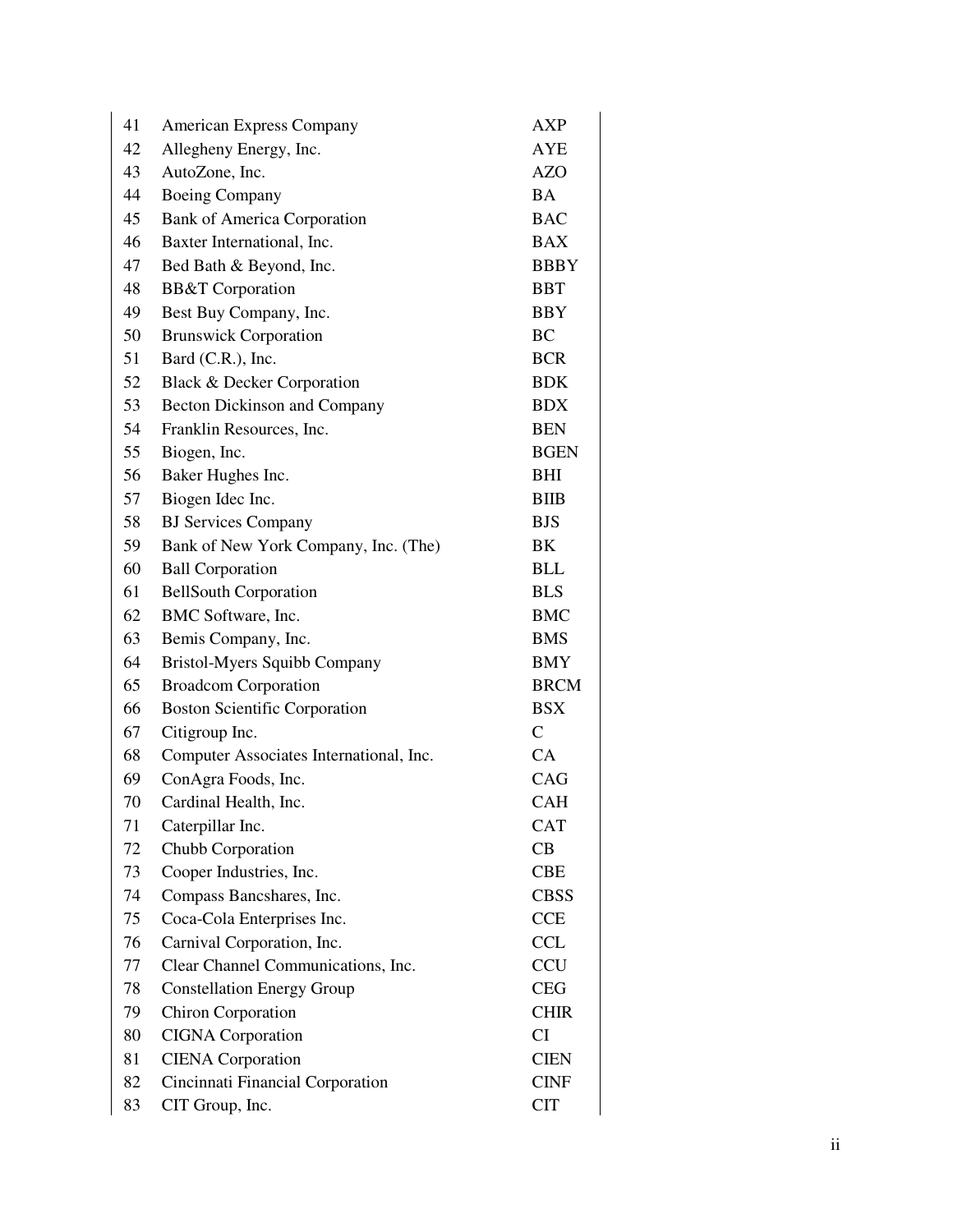| 84  | Colgate-Palmolive Company            | CL           |
|-----|--------------------------------------|--------------|
| 85  | Clorox Company                       | <b>CLX</b>   |
| 86  | Comerica Incorporated                | <b>CMA</b>   |
| 87  | <b>Comcast Corporation</b>           | <b>CMCSA</b> |
| 88  | Cummins, Inc.                        | <b>CMI</b>   |
| 89  | <b>CMS</b> Energy Corporation        | <b>CMS</b>   |
| 90  | Comverse Technology, Inc.            | <b>CMVT</b>  |
| 91  | CenterPoint Energy, Inc.             | <b>CNP</b>   |
| 92  | Conexant Systems, Inc.               | <b>CNXT</b>  |
| 93  | Capital One Financial Corporation    | <b>COF</b>   |
| 94  | Coach, Inc.                          | <b>COH</b>   |
| 95  | <b>Rockwell Collins</b>              | <b>COL</b>   |
| 96  | ConocoPhillips                       | <b>COP</b>   |
| 97  | <b>Costco Wholesale Corporation</b>  | <b>COST</b>  |
| 98  | Campbell Soup Company                | <b>CPB</b>   |
| 99  | Calpine Corporation                  | <b>CPN</b>   |
| 100 | Compuware Corporation                | <b>CPWR</b>  |
| 101 | Crane Co.                            | CR           |
| 102 | <b>Computer Sciences Corporation</b> | <b>CSC</b>   |
| 103 | Cisco Systems, Inc.                  | <b>CSCO</b>  |
| 104 | <b>CSX</b> Corporation               | <b>CSX</b>   |
| 105 | Cintas Corporation                   | <b>CTAS</b>  |
| 106 | Cooper Tire and Rubber Company       | <b>CTB</b>   |
| 107 | CenturyTel, Inc.                     | <b>CTL</b>   |
| 108 | Citrix Systems, Inc.                 | <b>CTXS</b>  |
| 109 | Convergys Corporation                | <b>CVG</b>   |
| 110 | <b>CVS</b> Corporation               | <b>CVS</b>   |
| 111 | ChevronTexaco Corporation            | <b>CVX</b>   |
| 112 | Dominion Resources, Inc.             | D            |
| 113 | Delta Air Lines, Inc.                | <b>DAL</b>   |
| 114 | DuPont Company                       | DD           |
| 115 | Dillard's, Inc.                      | <b>DDS</b>   |
| 116 | Deere & Company                      | DE           |
| 117 | Dell Computer Corporation            | <b>DELL</b>  |
| 118 | <b>Dollar General Corporation</b>    | DG           |
| 119 | Quest Diagnostics, Inc.              | DGX          |
| 120 | Danaher Corporation                  | <b>DHR</b>   |
| 121 | Disney, Walt Company (The)           | <b>DIS</b>   |
| 122 | Dow Jones & Company                  | <b>DJ</b>    |
| 123 | Deluxe Corporation                   | <b>DLX</b>   |
| 124 | Dover Corporation                    | <b>DOV</b>   |
| 125 | Dow Chemical Company                 | <b>DOW</b>   |
| 126 | Darden Restaurants, Inc.             | <b>DRI</b>   |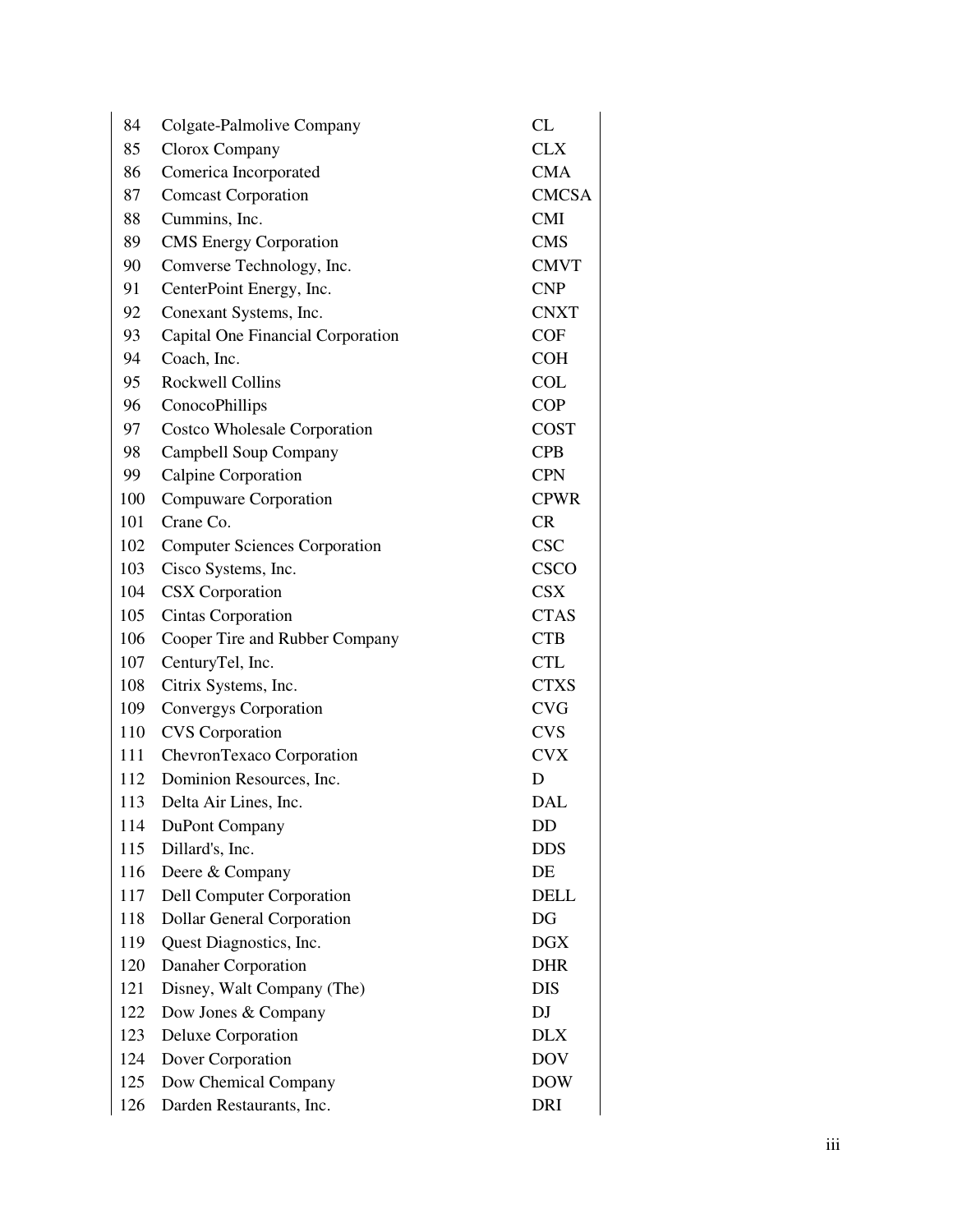| 127 | <b>DTE Energy Company</b>                 | <b>DTE</b>                |
|-----|-------------------------------------------|---------------------------|
| 128 | Duke Energy Corporation                   | <b>DUK</b>                |
| 129 | Devon Energy Corporation                  | <b>DVN</b>                |
| 130 | Dynegy Inc.                               | <b>DYN</b>                |
| 131 | eBay, Inc.                                | EBAY                      |
| 132 | Ecolab Inc.                               | <b>ECL</b>                |
| 133 | Consolidated Edison Inc.                  | ED                        |
| 134 | Equifax Inc.                              | <b>EFX</b>                |
| 135 | Edison International                      | EIX                       |
| 136 | <b>EMC</b> Corporation                    | <b>EMC</b>                |
| 137 | <b>Eastman Chemical Company</b>           | <b>EMN</b>                |
| 138 | Emerson Electric Co.                      | <b>EMR</b>                |
| 139 | EOG Resources, Inc.                       | <b>EOG</b>                |
| 140 | <b>Equity Office Properties Trust</b>     | EOP                       |
| 141 | El Paso Corporation                       | EP                        |
| 142 | <b>Equity Residential</b>                 | <b>EQR</b>                |
| 143 | Express Scripts, Inc.                     | <b>ESRX</b>               |
| 144 | Eaton Corporation                         | <b>ETN</b>                |
| 145 | Entergy Corp.                             | <b>ETR</b>                |
| 146 | <b>Exelon Corporation</b>                 | EXC                       |
| 147 | Ford Motor Company                        | $\boldsymbol{\mathrm{F}}$ |
| 148 | <b>FleetBoston Financial Corp</b>         | <b>FBF</b>                |
| 149 | Freeport-McMoRan Copper & Gold Inc.       | <b>FCX</b>                |
| 150 | <b>Family Dollar Stores</b>               | <b>FDO</b>                |
| 151 | FedEx Corporation                         | <b>FDX</b>                |
| 152 | <b>FirstEnergy Corporation</b>            | FE                        |
| 153 | <b>First Horizon National Corporation</b> | <b>FHN</b>                |
| 154 | Federated Investors, Inc.                 | FП                        |
| 155 | Fiserv, Inc.                              | <b>FISV</b>               |
| 156 | <b>Fifth Third Bancorp</b>                | <b>FITB</b>               |
| 157 | <b>Fluor Corporation</b>                  | <b>FLR</b>                |
| 158 | Forest Laboratories, Inc.                 | <b>FRX</b>                |
| 159 | NICOR Inc.                                | GAS                       |
| 160 | Gannett Co., Inc.                         | <b>GCI</b>                |
| 161 | <b>General Dynamics Corporation</b>       | GD                        |
| 162 | <b>Guidant Corporation</b>                | <b>GDT</b>                |
| 163 | Golden West Financial                     | <b>GDW</b>                |
| 164 | General Electric Company                  | <b>GE</b>                 |
| 165 | Genzyme Corporation                       | <b>GENZ</b>               |
| 166 | Gilead Sciences, Inc.                     | <b>GILD</b>               |
| 167 | General Mills Incorporated                | <b>GIS</b>                |
| 168 | Corning Incorporated                      | <b>GLW</b>                |
| 169 | <b>General Motors Corporation</b>         | <b>GM</b>                 |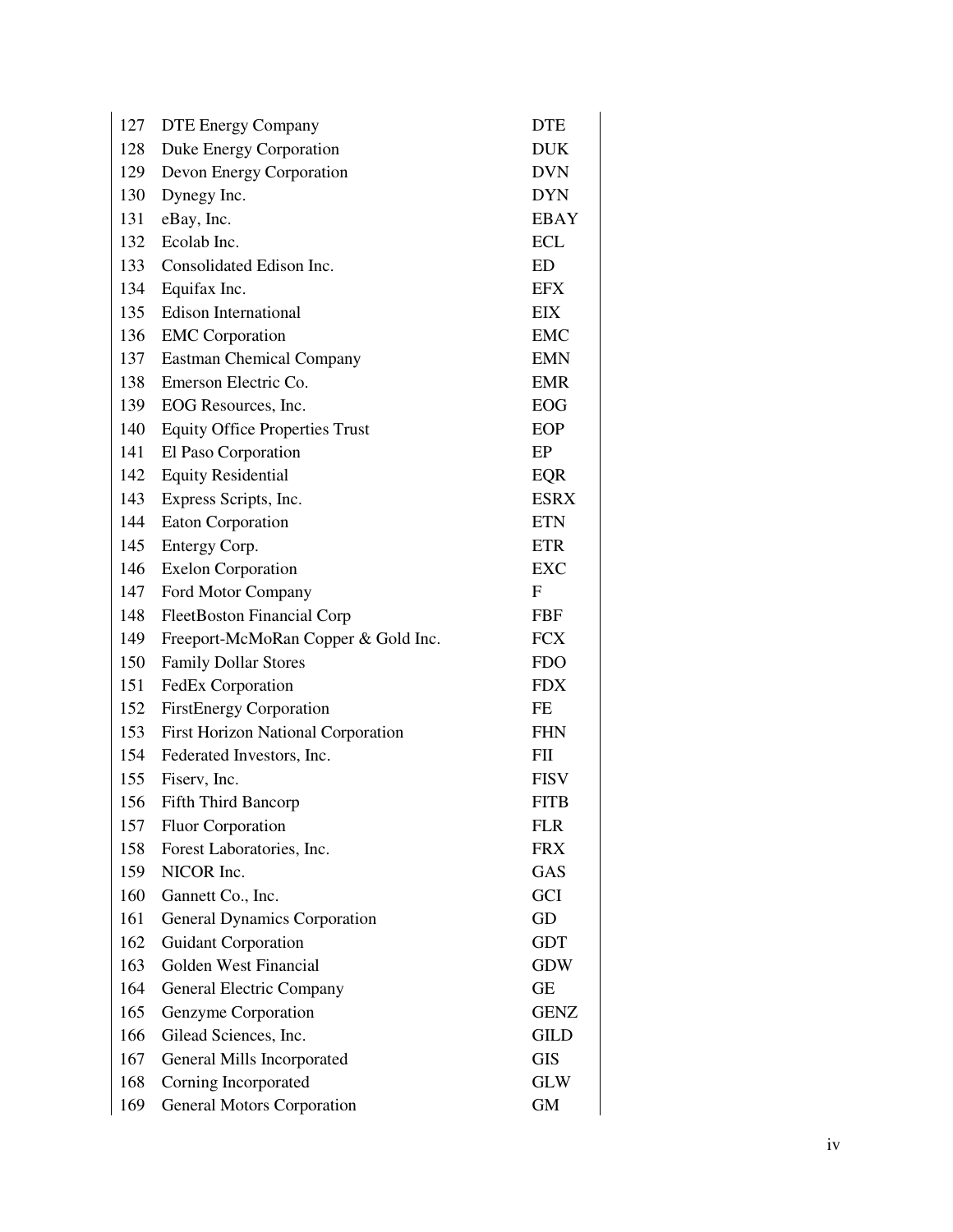| 170 | Genuine Parts Company                              | <b>GPC</b>  |
|-----|----------------------------------------------------|-------------|
| 171 | Gap, Inc. (The)                                    | <b>GPS</b>  |
| 172 | Goodrich Corporation                               | <b>GR</b>   |
| 173 | Goldman Sachs Group, Inc. (The)                    | <b>GS</b>   |
| 174 | Goodyear Tire & Rubber Co.                         | <b>GT</b>   |
| 175 | Gateway, Inc.                                      | <b>GTW</b>  |
| 176 | Grainger (W.W.), Inc.                              | <b>GWW</b>  |
| 177 | Halliburton Company                                | <b>HAL</b>  |
| 178 | Hasbro, Inc.                                       | <b>HAS</b>  |
| 179 | Huntington Bancshares, Inc.                        | <b>HBAN</b> |
| 180 | HCA Inc.                                           | <b>HCA</b>  |
| 181 | Manor Care, Inc.                                   | <b>HCR</b>  |
| 182 | Home Depot, Inc.                                   | HD          |
| 183 | Hartford Financial Services Group (The)            | <b>HIG</b>  |
| 184 | <b>Hilton Hotels Corporation</b>                   | <b>HLT</b>  |
| 185 | Health Management Associates, Inc.                 | <b>HMA</b>  |
| 186 | Heinz (H.J.) Company                               | <b>HNZ</b>  |
| 187 | Honeywell International, Inc.                      | <b>HON</b>  |
| 188 | Starwood Hotels and Resorts Worldwide, Inc.        | <b>HOT</b>  |
| 189 | Hercules Incorporated                              | <b>HPC</b>  |
| 190 | Hewlett-Packard Company                            | <b>HPQ</b>  |
| 191 | Block (H&R), Inc.                                  | <b>HRB</b>  |
| 192 | HealthSouth Corporation                            | <b>HRC</b>  |
| 193 | Hospira, Inc.                                      | <b>HSP</b>  |
| 194 | Hershey Foods Corporation                          | <b>HSY</b>  |
| 195 | Humana Inc.                                        | <b>HUM</b>  |
| 196 | <b>International Business Machines Corporation</b> | <b>IBM</b>  |
| 197 | International Flavors & Fragrances Inc.            | <b>IFF</b>  |
| 198 | <b>International Game Technology</b>               | <b>IGT</b>  |
| 199 | <b>Intel Corporation</b>                           | <b>INTC</b> |
| 200 | Intuit, Inc.                                       | <b>INTU</b> |
| 201 | <b>International Paper Company</b>                 | $_{\rm IP}$ |
| 202 | Interpublic Group of Companies, Inc.               | <b>IPG</b>  |
| 203 | <b>Ingersoll-Rand Company</b>                      | IR          |
| 204 | ITT Industries, Inc.                               | <b>ITT</b>  |
| 205 | Illinois Tool Works Inc.                           | <b>ITW</b>  |
| 206 | Jabil Circuit, Inc.                                | JBL         |
| 207 | Johnson Controls, Inc.                             | JCI         |
| 208 | Penney (J.C.) Company, Inc.                        | <b>JCP</b>  |
| 209 | <b>JDS</b> Uniphase Corporation                    | JDSU        |
| 210 | <b>John Hancock Financial Services</b>             | <b>JHF</b>  |
| 211 | Johnson & Johnson                                  | <b>JNJ</b>  |
| 212 | Janus Capital Group, Inc.                          | <b>JNS</b>  |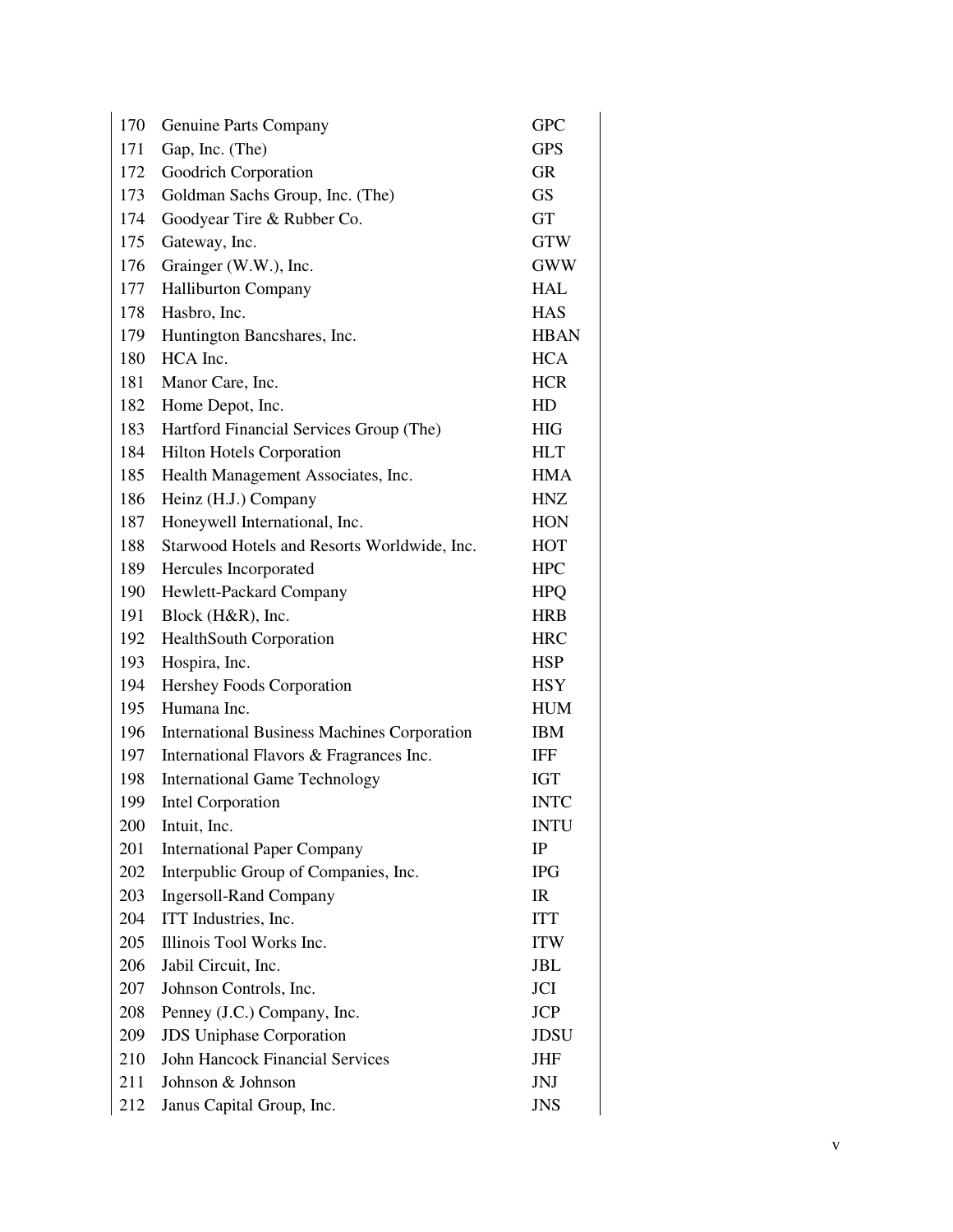| 213 | Jones Apparel Group, Inc.                  | <b>JNY</b>  |
|-----|--------------------------------------------|-------------|
| 214 | Jefferson-Pilot Corporation                | JP          |
| 215 | Morgan (J.P.) Chase & Company              | <b>JPM</b>  |
| 216 | Nordstrom, Inc.                            | <b>JWN</b>  |
| 217 | Kellogg Company                            | K           |
| 218 | <b>KB</b> Home                             | <b>KBH</b>  |
| 219 | KeyCorp                                    | <b>KEY</b>  |
| 220 | King Pharmaceuticals, Inc.                 | <b>KG</b>   |
| 221 | <b>KLA-Tencor Corporation</b>              | <b>KLAC</b> |
| 222 | Kimberly-Clark Corporation                 | <b>KMB</b>  |
| 223 | Kerr-McGee Corporation                     | <b>KMG</b>  |
| 224 | Kinder Morgan, Inc.                        | KMI         |
| 225 | Coca-Cola Company                          | <b>KO</b>   |
| 226 | Kroger Co.                                 | <b>KR</b>   |
| 227 | <b>MBNA</b> Corporation                    | <b>KRB</b>  |
| 228 | Knight Ridder                              | <b>KRI</b>  |
| 229 | KeySpan Corporation                        | <b>KSE</b>  |
| 230 | Kohl's Corporation                         | <b>KSS</b>  |
| 231 | Leggett & Platt, Inc.                      | <b>LEG</b>  |
| 232 | Laboratory Corporation of America Holdings | LH          |
| 233 | L-3 Communications Holdings, Inc.          | <b>LLL</b>  |
| 234 | Linear Technology Corp.                    | <b>LLTC</b> |
| 235 | Lilly (Eli) and Company                    | <b>LLY</b>  |
| 236 | Lockheed Martin Corporation                | <b>LMT</b>  |
| 237 | <b>Lincoln National Corporation</b>        | <b>LNC</b>  |
| 238 | Lowe's Companies, Inc.                     | LOW         |
| 239 | Louisiana-Pacific Corporation              | <b>LPX</b>  |
| 240 | <b>LSI</b> Logic Corporation               | LSI         |
| 241 | Limited, Inc. (The)                        | <b>LTD</b>  |
| 242 | Lucent Technologies, Inc.                  | LU          |
| 243 | Southwest Airlines Co.                     | LUV         |
| 244 | Lexmark International, Inc.                | <b>LXK</b>  |
| 245 | Marriott International, Inc.               | <b>MAR</b>  |
| 246 | <b>Masco Corporation</b>                   | <b>MAS</b>  |
| 247 | Mattel, Inc.                               | <b>MAT</b>  |
| 248 | MBIA Inc.                                  | <b>MBI</b>  |
| 249 | McDonald's Corporation                     | <b>MCD</b>  |
| 250 | <b>McKesson Corporation</b>                | <b>MCK</b>  |
| 251 | Moody's Corporation                        | <b>MCO</b>  |
| 252 | Meredith Corporation                       | <b>MDP</b>  |
| 253 | McDermott International, Inc.              | <b>MDR</b>  |
| 254 | Medtronic, Inc.                            | <b>MDT</b>  |
| 255 | MedImmune, Inc.                            | <b>MEDI</b> |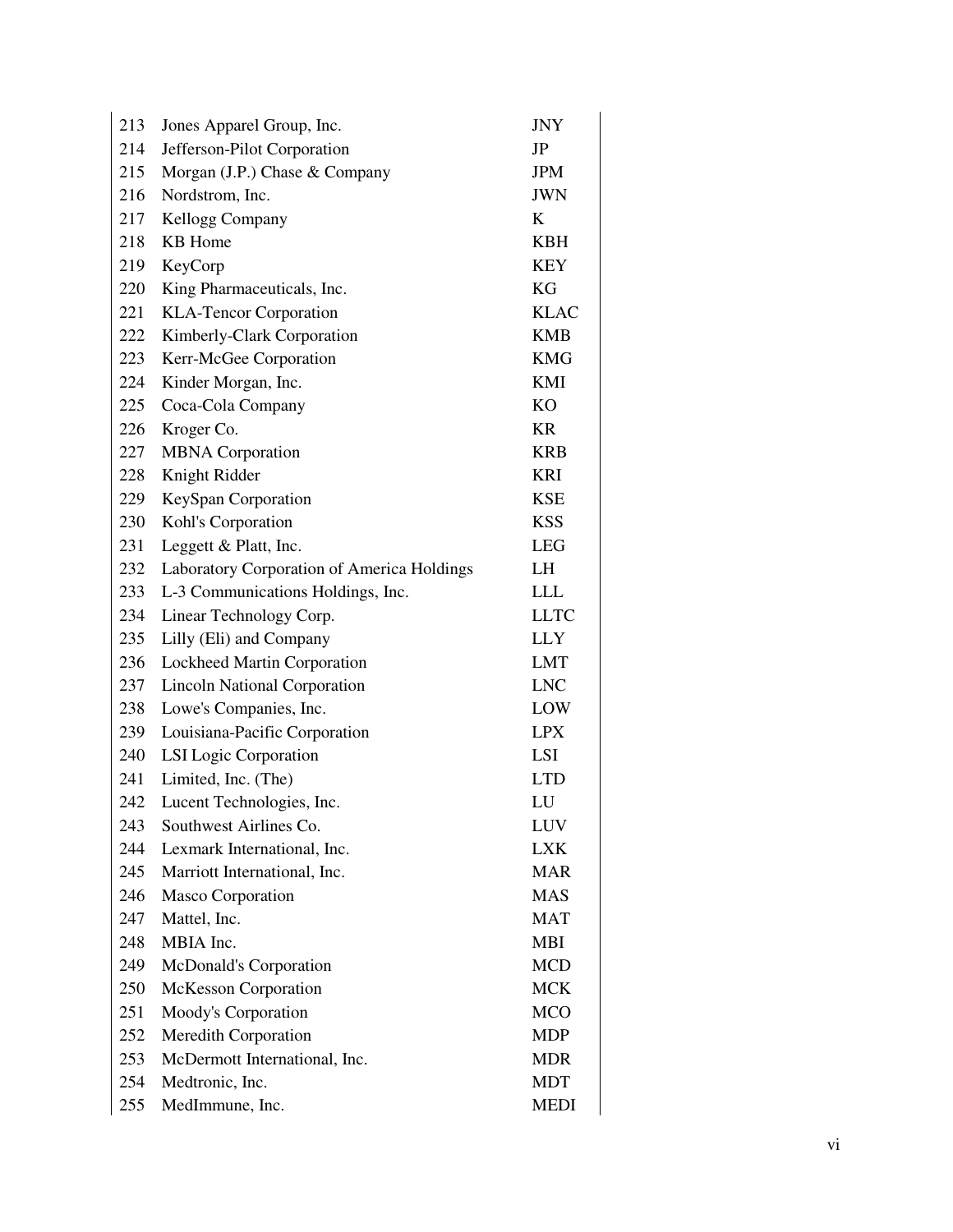| 256 | Mercury Interactive Corporation            | <b>MERQ</b> |
|-----|--------------------------------------------|-------------|
| 257 | Metlife, Inc.                              | <b>MET</b>  |
| 258 | Medco Health Solutions, Inc.               | <b>MHS</b>  |
| 259 | McCormick & Company, Inc.                  | <b>MKC</b>  |
| 260 | Marsh & McLennan Companies, Inc.           | <b>MMC</b>  |
| 261 | Minnesota Mining and Manufacturing Company | <b>MMM</b>  |
| 262 | Monster Worldwide, Inc.                    | <b>MNST</b> |
| 263 | Altria Group, Inc.                         | MO          |
| 264 | Molex Incorporated                         | <b>MOLX</b> |
| 265 | <b>Monsanto Company</b>                    | <b>MON</b>  |
| 266 | Merck & Co., Inc.                          | <b>MRK</b>  |
| 267 | Marathon Oil Corporation                   | MRO         |
| 268 | Microsoft Corporation                      | <b>MSFT</b> |
| 269 | M&T Bank Corporation                       | <b>MTB</b>  |
| 270 | <b>MGIC</b> Investment Corporation         | <b>MTG</b>  |
| 271 | Micron Technology, Inc.                    | MU          |
| 272 | MeadWestvaco Corporation                   | <b>MWV</b>  |
| 273 | Maxim Integrated Products, Inc.            | <b>MXIM</b> |
| 274 | Mylan Laboratories, Inc.                   | <b>MYL</b>  |
| 275 | Navistar International Corporation         | <b>NAV</b>  |
| 276 | Nabors Industries, Ltd.                    | <b>NBR</b>  |
| 277 | National City Corporation                  | <b>NCC</b>  |
| 278 | <b>NCR</b> Corporation                     | <b>NCR</b>  |
| 279 | Noble Corporation                          | NE          |
| 280 | <b>Newmont Mining Corporation</b>          | <b>NEM</b>  |
| 281 | North Fork Bancorporation, Inc.            | <b>NFB</b>  |
| 282 | NiSource, Inc.                             | NI          |
| 283 | NIKE, Inc.                                 | <b>NKE</b>  |
| 284 | Northrop Grumman Corporation               | <b>NOC</b>  |
| 285 | Novell, Inc.                               | <b>NOVL</b> |
| 286 | Norfolk Southern Corporation               | <b>NSC</b>  |
| 287 | Network Appliance, Inc.                    | <b>NTAP</b> |
| 288 | Northern Trust Corporation                 | <b>NTRS</b> |
| 289 | <b>Nucor Corporation</b>                   | NUE         |
| 290 | <b>NVIDIA</b> Corporation                  | <b>NVDA</b> |
| 291 | Novellus Systems, Inc.                     | <b>NVLS</b> |
| 292 | Newell Rubbermaid, Inc.                    | <b>NWL</b>  |
| 293 | Nextel Communications, Inc.                | <b>NXTL</b> |
| 294 | New York Times Company                     | <b>NYT</b>  |
| 295 | Office Depot, Inc.                         | <b>ODP</b>  |
| 296 | Omnicom Group Inc.                         | OMC         |
| 297 | OfficeMax, Inc.                            | OMX         |
| 298 | <b>Oracle Corporation</b>                  | ORCL        |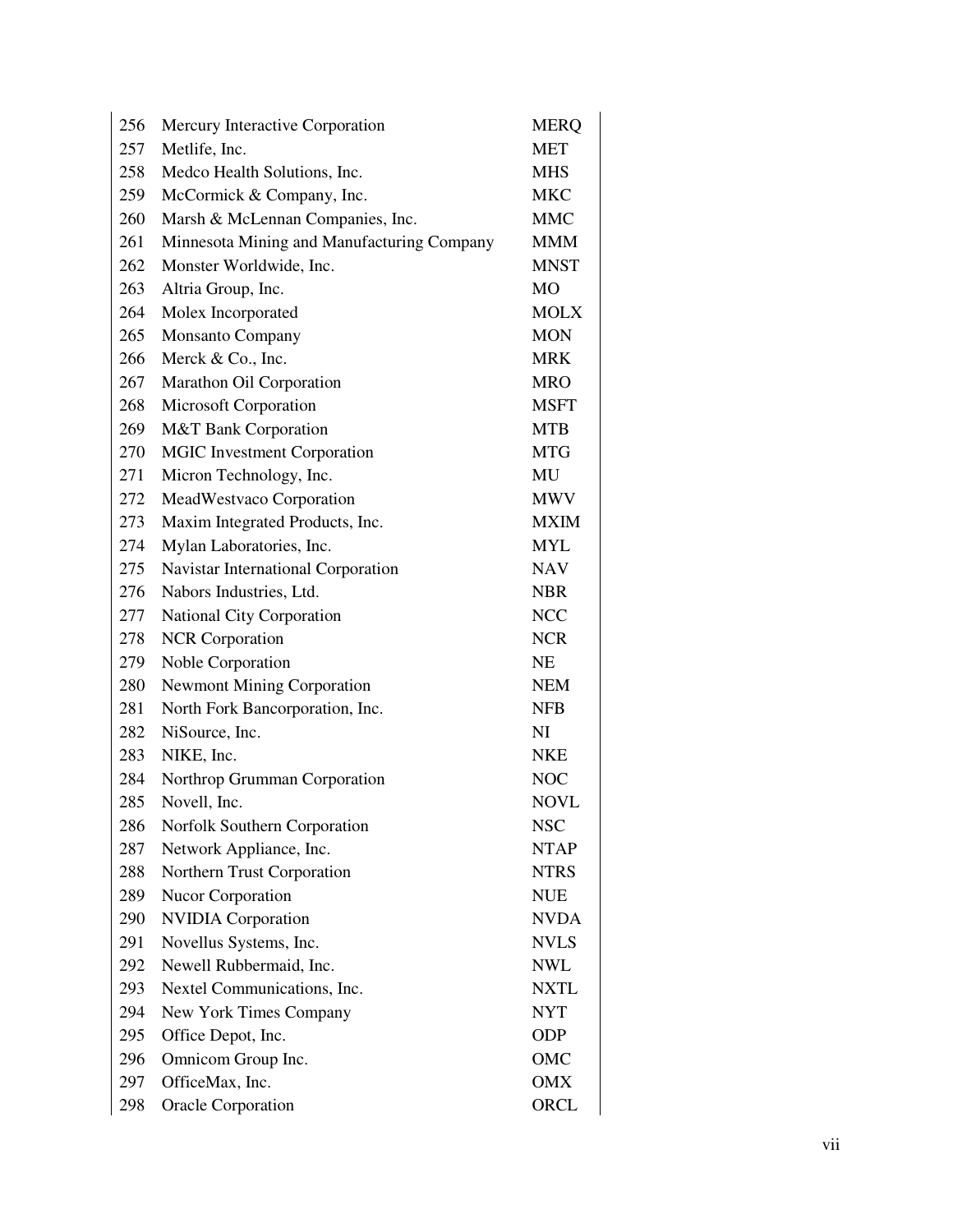| 299 | Occidental Petroleum Corporation              | <b>OXY</b>  |
|-----|-----------------------------------------------|-------------|
| 300 | Palm, Inc.                                    | <b>PALM</b> |
| 301 | Paychex, Inc.                                 | <b>PAYX</b> |
| 302 | Pepsi Bottling Group, Inc.                    | <b>PBG</b>  |
| 303 | Pitney Bowes Inc.                             | PBI         |
| 304 | PACCAR, Inc.                                  | <b>PCAR</b> |
| 305 | PG&E Corporation                              | <b>PCG</b>  |
| 306 | Plum Creek Timber Co. Inc.                    | <b>PCL</b>  |
| 307 | Phelps Dodge Corporation                      | PD          |
| 308 | Placer Dome Inc.                              | <b>PDG</b>  |
| 309 | Public Service Enterprise Group, Incorporated | <b>PEG</b>  |
| 310 | PepsiCo, Inc.                                 | PEP         |
| 311 | Pfizer, Inc.                                  | <b>PFE</b>  |
| 312 | Principal Financial Group, Inc.               | <b>PFG</b>  |
| 313 | Procter & Gamble Company                      | PG          |
| 314 | Progress Energy, Inc.                         | <b>PGN</b>  |
| 315 | Progressive Corporation (The)                 | <b>PGR</b>  |
| 316 | Parker-Hannifin Corporation                   | PH          |
| 317 | Pulte Homes, Inc.                             | <b>PHM</b>  |
| 318 | PerkinElmer, Inc.                             | <b>PKI</b>  |
| 319 | ProLogis                                      | <b>PLD</b>  |
| 320 | Pall Corporation                              | <b>PLL</b>  |
| 321 | PMC-Sierra, Inc.                              | <b>PMCS</b> |
| 322 | Parametric Technology Corporation             | <b>PMTC</b> |
| 323 | <b>PNC Financial Services Group</b>           | <b>PNC</b>  |
| 324 | Pinnacle West Capital Corporation             | <b>PNW</b>  |
| 325 | PPG Industries, Inc.                          | <b>PPG</b>  |
| 326 | PP&L Corporation                              | PPL         |
| 327 | Prudential Financial, Inc.                    | PRU         |
| 328 | Pactiv Corporation                            | <b>PTV</b>  |
| 329 | Providian Financial Corporation               | <b>PVN</b>  |
| 330 | Power-One, Inc.                               | <b>PWER</b> |
| 331 | Praxair, Inc.                                 | <b>PX</b>   |
| 332 | Qualcomm Inc.                                 | <b>QCOM</b> |
| 333 | <b>QLogic Corporation</b>                     | QLGC        |
| 334 | Ryder System, Inc.                            | $\mathbf R$ |
| 335 | Reynolds American, Inc.                       | RAI         |
| 336 | Reebok International Ltd.                     | <b>RBK</b>  |
| 337 | Rowan Companies, Inc.                         | <b>RDC</b>  |
| 338 | <b>Regions Financial Corp</b>                 | RF          |
| 339 | Robert Half International, Inc.               | <b>RHI</b>  |
| 340 | Transocean Sedco Forex, Inc.                  | <b>RIG</b>  |
| 341 | Rohm and Haas Company                         | <b>ROH</b>  |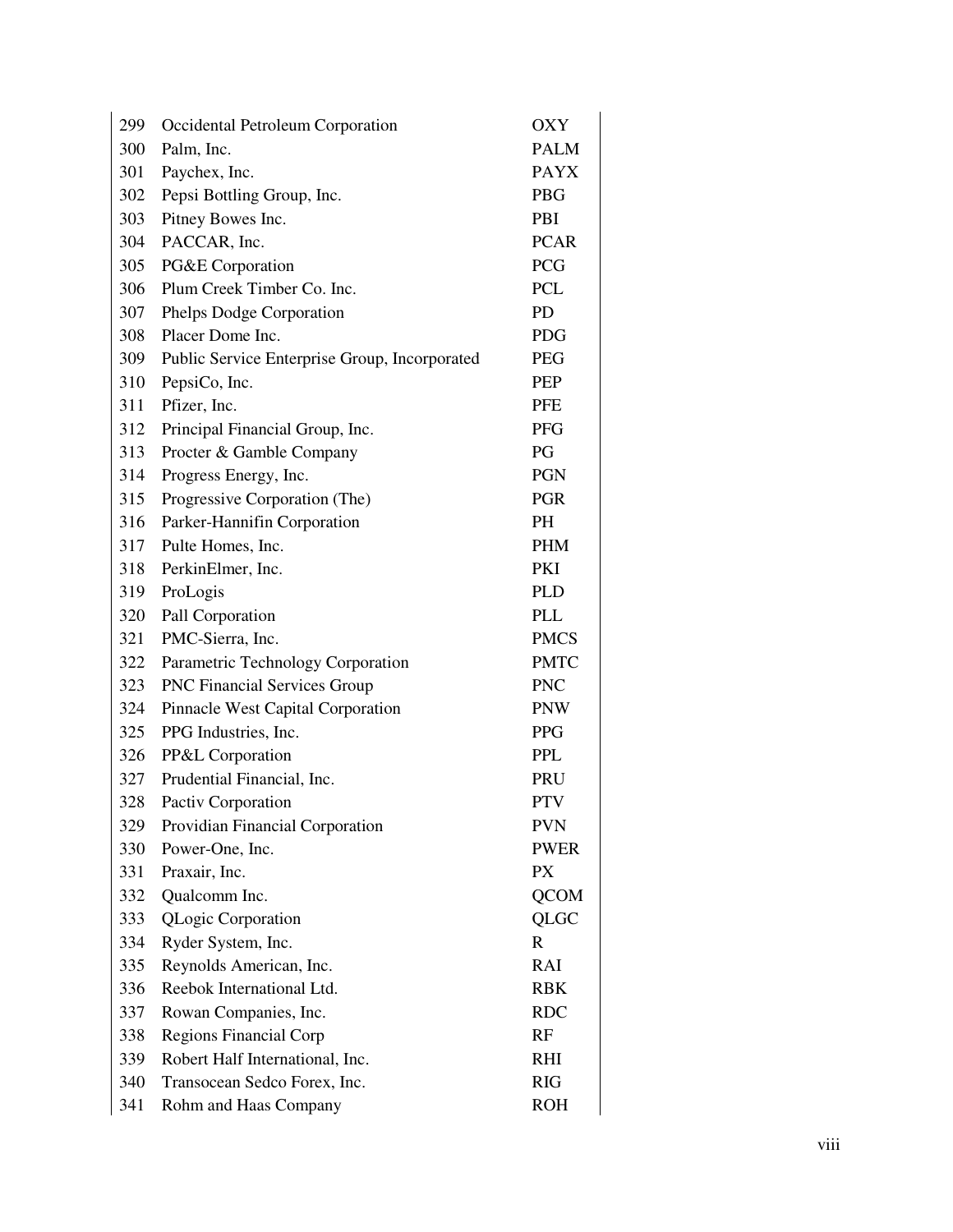| 342 | Rockwell Automation, Inc.           | <b>ROK</b>      |
|-----|-------------------------------------|-----------------|
| 343 | Donnelley (R.R.) & Sons Company     | <b>RRD</b>      |
| 344 | RadioShack Corporation              | <b>RSH</b>      |
| 345 | Raytheon Company                    | <b>RTN</b>      |
| 346 | Sears, Roebuck and Co.              | S               |
| 347 | Sanmina-SCI Corporation             | <b>SANM</b>     |
| 348 | <b>Sapient Corporation</b>          | <b>SAPE</b>     |
| 349 | <b>Starbucks Corporation</b>        | <b>SBUX</b>     |
| 350 | Siebel Systems, Inc.                | <b>SEBL</b>     |
| 351 | Sealed Air Corporation              | <b>SEE</b>      |
| 352 | Schering-Plough Corporation         | SGP             |
| 353 | Sherwin-Williams Company (The)      | <b>SHW</b>      |
| 354 | Sigma-Aldrich Corporation           | <b>SIAL</b>     |
| 355 | Schlumberger N.V.                   | <b>SLB</b>      |
| 356 | <b>SLM</b> Corporation              | <b>SLM</b>      |
| 357 | Solectron Corporation               | <b>SLR</b>      |
| 358 | Snap-on Incorporated                | <b>SNA</b>      |
| 359 | Synovus Financial Corp.             | <b>SNV</b>      |
| 360 | Southern Company                    | SO <sub>1</sub> |
| 361 | SouthTrust Corporation              | <b>SOTR</b>     |
| 362 | Simon Property Group, Inc.          | <b>SPG</b>      |
| 363 | Staples, Inc.                       | <b>SPLS</b>     |
| 364 | Sempra Energy                       | <b>SRE</b>      |
| 365 | SunTrust Banks, Inc.                | STI             |
| 366 | St. Jude Medical, Inc.              | <b>STJ</b>      |
| 367 | <b>State Street Corporation</b>     | <b>STT</b>      |
| 368 | Sunoco, Inc.                        | <b>SUN</b>      |
| 369 | SUPERVALU Inc.                      | SVU             |
| 370 | Stanley Works (The)                 | <b>SWK</b>      |
| 371 | Safeway Inc.                        | <b>SWY</b>      |
| 372 | <b>Stryker Corporation</b>          | <b>SYK</b>      |
| 373 | <b>Symantec Corporation</b>         | <b>SYMC</b>     |
| 374 | <b>SYSCO</b> Corporation            | <b>SYY</b>      |
| 375 | AT&T Corp.                          | T               |
| 376 | TECO Energy, Inc.                   | TE              |
| 377 | Teradyne, Inc.                      | <b>TER</b>      |
| 378 | <b>Target Corporation</b>           | <b>TGT</b>      |
| 379 | <b>Tenet Healthcare Corporation</b> | <b>THC</b>      |
| 380 | Tiffany & Company                   | TIF             |
| 381 | Temple-Inland Inc.                  | <b>TIN</b>      |
| 382 | TJX Companies, Inc.                 | <b>TJX</b>      |
| 383 | Tellabs, Inc.                       | <b>TLAB</b>     |
| 384 | <b>Torchmark Corporation</b>        | <b>TMK</b>      |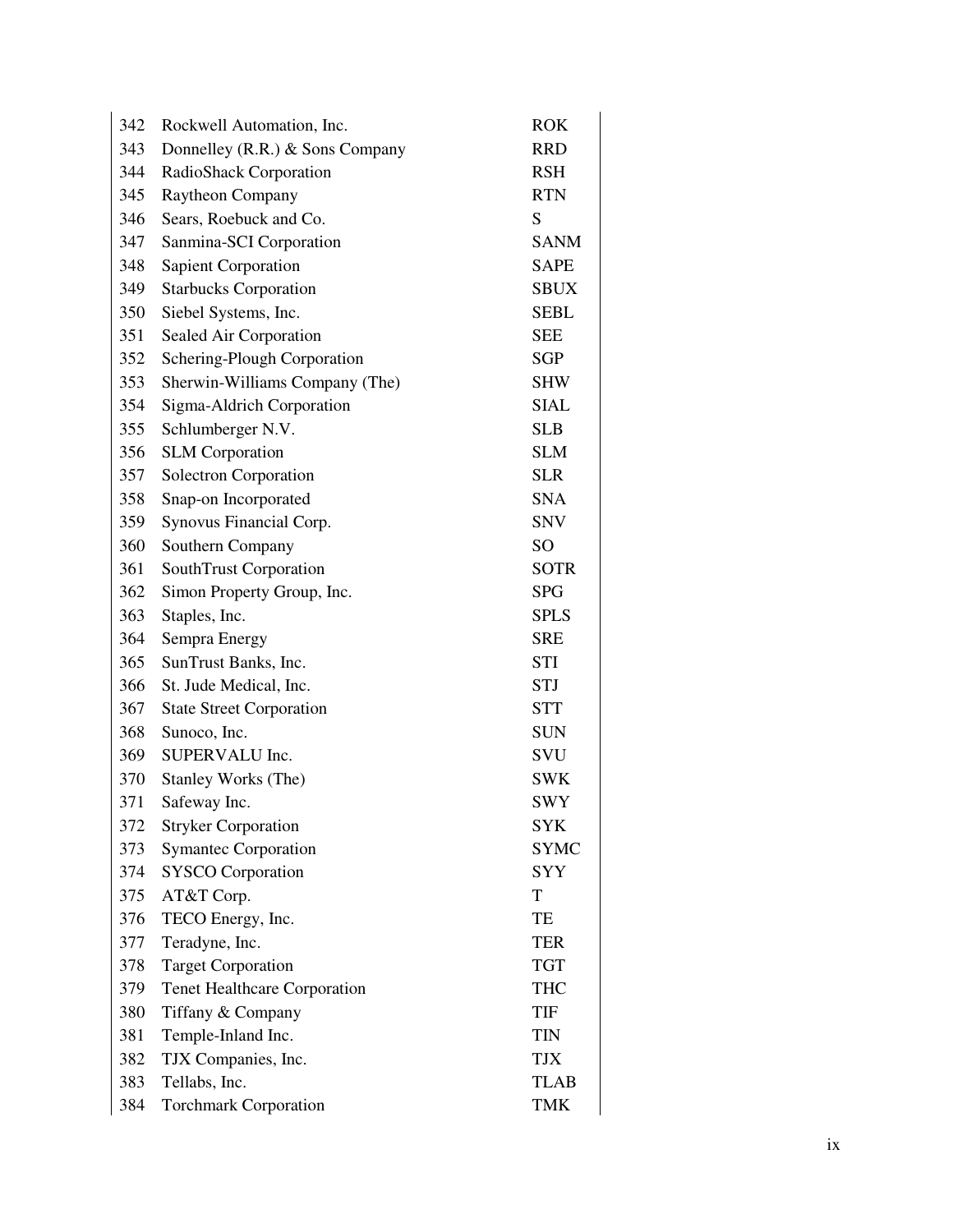| 385 | Thermo Electron Corporation      | <b>TMO</b>  |
|-----|----------------------------------|-------------|
| 386 | Thomas & Betts Corporation       | <b>TNB</b>  |
| 387 | T. Rowe Price Group, Inc.        | <b>TROW</b> |
| 388 | Tupperware Corporation           | <b>TUP</b>  |
| 389 | Time Warner, Inc.                | <b>TWX</b>  |
| 390 | Texas Instruments Incorporated   | <b>TXN</b>  |
| 391 | Textron Inc.                     | <b>TXT</b>  |
| 392 | Tyco International Ltd.          | <b>TYC</b>  |
| 393 | <b>Unocal Corporation</b>        | <b>UCL</b>  |
| 394 | <b>Unisys Corporation</b>        | <b>UIS</b>  |
| 395 | UnitedHealth Group, Inc.         | <b>UNH</b>  |
| 396 | UnumProvident Corp.              | <b>UNM</b>  |
| 397 | <b>Union Pacific Corporation</b> | <b>UNP</b>  |
| 398 | United Parcel Service, Inc.      | <b>UPS</b>  |
| 399 | U.S. Bancorp                     | <b>USB</b>  |
| 400 | United Technologies Corporation  | <b>UTX</b>  |
| 401 | Visteon Corporation              | <b>VC</b>   |
| 402 | VF Corporation                   | <b>VFC</b>  |
| 403 | Valero Energy Corporation        | <b>VLO</b>  |
| 404 | <b>Vulcan Materials Company</b>  | <b>VMC</b>  |
| 405 | <b>Verizon Communications</b>    | VZ          |
| 406 | Walgreen Company                 | <b>WAG</b>  |
| 407 | <b>Waters Corporation</b>        | <b>WAT</b>  |
| 408 | Wachovia Corporation             | WB          |
| 409 | Wendy's International, Inc.      | <b>WEN</b>  |
| 410 | Wells Fargo & Company            | <b>WFC</b>  |
| 411 | <b>Whirlpool Corporation</b>     | <b>WHR</b>  |
| 412 | WellPoint Health Networks, Inc.  | <b>WLP</b>  |
| 413 | Washington Mutual, Inc.          | WM          |
| 414 | Williams Companies, Inc.         | <b>WMB</b>  |
| 415 | Wal-Mart Stores, Inc.            | <b>WMT</b>  |
| 416 | Worthington Industries, Inc.     | <b>WOR</b>  |
| 417 | Wrigley (Wm.) Jr. Company        | <b>WWY</b>  |
| 418 | Weyerhaeuser Company             | WY          |
| 419 | Wyeth                            | <b>WYE</b>  |
| 420 | United States Steel Corporation  | X           |
| 421 | Xcel Energy, Inc.                | <b>XEL</b>  |
| 422 | XL Capital, Ltd.                 | XL          |
| 423 | Xilinx, Inc.                     | <b>XLNX</b> |
| 424 | <b>Exxon Mobil Corporation</b>   | XOM         |
| 425 | Xerox Corporation                | <b>XRX</b>  |
| 426 | Yahoo! Inc.                      | <b>YHOO</b> |
| 427 | TRICON Global Restaurants, Inc.  | YUM         |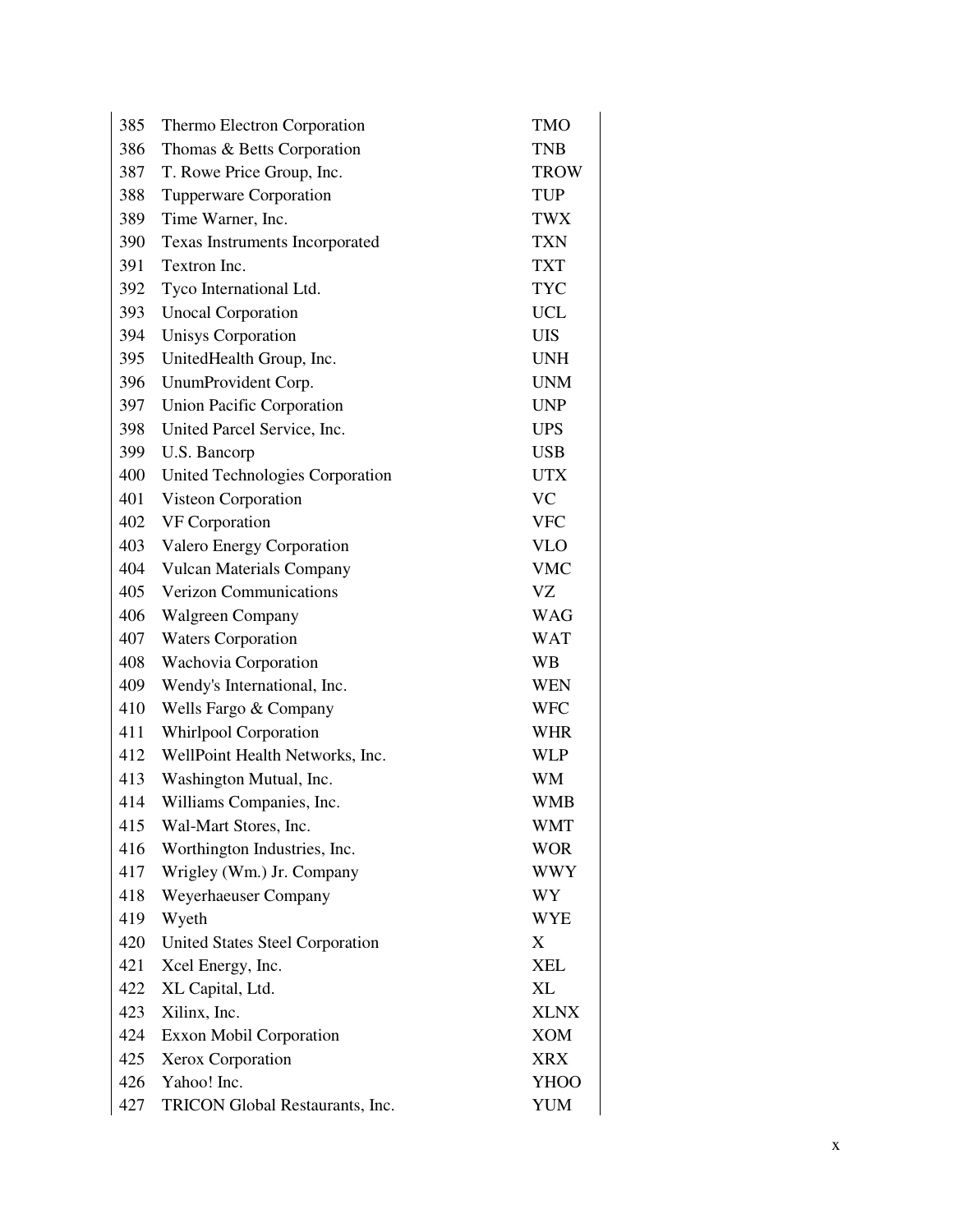| 428 Zions Bancorporation  | <b>ZION</b> |
|---------------------------|-------------|
| 429 Zimmer Holdings, Inc. | <b>ZMH</b>  |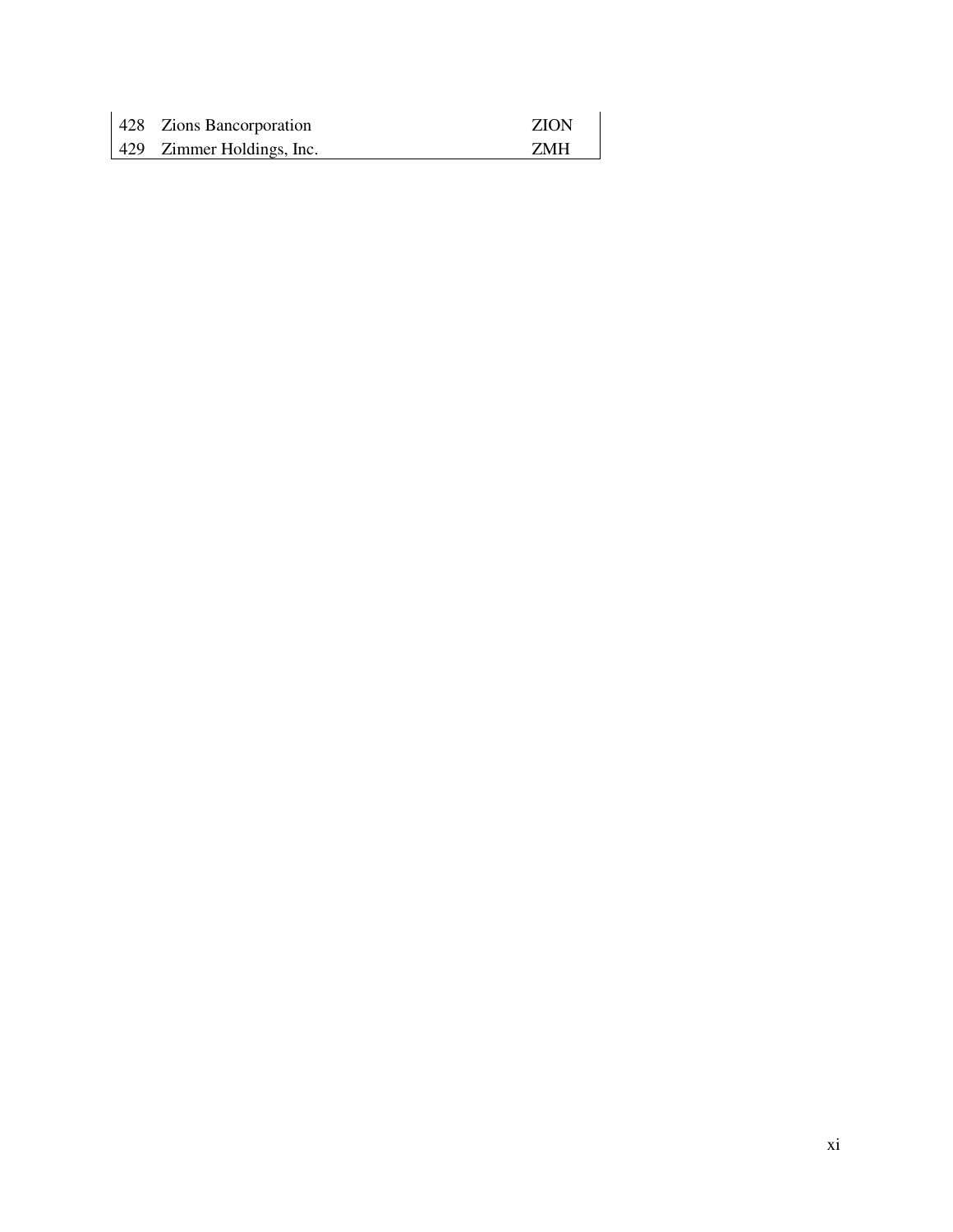# **Appendix 2: Tables**

**Table 1:** Correlation matrices of 2001-2005 financial data with one-year lagged CSR data and financial controls.

# **All Firms**

|            | Sales/A      | Sales/Emp    | Gross<br>Profit | <b>ROA</b> | Lag CSR      | Lag<br>Assets | Lag<br>LD/A | Lag<br>Emp | Lag Sales |
|------------|--------------|--------------|-----------------|------------|--------------|---------------|-------------|------------|-----------|
| Sales/A    |              |              |                 |            |              |               |             |            |           |
| Sales/Emp  | $0.07**$     |              |                 |            |              |               |             |            |           |
| Gross      |              |              |                 |            |              |               |             |            |           |
| Profit     | $(0.33)$ *** | $(0.15)$ *** |                 |            |              |               |             |            |           |
| <b>ROA</b> | $0.18***$    | 0.03         | $0.19***$       |            |              |               |             |            |           |
| Lag CSR    | $(0.07)$ **  | $(0.12)$ *** | $0.21***$       | $0.07**$   | 1            |               |             |            |           |
| Lag Assets | $(0.22)$ *** | $0.09***$    | 0.03            | $(0.06)*$  | $0.11***$    |               |             |            |           |
| Lag LD/A   | $(0.09)$ *** | 0.02         | $(0.20)$ ***    | $-0.04$    | $(0.11)$ *** | $(0.09)$ ***  |             |            |           |
| Lag Emp    | $0.21***$    | $(0.14)$ *** | $(0.14)$ ***    | 0.03       | 0.01         | $0.27***$     | $0.05*$     |            |           |
| Lag Sales  | $0.17***$    | $0.23***$    | $(0.18)$ ***    | 0.03       | 0.004        | $0.50***$     | (0.009)     | $0.73***$  |           |

#### **Consumer Sector**

|                    | Sales/A      | Sales/Emp   | Gross<br>Profit | <b>ROA</b>   | Lag CSR     | Lag<br>Assets | Lag<br>LD/A | Lag<br>Emp | Lag Sales |
|--------------------|--------------|-------------|-----------------|--------------|-------------|---------------|-------------|------------|-----------|
| Sales/A            |              |             |                 |              |             |               |             |            |           |
| Sales/Emp<br>Gross | 0.04         |             |                 |              |             |               |             |            |           |
| Profit             | $(0.32)$ *** | $-0.09$     |                 |              |             |               |             |            |           |
| <b>ROA</b>         | $0.21***$    | 0.07        | $0.41***$       |              |             |               |             |            |           |
| Lag CSR            | (0.05)       | $(0.11)^*$  | $0.11*$         | 0.08         |             |               |             |            |           |
| Lag Assets         | $(0.21)$ *** | $0.21***$   | $(0.13)$ **     | $(0.21)$ *** | (0.003)     |               |             |            |           |
| Lag LD/A           | $(0.34)$ *** | 0.01        | (0.02)          | $(0.33)$ *** | 0.003       | $0.17***$     |             |            |           |
| Lag Emp            | $0.16***$    | $(0.12)$ ** | $(0.21)$ ***    | (0.06)       | $(0.13)$ ** | $0.41***$     | 0.07        |            |           |
| Lag Sales          | 0.09         | $0.15**$    | $(0.22)$ ***    | $(0.14)$ **  | (0.09)      | $0.79***$     | 0.08        | $0.83***$  |           |

#### **Nonconsumer Sector**

|            | Sales/A      | Sales/Emp    | Gross<br>Profit | <b>ROA</b> | Lag CSR      | Lag<br>Assets | Lag<br>LD/A | Lag<br>Emp | Lag Sales |
|------------|--------------|--------------|-----------------|------------|--------------|---------------|-------------|------------|-----------|
| Sales/A    |              |              |                 |            |              |               |             |            |           |
| Sales/Emp  | $0.22***$    |              |                 |            |              |               |             |            |           |
| Gross      |              |              |                 |            |              |               |             |            |           |
| Profit     | $(0.34)$ *** | $(0.19)$ *** |                 |            |              |               |             |            |           |
| <b>ROA</b> | $0.14***$    | $0.07*$      | $0.19***$       |            |              |               |             |            |           |
| Lag CSR    | $(0.10)$ *** | $(0.12)$ *** | $0.23***$       | $0.06*$    |              |               |             |            |           |
| Lag Assets | $(0.23)$ *** | $0.06*$      | 0.04            | (0.04)     | $0.13***$    |               |             |            |           |
| Lag LD/A   | $(0.10)$ *** | $0.06*$      | $(0.23)$ ***    | (0.03)     | $(0.15)$ *** | $(0.11)$ ***  |             |            |           |
| Lag Emp    | $0.09**$     | $(0.15)$ *** | $(0.13)$ ***    | (0.01)     | $0.13***$    | $0.46***$     | (0.01)      |            |           |
| Lag Sales  | $0.16***$    | $0.35***$    | $(0.17)$ ***    | 0.05       | 0.05         | $0.55***$     | $(0.08)$ ** | $0.64***$  |           |

\**p* ≤ 0.05; \*\**p* ≤ 0.01; \*\*\**p* ≤ 0.001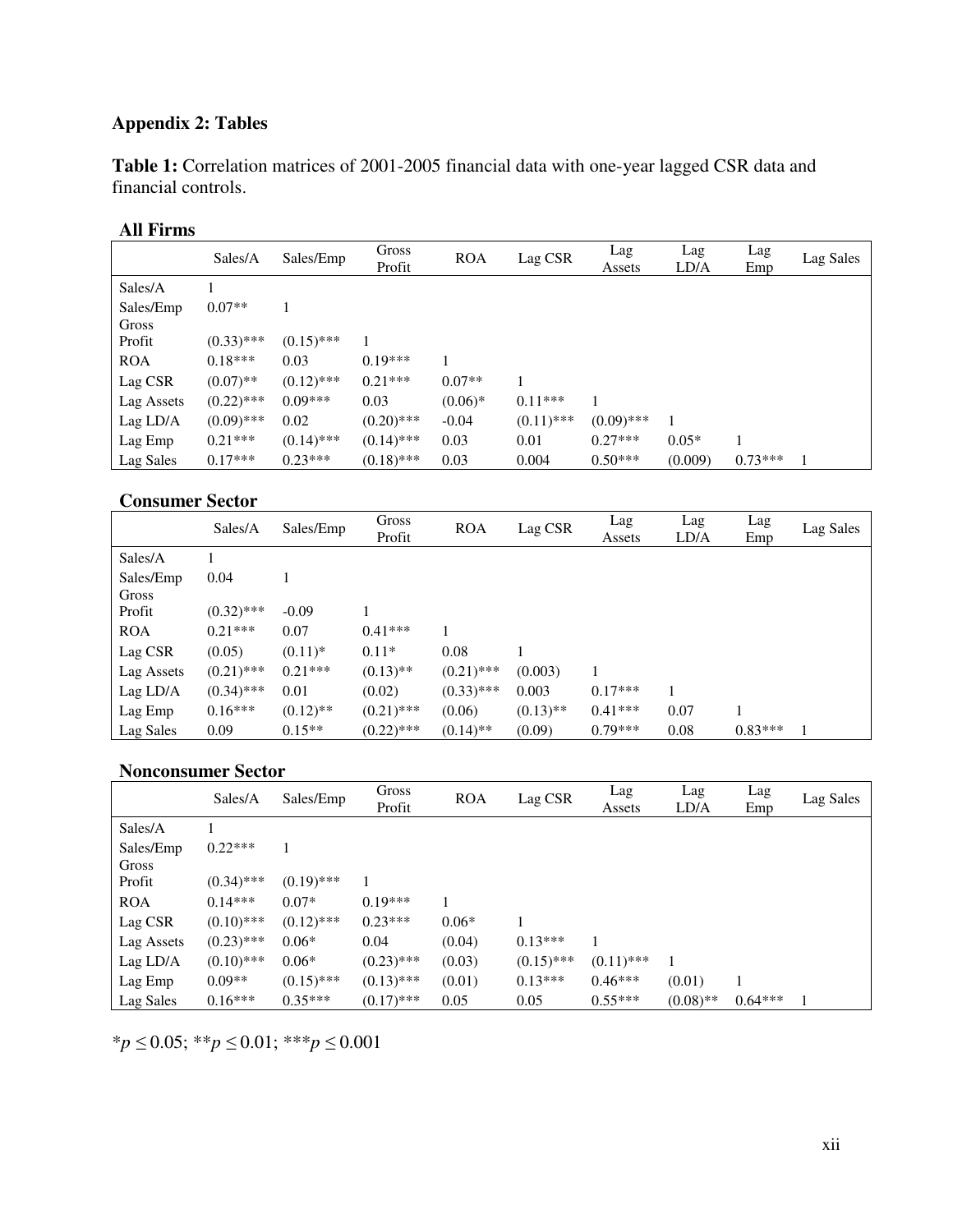| <b>Consumer Sector</b>        | N   | Avg. CSR Score | Std. Dev. | Min. | Max. |
|-------------------------------|-----|----------------|-----------|------|------|
| <b>Consumer staple</b>        |     |                |           |      |      |
| Food retailing                | 8   | 98.6           | 2.1       | 93   | 102  |
| Food beverage                 | 17  | 99.2           | 3.2       | 93   | 109  |
| Household products            | 6   | 102.5          | 2.8       | 98   | 107  |
| Total consumer staple         | 31  | 99.7           | 3.2       | 93   | 109  |
| <b>Consumer discretionary</b> |     |                |           |      |      |
| Automobiles                   | 6   | 100.7          | 2.9       | 95   | 106  |
| Apparel                       | 16  | 99.8           | 2.8       | 94   | 108  |
| Services                      | 11  | 100.3          | 3.2       | 92   | 108  |
| Media                         | 10  | 100.7          | 2.4       | 97   | 107  |
| Retailing                     | 22  | 99.7           | 2.0       | 96   | 106  |
| Total consumer                | 65  | 100.1          | 2.6       | 92   | 108  |
| discretionary                 |     |                |           |      |      |
| <b>Nonconsumer Sector</b>     | N   | Avg. CSR Score | Std. Dev. | Min. | Max. |
| Energy                        | 24  | 97.4           | 3.1       | 89   | 106  |
| Materials                     | 33  | 99.3           | 2.7       | 93   | 108  |
| Industrials                   | 54  | 99.3           | 3.1       | 90   | 108  |
| Healthcare                    | 50  | 100.1          | 3.0       | 92   | 109  |
| Financials                    | 67  | 100.7          | 2.3       | 95   | 107  |
| Technology                    | 70  | 100.7          | 3.1       | 93   | 111  |
| Telecommunications            | 6   | 100.7          | 2.5       | 96   | 107  |
| Utilities                     | 29  | 98.3           | 3.3       | 90   | 106  |
| <b>Total Nonconsumer</b>      | 333 | 99.8           | 3.1       | 89   | 111  |
| <b>Total firms</b>            | 429 | 99.8           | 3.0       | 89   | 111  |

**Table 2:** Industries in sample.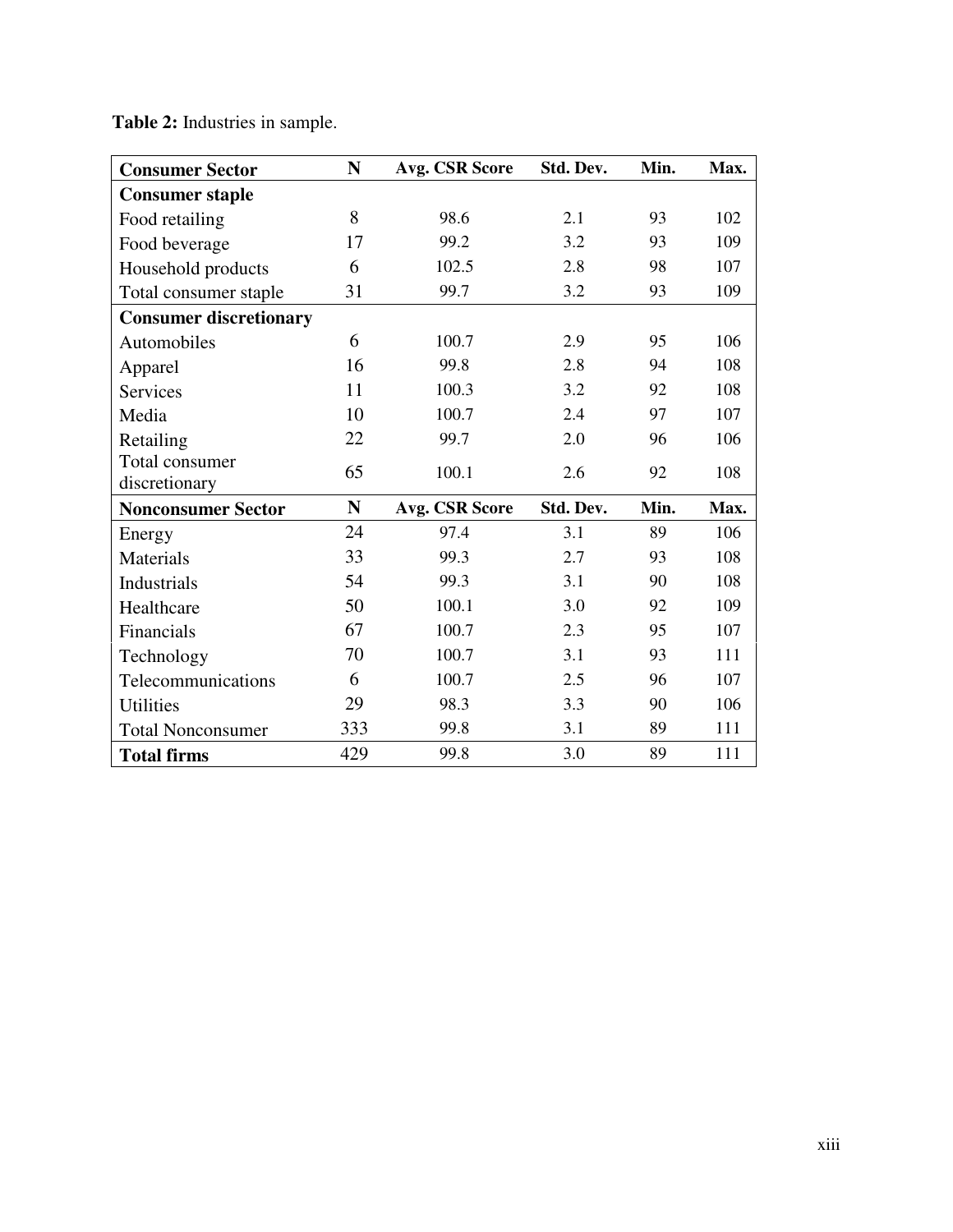| All firms                   |              |             |                           |                |                |
|-----------------------------|--------------|-------------|---------------------------|----------------|----------------|
| <b>Variable</b>             | <b>Firms</b> | <b>Mean</b> | <b>Standard Deviation</b> | <b>Minimum</b> | <b>Maximum</b> |
| <b>CSR</b> Score            | 429          | 99.8        | 3.0                       | 89.0           | 111.0          |
| <b>Sales</b>                | 429          | 14,615.0    | 27,609.5                  | 34.4           | 328,213.0      |
| <b>Employees</b>            | 429          | 49.6        | 101.5                     | 0.1            | 1,800.0        |
| <b>Total Assets</b>         | 429          | 38,073.8    | 117,445.9                 | 27.8           | 1,494,037.0    |
| <b>ROA</b>                  | 429          | 0.0         | 0.1                       | (2.9)          | 0.5            |
| <b>LD/Total Assets</b>      | 429          | 0.2         | 0.1                       | 0.0            | 0.9            |
| Sales/Assets                | 429          | 0.9         | 0.7                       | 0.0            | 4.8            |
| Sales/Employees             | 429          | 435.5       | 489.2                     | 10.2           | 4,561.9        |
| <b>Gross Profit Percent</b> | 429          | 0.4         | 0.2                       | (0.3)          | 1.0            |

# **Table 3:** Descriptive statistics**.**

# **Consumer Sector**

| <b>Variable</b>             | Firms | <b>Mean</b> | <b>Standard Deviation</b> | <b>Minimum</b> | <b>Maximum</b> |
|-----------------------------|-------|-------------|---------------------------|----------------|----------------|
| <b>CSR</b> Score            | 96    | 100.0       | 2.8                       | 92.0           | 109.0          |
| <b>Sales</b>                | 96    | 20,203.8    | 38,483.6                  | 92.3           | 313,335.0      |
| Employees                   | 96    | 96.5        | 179.3                     | 0.2            | 1,800.0        |
| <b>Total Assets</b>         | 96    | 20,890.7    | 55,844.3                  | 82.0           | 479,921.0      |
| <b>ROA</b>                  | 96    | 0.1         | 0.1                       | (0.1)          | 0.5            |
| LD/Total Assets             | 96    | 0.2         | 0.1                       | 0.0            | 0.6            |
| Sales/Assets                | 96    | 1.4         | 0.8                       | 0.1            | 4.0            |
| Sales/Employees             | 96    | 259.5       | 212.3                     | 19.4           | 1,409.2        |
| <b>Gross Profit Percent</b> | 96    | 0.4         | 0.2                       | 0.0            | 0.8            |

# **Nonconsumer Sector**

| <b>Variable</b>                | <b>Firms</b> | <b>Mean</b> | <b>Standard Deviation</b> | <b>Minimum</b> | <b>Maximum</b> |
|--------------------------------|--------------|-------------|---------------------------|----------------|----------------|
| <b>CSR</b> Score               | 333          | 99.8        | 3.1                       | 89.0           | 111.0          |
| <b>Sales</b>                   | 333          | 12,884.5    | 22,977.3                  | 34.4           | 328,213.0      |
| Employees                      | 333          | 35.0        | 51.6                      | 0.1            | 407.0          |
| <b>Total Assets</b>            | 333          | 43,394.4    | 130,321.3                 | 27.8           | 1,494,037.0    |
| <b>ROA</b>                     | 333          | 0.0         | 0.1                       | (2.9)          | 0.5            |
| Long-Term<br>Debt/Total Assets | 333          | 0.2         | 0.1                       | 0.0            | 0.9            |
| Sales/Assets                   | 333          | 0.7         | 0.6                       | 0.0            | 4.8            |
| Sales/Employees                | 333          | 490.1       | 535.7                     | 10.2           | 4,561.9        |
| <b>Gross Profit Percent</b>    | 333          | 0.4         | 0.2                       | (0.3)          | 1.0            |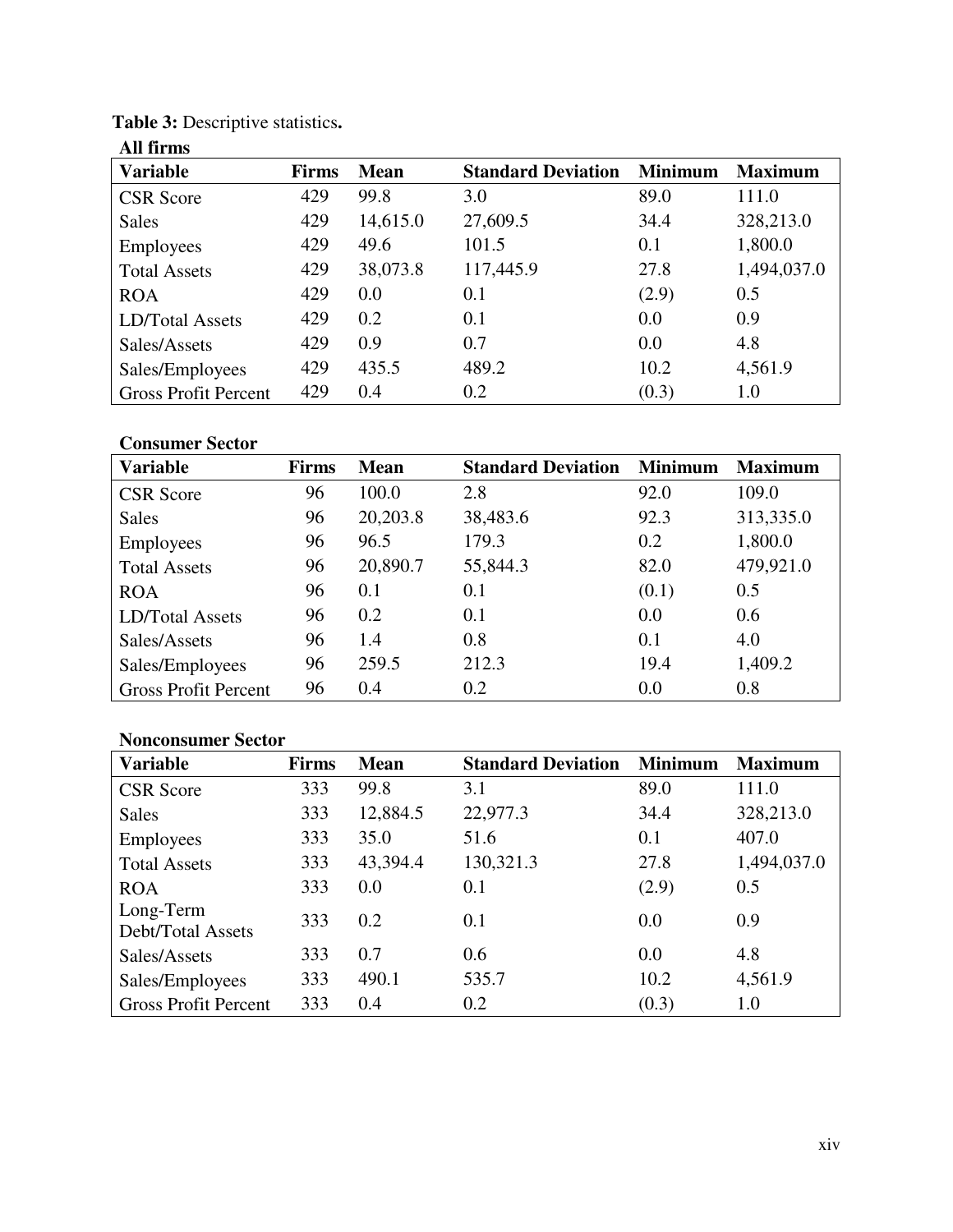**Table 4:** Main effects of CSR on CFP dependent variables for consumer and nonconsumer sectors, as well as consumer discretionary and consumer staple industries.

|                                  | <b>Consumer</b> | <b>Consumer</b><br><b>Discretionary</b> | <b>Consumer</b><br><b>Staple</b> | <b>Nonconsumer</b> |
|----------------------------------|-----------------|-----------------------------------------|----------------------------------|--------------------|
| Dependent Variable: Sales/Assets |                 |                                         |                                  |                    |
| Independent Variable: CSR Score  | (0.004)         | $-0.006$                                | 0.0002                           | $(0.028)$ ***      |
| Intercept                        | 1.820           | 2.28                                    | 0.97                             | $3.40***$          |
|                                  |                 |                                         |                                  |                    |
| Control Variables                |                 |                                         |                                  |                    |
| Lag Long-Term Debt/Total Assets  | $(0.098)$ ***   | $(0.120)$ ***                           | $(0.079)$ **                     | $(0.023)$ ***      |
| Lag Total Sales                  | $0.105***$      | $0.053**$                               | $0.138*$                         | 0.015              |
| Lag Number of Employees          | (0.008)         | 0.005                                   | 0.011                            | $0.030***$         |
|                                  |                 |                                         |                                  |                    |
| <b>Observations</b>              | 440             | 298                                     | 142                              | 1421               |
| R squared                        | 0.24            | 0.29                                    | 0.21                             | 0.06               |

|                                     | <b>Consumer</b> | <b>Consumer</b><br><b>Discretionary</b> | <b>Consumer</b><br><b>Staple</b> | <b>Nonconsumer</b> |
|-------------------------------------|-----------------|-----------------------------------------|----------------------------------|--------------------|
| Dependent Variable: Sales/Employees |                 |                                         |                                  |                    |
| Independent Variable: CSR Score     | $(6.806)$ **    | (3.302)                                 | (4.56)                           | $(15.818)$ ***     |
| Intercept                           | 1081.62***      | 692.83*                                 | 885.64*                          | 2030.74***         |
|                                     |                 |                                         |                                  |                    |
| <b>Control Variables</b>            |                 |                                         |                                  |                    |
| Lag Long-Term Debt/Total Assets     | 3.058           | $8.752**$                               | (4.917)                          | 1.232              |
| Lag Total Sales                     | 85.572***       | 79.528***                               | $134.64***$                      | $203.416***$       |
| Lag Number of Employees             | $(97.682)$ ***  | $(91.400)$ ***                          | $(146.497)$ ***                  | $(209.916)$ ***    |
|                                     |                 |                                         |                                  |                    |
| <b>Observations</b>                 | 440             | 298                                     | 142                              | 1421               |
| R squared                           | 0.63            | 0.64                                    | 0.64                             | 0.49               |

|                                                                                                           | <b>Consumer</b>                          | <b>Consumer</b><br><b>Discretionary</b>  | <b>Consumer</b><br><b>Staple</b>      | <b>Nonconsumer</b>                      |
|-----------------------------------------------------------------------------------------------------------|------------------------------------------|------------------------------------------|---------------------------------------|-----------------------------------------|
| Dependent Variable: Gross Profit                                                                          |                                          |                                          |                                       |                                         |
| Percentage                                                                                                |                                          |                                          |                                       |                                         |
| Independent Variable: CSR Score                                                                           | $0.005*$                                 | (0.004)                                  | $0.015***$                            | $0.019***$                              |
| Intercept                                                                                                 | 0.03                                     | $0.97**$                                 | $(0.85)$ *                            | $(1.18)$ ***                            |
| <b>Control Variables</b><br>Lag Long-Term Debt/Total Assets<br>Lag Total Sales<br>Lag Number of Employees | (0.0003)<br>$(0.010)**$<br>$(0.015)$ *** | (0.002)<br>$(0.014)$ **<br>$(0.015)$ *** | (0.003)<br>$(0.057)$ ***<br>$0.032**$ | $(0.017)$ ***<br>$(0.033)$ ***<br>0.004 |
| <b>Observations</b>                                                                                       | 440                                      | 298                                      | 142                                   | 1421                                    |
| R squared                                                                                                 | 0.17                                     | 0.23                                     | 0.41                                  | 0.23                                    |

\**p* ≤ 0.05; \*\**p* ≤ 0.01; \*\*\**p* ≤ 0.001